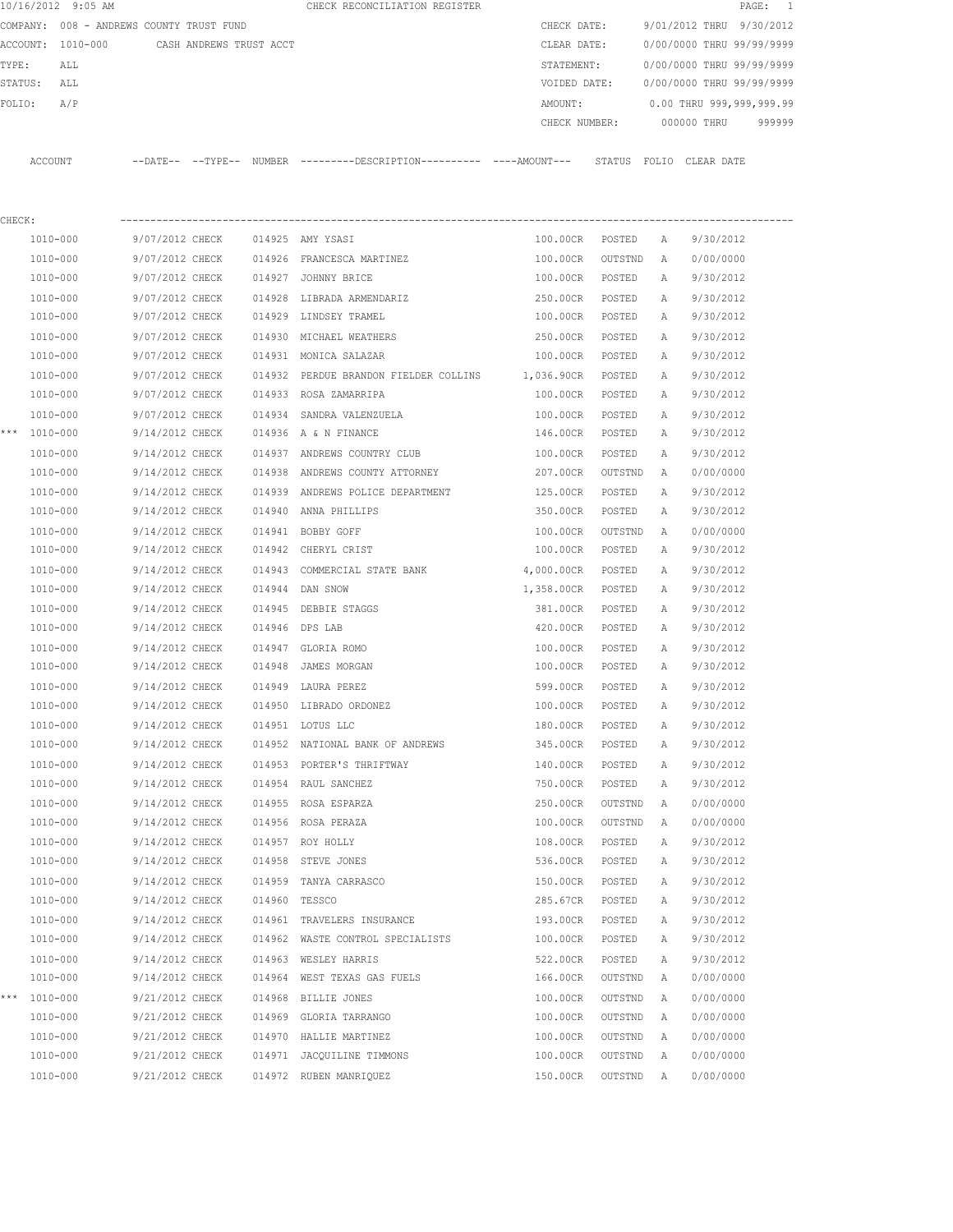|        | 10/16/2012 9:05 AM                        |  |                                                                                                                 | CHECK RECONCILIATION REGISTER                                                                       |                    |  |                                        | PAGE: 2 |
|--------|-------------------------------------------|--|-----------------------------------------------------------------------------------------------------------------|-----------------------------------------------------------------------------------------------------|--------------------|--|----------------------------------------|---------|
|        | COMPANY: 008 - ANDREWS COUNTY TRUST FUND  |  |                                                                                                                 |                                                                                                     |                    |  | CHECK DATE: 9/01/2012 THRU 9/30/2012   |         |
|        | ACCOUNT: 1010-000 CASH ANDREWS TRUST ACCT |  |                                                                                                                 |                                                                                                     |                    |  | CLEAR DATE: 0/00/0000 THRU 99/99/9999  |         |
|        | TYPE:<br>ALL                              |  |                                                                                                                 |                                                                                                     |                    |  | STATEMENT: 0/00/0000 THRU 99/99/9999   |         |
|        | STATUS: ALL                               |  |                                                                                                                 |                                                                                                     |                    |  | VOIDED DATE: 0/00/0000 THRU 99/99/9999 |         |
|        | FOLIO: A/P                                |  |                                                                                                                 |                                                                                                     |                    |  | AMOUNT: 0.00 THRU 999,999,999.99       |         |
|        |                                           |  |                                                                                                                 |                                                                                                     |                    |  | CHECK NUMBER: 000000 THRU 999999       |         |
|        |                                           |  |                                                                                                                 | ACCOUNT --DATE-- --TYPE-- NUMBER --------DESCRIPTION---------- ---AMOUNT--- STATUS FOLIO CLEAR DATE |                    |  |                                        |         |
| CHECK: |                                           |  |                                                                                                                 |                                                                                                     |                    |  |                                        |         |
|        | 1010-000                                  |  |                                                                                                                 | $9/21/2012$ CHECK 014973 TEXAS DEPARTMENT OF STATE HEAL $42.09$ CR OUTSTND A 0/00/0000              |                    |  |                                        |         |
|        | 1010-000                                  |  | 9/21/2012 CHECK 014974 YOLANDA LOPEZ                                                                            |                                                                                                     | 150.00CR OUTSTND A |  | 0/00/0000                              |         |
|        | *** 1010-000                              |  | 9/28/2012 CHECK 014983 AIDA LOPEZ                                                                               |                                                                                                     | 100.00CR OUTSTND A |  | 0/00/0000                              |         |
|        | 1010-000                                  |  | 9/28/2012 CHECK 014984 DIANA SALAZAR                                                                            |                                                                                                     | 100.00CR OUTSTND A |  | 0/00/0000                              |         |
|        | 1010-000                                  |  |                                                                                                                 |                                                                                                     | 150.00CR OUTSTND A |  | 0/00/0000                              |         |
|        | 1010-000                                  |  | 9/28/2012 CHECK 014986 JACK HARVEY                                                                              |                                                                                                     | 100.00CR OUTSTND A |  | 0/00/0000                              |         |
|        | 1010-000                                  |  | 9/28/2012 CHECK 014987 JACKIE NEIGHBORS                                                                         |                                                                                                     | 100.00CR OUTSTND A |  | 0/00/0000                              |         |
|        | 1010-000                                  |  | 9/28/2012 CHECK 014988 PATTI ESPINOZA                                                                           |                                                                                                     | 100.00CR OUTSTND A |  | 0/00/0000                              |         |
|        | 1010-000                                  |  | 9/28/2012 CHECK 014989 SERGIO TARIN                                                                             |                                                                                                     |                    |  | 150.00CR OUTSTND A 0/00/0000           |         |
|        | 1010-000                                  |  | 9/28/2012 CHECK 014990 WIMBERLY WILSON                                                                          |                                                                                                     |                    |  | 250.00CR OUTSTND A 0/00/0000           |         |
|        | TOTALS FOR ACCOUNT 1010-000               |  |                                                                                                                 | CHECK TOTAL: 16,040.66CR                                                                            |                    |  |                                        |         |
|        |                                           |  | DEPOSIT                                                                                                         | TOTAL:                                                                                              | 0.00               |  |                                        |         |
|        |                                           |  | INTEREST TOTAL:                                                                                                 |                                                                                                     | 0.00               |  |                                        |         |
|        |                                           |  | MISCELLANEOUS TOTAL:                                                                                            |                                                                                                     | 0.00               |  |                                        |         |
|        |                                           |  | SERVICE CHARGE TOTAL:                                                                                           |                                                                                                     | 0.00               |  |                                        |         |
|        |                                           |  | EFT FOR THE RESIDENCE OF A STRIKE AND THE RESIDENCE OF A STRIKE OF A STRIKE OF A STRIKE OF A STRIKE OF A STRIKE | TOTAL:                                                                                              | 0.00               |  |                                        |         |
|        |                                           |  | BANK-DRAFT                                                                                                      | TOTAL:                                                                                              | 0.00               |  |                                        |         |
|        | TOTALS FOR ANDREWS COUNTY TRUST FUND      |  | CHECK                                                                                                           | TOTAL:                                                                                              | 16,040.66CR        |  |                                        |         |
|        |                                           |  | DEPOSIT                                                                                                         | TOTAL:                                                                                              | 0.00               |  |                                        |         |
|        |                                           |  | INTEREST                                                                                                        | TOTAL:                                                                                              | 0.00               |  |                                        |         |
|        |                                           |  | MISCELLANEOUS TOTAL:                                                                                            |                                                                                                     | 0.00               |  |                                        |         |
|        |                                           |  | SERVICE CHARGE TOTAL:                                                                                           |                                                                                                     | 0.00               |  |                                        |         |
|        |                                           |  | <b>EFT</b>                                                                                                      | TOTAL:                                                                                              | 0.00               |  |                                        |         |
|        |                                           |  | BANK-DRAFT                                                                                                      | TOTAL:                                                                                              | 0.00               |  |                                        |         |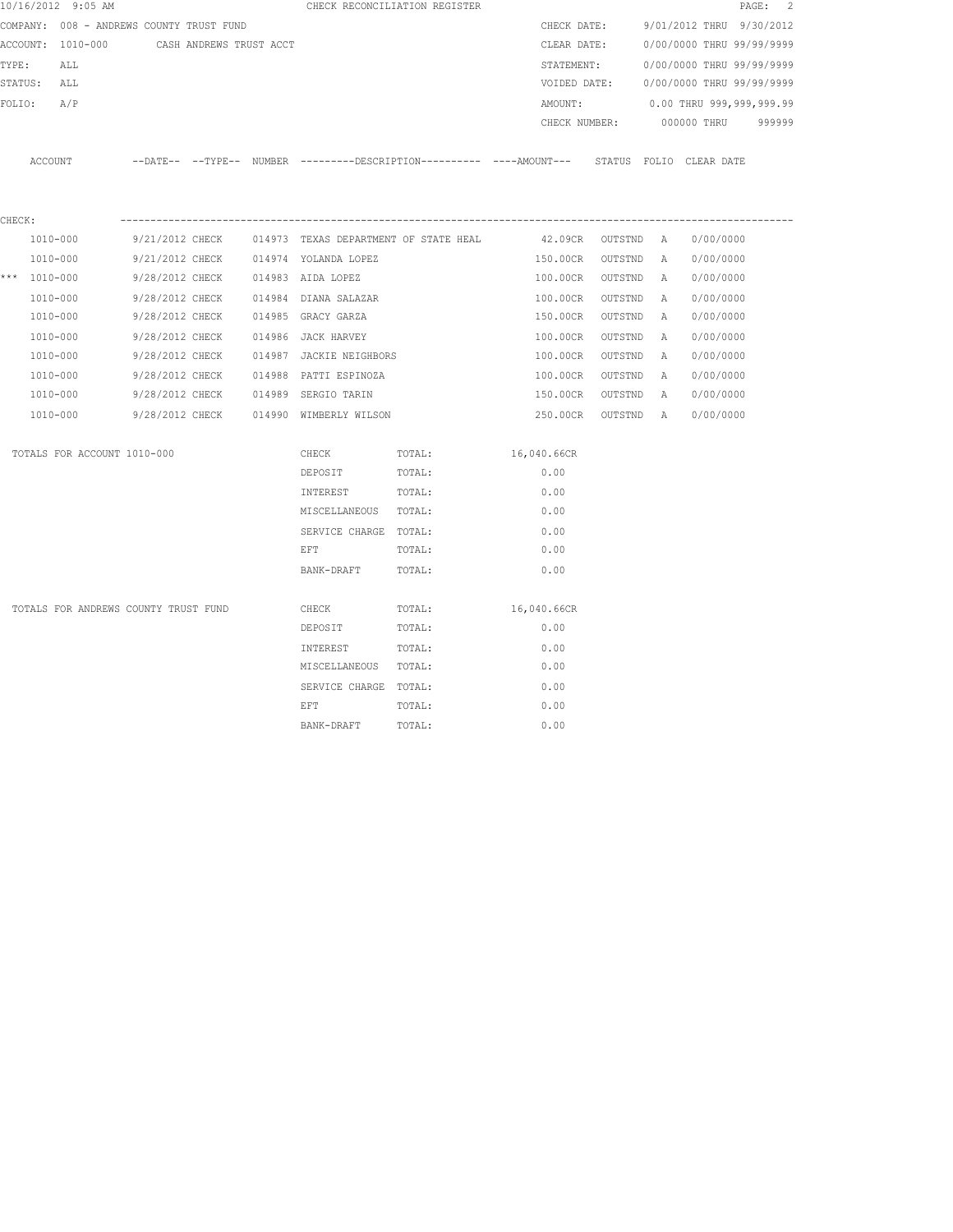|             | 10/16/2012 9:05 AM                       |                        |  |                                                                                                                | CHECK RECONCILIATION REGISTER                                                               |            |              |                                      | PAGE: 3 |  |
|-------------|------------------------------------------|------------------------|--|----------------------------------------------------------------------------------------------------------------|---------------------------------------------------------------------------------------------|------------|--------------|--------------------------------------|---------|--|
|             | COMPANY: 010 - ANDREWS CO. FEXIBLE SPEND |                        |  |                                                                                                                |                                                                                             |            |              | CHECK DATE: 9/01/2012 THRU 9/30/2012 |         |  |
|             | ACCOUNT: 1010-000                        | CASH FLEXIBLE SPENDING |  |                                                                                                                |                                                                                             |            | CLEAR DATE:  | 0/00/0000 THRU 99/99/9999            |         |  |
| TYPE:       | ALL                                      |                        |  |                                                                                                                |                                                                                             |            | STATEMENT:   | 0/00/0000 THRU 99/99/9999            |         |  |
| STATUS: ALL |                                          |                        |  |                                                                                                                |                                                                                             |            | VOIDED DATE: | 0/00/0000 THRU 99/99/9999            |         |  |
| FOLIO:      | A/P                                      |                        |  |                                                                                                                |                                                                                             |            |              | AMOUNT: 0.00 THRU 999,999,999.99     |         |  |
|             |                                          |                        |  |                                                                                                                |                                                                                             |            |              | CHECK NUMBER: 000000 THRU 999999     |         |  |
|             |                                          |                        |  |                                                                                                                |                                                                                             |            |              |                                      |         |  |
|             | ACCOUNT                                  |                        |  |                                                                                                                | --DATE-- --TYPE-- NUMBER --------DESCRIPTION---------- ---AMOUNT--- STATUS FOLIO CLEAR DATE |            |              |                                      |         |  |
|             |                                          |                        |  |                                                                                                                |                                                                                             |            |              |                                      |         |  |
|             |                                          |                        |  |                                                                                                                |                                                                                             |            |              |                                      |         |  |
| CHECK:      | 1010-000                                 |                        |  | 9/20/2012 CHECK 000143 CINDY JONES                                                                             |                                                                                             |            |              | 911.00CR OUTSTND A 0/00/0000         |         |  |
|             |                                          |                        |  | 1010-000 9/26/2012 CHECK 000144 HIRAM HUBERT                                                                   |                                                                                             |            |              | 512.50CR OUTSTND A 0/00/0000         |         |  |
|             |                                          |                        |  |                                                                                                                |                                                                                             |            |              |                                      |         |  |
|             | TOTALS FOR ACCOUNT 1010-000              |                        |  |                                                                                                                | CHECK TOTAL: 1,423.50CR                                                                     |            |              |                                      |         |  |
|             |                                          |                        |  | DEPOSIT                                                                                                        | TOTAL:                                                                                      | 0.00       |              |                                      |         |  |
|             |                                          |                        |  | INTEREST TOTAL:                                                                                                |                                                                                             | 0.00       |              |                                      |         |  |
|             |                                          |                        |  | MISCELLANEOUS TOTAL:                                                                                           |                                                                                             | 0.00       |              |                                      |         |  |
|             |                                          |                        |  | SERVICE CHARGE TOTAL:                                                                                          |                                                                                             | 0.00       |              |                                      |         |  |
|             |                                          |                        |  | EFT TOTAL:                                                                                                     |                                                                                             | 0.00       |              |                                      |         |  |
|             |                                          |                        |  | BANK-DRAFT TOTAL:                                                                                              |                                                                                             | 0.00       |              |                                      |         |  |
|             |                                          |                        |  |                                                                                                                |                                                                                             |            |              |                                      |         |  |
|             | TOTALS FOR ANDREWS CO. FEXIBLE SPEND     |                        |  | CHECK                                                                                                          | TOTAL:                                                                                      | 1,423.50CR |              |                                      |         |  |
|             |                                          |                        |  | DEPOSIT                                                                                                        | TOTAL:                                                                                      | 0.00       |              |                                      |         |  |
|             |                                          |                        |  | INTEREST                                                                                                       | TOTAL:                                                                                      | 0.00       |              |                                      |         |  |
|             |                                          |                        |  | MISCELLANEOUS TOTAL:                                                                                           |                                                                                             | 0.00       |              |                                      |         |  |
|             |                                          |                        |  | SERVICE CHARGE TOTAL:                                                                                          |                                                                                             | 0.00       |              |                                      |         |  |
|             |                                          |                        |  | EFT FOR THE STATE OF THE STATE OF THE STATE OF THE STATE OF THE STATE OF THE STATE OF THE STATE OF THE STATE O | TOTAL:                                                                                      | 0.00       |              |                                      |         |  |
|             |                                          |                        |  | BANK-DRAFT TOTAL:                                                                                              |                                                                                             | 0.00       |              |                                      |         |  |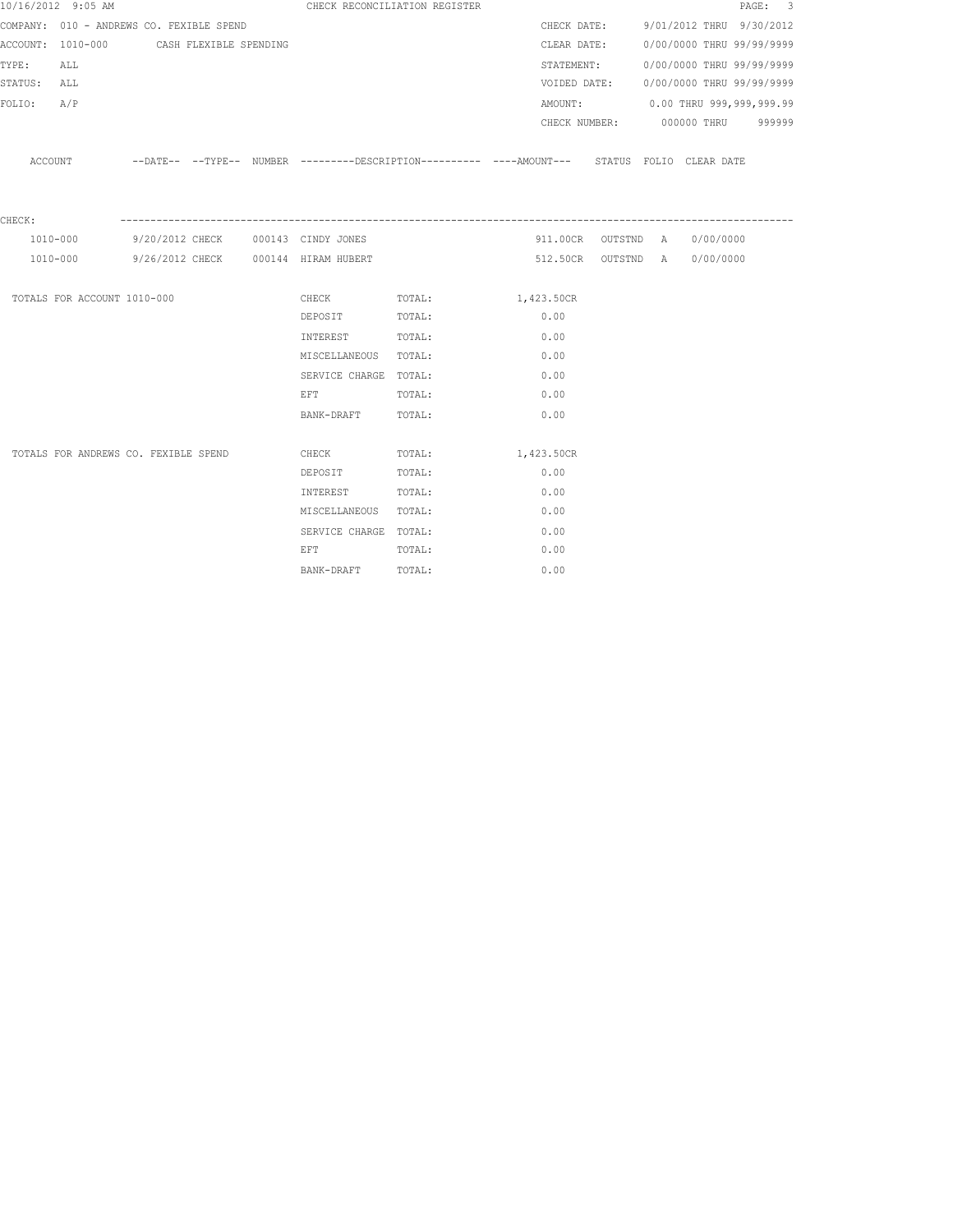|          | 10/16/2012 9:05 AM |                                       |               | CHECK RECONCILIATION REGISTER                |  |               |        |                           |             | PAGE: 4                  |  |
|----------|--------------------|---------------------------------------|---------------|----------------------------------------------|--|---------------|--------|---------------------------|-------------|--------------------------|--|
|          |                    | COMPANY: 018 - ANDREWS EMPLOYEE TRUST |               |                                              |  | CHECK DATE:   |        | 9/01/2012 THRU 9/30/2012  |             |                          |  |
| ACCOUNT: | 1010-000           | CASH ANDREWS EMPLOYEE TRUST           |               |                                              |  | CLEAR DATE:   |        | 0/00/0000 THRU 99/99/9999 |             |                          |  |
| TYPE:    | ALL                |                                       |               |                                              |  | STATEMENT:    |        | 0/00/0000 THRU 99/99/9999 |             |                          |  |
| STATUS:  | ALL                |                                       |               |                                              |  | VOIDED DATE:  |        | 0/00/0000 THRU 99/99/9999 |             |                          |  |
| FOLIO:   | A/P                |                                       |               |                                              |  | AMOUNT:       |        |                           |             | 0.00 THRU 999,999,999.99 |  |
|          |                    |                                       |               |                                              |  | CHECK NUMBER: |        |                           | 000000 THRU | 999999                   |  |
|          |                    |                                       |               |                                              |  |               |        |                           |             |                          |  |
| ACCOUNT  |                    | $--$ DATE $- --$ TYPE $--$            | <b>NUMBER</b> | ---------DESCRIPTION---------- ----AMOUNT--- |  |               | STATUS | FOLIO                     | CLEAR DATE  |                          |  |
|          |                    |                                       |               |                                              |  |               |        |                           |             |                          |  |

| CHECK:   |                 |        |                                               |                |         |              |           |
|----------|-----------------|--------|-----------------------------------------------|----------------|---------|--------------|-----------|
| 1010-000 | 9/06/2012 CHECK |        | 034696 WEST TEXAS UROLOGY                     | 55.15CR POSTED |         | A            | 9/30/2012 |
| 1010-000 | 9/06/2012 CHECK |        | 034697 PERMIAN REGIONAL MEDICAL CTR. 42.66CR  |                | POSTED  | Α            | 9/30/2012 |
| 1010-000 | 9/06/2012 CHECK | 034698 | JAMES R PANUSKA, MD                           | 32.75CR        | POSTED  | A            | 9/30/2012 |
| 1010-000 | 9/06/2012 CHECK |        | 034699 NORTHWEST FAMILY PRACTICE 209.38CR     |                | POSTED  | Α            | 9/30/2012 |
| 1010-000 | 9/06/2012 CHECK |        | 034700 FAMILIA DENTAL ODESSA PLLC             | 223.88CR       | POSTED  | Α            | 9/30/2012 |
| 1010-000 | 9/06/2012 CHECK |        | 034701 PERMIAN GASTROENTEROLOGY PA            | 175.20CR       | POSTED  | A            | 9/30/2012 |
| 1010-000 | 9/06/2012 CHECK |        | 034702 JERRY W. WADE, DDS                     | 84.54CR        | POSTED  | $\mathbb{A}$ | 9/30/2012 |
| 1010-000 | 9/06/2012 CHECK |        | 034703 BASIN EMERGENCY PHYSICIANS 1,047.20CR  |                | POSTED  | Α            | 9/30/2012 |
| 1010-000 | 9/06/2012 CHECK |        | 034704 ECTOR COUNTY HOSPITAL DIST             | 2,264.56CR     | POSTED  | Α            | 9/30/2012 |
| 1010-000 | 9/06/2012 CHECK |        | 034705 FMC DIALYSIS SERVICE 4,832.64CR        |                | OUTSTND | A            | 0/00/0000 |
| 1010-000 | 9/06/2012 CHECK |        | 034706 NEUROSURGICAL ASSOCIATES LLP 143.70CR  |                | POSTED  | Α            | 9/30/2012 |
| 1010-000 | 9/06/2012 CHECK |        | 034707 HIGH PLAINS RADIOLOGICAL ASSN 50.00CR  |                | POSTED  | Α            | 9/30/2012 |
| 1010-000 | 9/06/2012 CHECK |        | 034708 ROBERT L CHAPPELL, JR. M.D. 73.00CR    |                | POSTED  | Α            | 9/30/2012 |
| 1010-000 | 9/06/2012 CHECK | 034709 | SW HOSPITAL LLANO                             | 23.29CR        | POSTED  | Α            | 9/30/2012 |
| 1010-000 | 9/06/2012 CHECK |        | 034710 PERMIAN REGIONAL MEDICAL CTR. 105.12CR |                | POSTED  | Α            | 9/30/2012 |
| 1010-000 | 9/06/2012 CHECK | 034711 | ECTOR COUNTY HOSPITAL DIST                    | 275.89CR       | POSTED  | Α            | 9/30/2012 |
| 1010-000 | 9/06/2012 CHECK | 034712 | SEARS FAMILY DENTAL                           | 440.40CR       | OUTSTND | A            | 0/00/0000 |
| 1010-000 | 9/06/2012 CHECK | 034713 | ECTOR COUNTY HOSPITAL DIST                    | 642.72CR       | POSTED  | A            | 9/30/2012 |
| 1010-000 | 9/06/2012 CHECK |        | 034714 ACS / PROPATH SERVICES LLP             | 40.80CR        | POSTED  | Α            | 9/30/2012 |
| 1010-000 | 9/06/2012 CHECK |        | 034715 FRANCISCO SALCID, MD                   | 196.28CR       | POSTED  | Α            | 9/30/2012 |
| 1010-000 | 9/06/2012 CHECK |        | 034716 PERMIAN REGIONAL MEDICAL CTR.          | 334.08CR       | POSTED  | Α            | 9/30/2012 |
| 1010-000 | 9/06/2012 CHECK |        | 034717 QUESTCARE MEDICAL SERVICES PA 178.60CR |                | POSTED  | Α            | 9/30/2012 |
| 1010-000 | 9/06/2012 CHECK |        | 034718 E.W. HAPRER DDS                        | 116.00CR       | POSTED  | Α            | 9/30/2012 |
| 1010-000 | 9/06/2012 CHECK |        | 034719 PERMIAN REGIONAL MEDICAL CTR. 183.80CR |                | POSTED  | Α            | 9/30/2012 |
| 1010-000 | 9/06/2012 CHECK |        | 034720 KAMALN TOLIA MD                        | 30.00CR        | POSTED  | Α            | 9/30/2012 |
| 1010-000 | 9/06/2012 CHECK |        | 034721 PERMIAN REGIONAL MEDICAL CTR. 236.88CR |                | POSTED  | Α            | 9/30/2012 |
| 1010-000 | 9/06/2012 CHECK |        | 034722 LEHMAN DERMATOLOGY CLINIC 135.52CR     |                | POSTED  | Α            | 9/30/2012 |
| 1010-000 | 9/06/2012 CHECK |        | 034723 MIDLAND PATHOLOGISTS                   | 15.00CR        | POSTED  | Α            | 9/30/2012 |
| 1010-000 | 9/06/2012 CHECK |        | 034724 MIDLAND PATHOLOGISTS                   | 253.84CR       | POSTED  | Α            | 9/30/2012 |
| 1010-000 | 9/06/2012 CHECK |        | 034725 DANIEL L MUNTON MD PA                  | 7.50CR         | POSTED  | A            | 9/30/2012 |
| 1010-000 | 9/06/2012 CHECK |        | 034726 DANIEL L MUNTON MD PA                  | 96.05CR        | POSTED  | A            | 9/30/2012 |
| 1010-000 | 9/06/2012 CHECK |        | 034727 DANIEL L MUNTON MD PA                  | 96.05CR        | POSTED  | Α            | 9/30/2012 |
| 1010-000 | 9/06/2012 CHECK |        | 034728 DANIEL L MUNTON MD PA                  | 96.05CR POSTED |         | Α            | 9/30/2012 |
| 1010-000 | 9/13/2012 CHECK |        | 034729 WELLDYNE RX                            | 20,902.21CR    | POSTED  | Α            | 9/30/2012 |
| 1010-000 | 9/13/2012 CHECK |        | 034730 ACS/ LABORATORY CORPORATION            | 62.32CR        | POSTED  | Α            | 9/30/2012 |
| 1010-000 | 9/13/2012 CHECK |        | 034731 BASIN HEALTHCARE CENTER                | 897.47CR       | OUTSTND | A            | 0/00/0000 |
| 1010-000 | 9/13/2012 CHECK |        | 034732 COVENANT MEDICAL CENTER                | 6,060.75CR     | POSTED  | Α            | 9/30/2012 |
| 1010-000 | 9/13/2012 CHECK |        | 034733 COVENANT MEDICAL CENTER                | 527.66CR       | POSTED  | Α            | 9/30/2012 |
| 1010-000 | 9/13/2012 CHECK |        | 034734 ACS/ CENTRAL FORT WORTH                | 3,490.40CR     | POSTED  | Α            | 9/30/2012 |
| 1010-000 | 9/13/2012 CHECK |        | 034735 ACS / FRANCISCO J MORALES OD           | 52.50CR        | POSTED  | Α            | 9/30/2012 |
| 1010-000 | 9/13/2012 CHECK |        | 034736 CITY OF ODESSA                         | 520.00CR       | POSTED  | Α            | 9/30/2012 |
| 1010-000 | 9/13/2012 CHECK |        | 034737 JERRY W. WADE, DDS                     | 134.54CR       | POSTED  | Α            | 9/30/2012 |
| 1010-000 | 9/13/2012 CHECK |        | 034738 E.W. HAPRER DDS                        | 84.00CR        | POSTED  | Α            | 9/30/2012 |
| 1010-000 | 9/13/2012 CHECK |        | 034739 ACS / FRANCISCO J MORALES OD           | 27.50CR        | POSTED  | Α            | 9/30/2012 |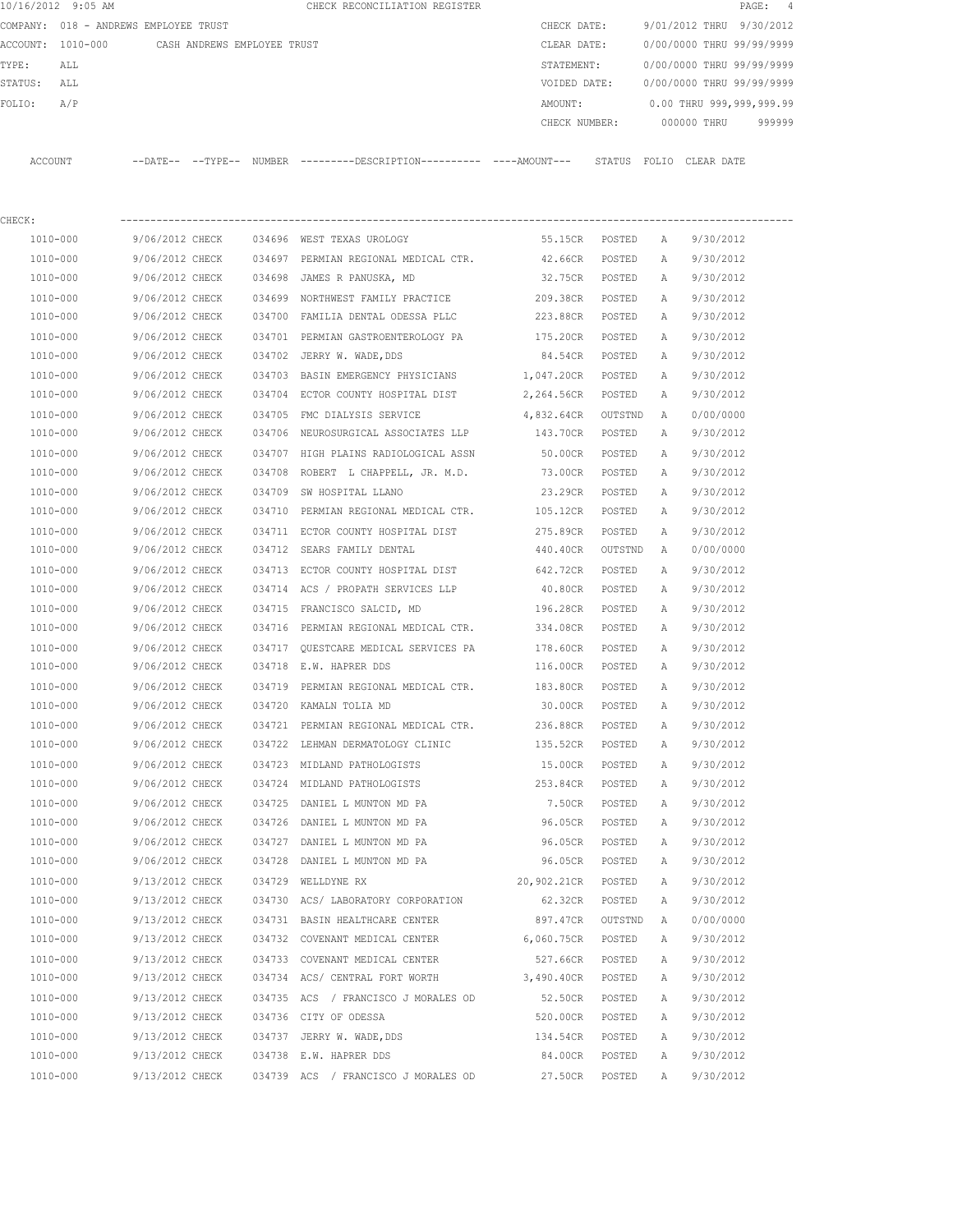| 10/16/2012 9:05 AM |                                       |        | CHECK RECONCILIATION REGISTER                                                                 |               |         |              | PAGE:                       | 5      |
|--------------------|---------------------------------------|--------|-----------------------------------------------------------------------------------------------|---------------|---------|--------------|-----------------------------|--------|
|                    | COMPANY: 018 - ANDREWS EMPLOYEE TRUST |        |                                                                                               | CHECK DATE:   |         |              | 9/01/2012 THRU<br>9/30/2012 |        |
| ACCOUNT: 1010-000  | CASH ANDREWS EMPLOYEE TRUST           |        |                                                                                               | CLEAR DATE:   |         |              | 0/00/0000 THRU 99/99/9999   |        |
| TYPE:<br>ALL       |                                       |        |                                                                                               | STATEMENT:    |         |              | 0/00/0000 THRU 99/99/9999   |        |
| STATUS:<br>ALL     |                                       |        |                                                                                               | VOIDED DATE:  |         |              | 0/00/0000 THRU 99/99/9999   |        |
| FOLIO:<br>A/P      |                                       |        |                                                                                               | AMOUNT:       |         |              | 0.00 THRU 999,999,999.99    |        |
|                    |                                       |        |                                                                                               | CHECK NUMBER: |         |              | 000000 THRU                 | 999999 |
| ACCOUNT            |                                       |        | --DATE-- --TYPE-- NUMBER ---------DESCRIPTION---------- ----AMOUNT--- STATUS FOLIO CLEAR DATE |               |         |              |                             |        |
| CHECK:             |                                       |        |                                                                                               |               |         |              |                             |        |
| 1010-000           | 9/13/2012 CHECK                       |        | 034740 ACS / FRANCISCO J MORALES OD                                                           | 82.50CR       | POSTED  | Α            | 9/30/2012                   |        |
| 1010-000           | 9/20/2012 CHECK                       |        | 034741 PERMIAN REGIONAL MEDICAL CTR.                                                          | 56.00CR       | OUTSTND | Α            | 0/00/0000                   |        |
| 1010-000           | 9/20/2012 CHECK                       |        | 034742 NORTHWEST FAMILY PRACTICE                                                              | 106.06CR      | OUTSTND | Α            | 0/00/0000                   |        |
| 1010-000           | 9/20/2012 CHECK                       |        | 034743 NORTHWEST FAMILY PRACTICE                                                              | 311.97CR      | OUTSTND | Α            | 0/00/0000                   |        |
| 1010-000           | 9/20/2012 CHECK                       |        | 034744 NORTHWEST FAMILY PRACTICE                                                              | 106.06CR      | OUTSTND | Α            | 0/00/0000                   |        |
| 1010-000           | 9/20/2012 CHECK                       |        | 034745 WELLDYNE RX                                                                            | 9,307.51CR    | OUTSTND | Α            | 0/00/0000                   |        |
| 1010-000           | 9/20/2012 CHECK                       |        | 034746 TEXAS ONCOLOGY PA DALLAS SAMM                                                          | 123.40CR      | OUTSTND | Α            | 0/00/0000                   |        |
| 1010-000           | 9/20/2012 CHECK                       | 034747 | SHANTI K NEERUKONDA MD                                                                        | 61.99CR       | OUTSTND | Α            | 0/00/0000                   |        |
| 1010-000           | 9/20/2012 CHECK                       | 034748 | RENATO M ORACION MD                                                                           | 123.55CR      | OUTSTND | Α            | 0/00/0000                   |        |
| 1010-000           | 9/20/2012 CHECK                       |        | 034749 MICHAEL MACADAMS MD                                                                    | 8.53CR        | OUTSTND | Α            | 0/00/0000                   |        |
| 1010-000           | 9/20/2012 CHECK                       |        | 034750 MICHAEL MACADAMS MD                                                                    | 129.24CR      | OUTSTND | Α            | 0/00/0000                   |        |
| 1010-000           | 9/20/2012 CHECK                       |        | 034751 RANDELL BELL DDS                                                                       | 206.00CR      | OUTSTND | Α            | 0/00/0000                   |        |
| 1010-000           | 9/20/2012 CHECK                       |        | 034752 MIDLAND MEMORIAL HOSPITAL                                                              | 4,699.86CR    | OUTSTND | А            | 0/00/0000                   |        |
| 1010-000           | 9/20/2012 CHECK                       |        | 034753 ANDREWS FAMILY MEDICINE                                                                | 37.30CR       | OUTSTND | Α            | 0/00/0000                   |        |
| 1010-000           | 9/20/2012 CHECK                       | 034754 | DRS E M AND DAVID WRIGHT                                                                      | 103.20CR      | OUTSTND | Α            | 0/00/0000                   |        |
| 1010-000           | 9/20/2012 CHECK                       |        | 034755 ANDREWS FAMILY MEDICINE                                                                | 167.30CR      | OUTSTND | Α            | 0/00/0000                   |        |
| 1010-000           | 9/20/2012 CHECK                       |        | 034756 CENTER FOR ORTHOPEDIC SURGERY                                                          | 131.72CR      | OUTSTND | Α            | 0/00/0000                   |        |
| 1010-000           | 9/20/2012 CHECK                       |        | 034757 CENTER FOR ORTHOPEDIC SURGERY                                                          | 1,245.19CR    | OUTSTND | Α            | 0/00/0000                   |        |
| 1010-000           | 9/20/2012 CHECK                       | 034758 | CENTER FOR ORTHOPEDIC SURGERY                                                                 | 311.30CR      | OUTSTND | Α            | 0/00/0000                   |        |
| 1010-000           | 9/20/2012 CHECK                       | 034759 | NORTHSTAR ANESTHESIA PA                                                                       | 896.00CR      | OUTSTND | Α            | 0/00/0000                   |        |
| 1010-000           | 9/20/2012 CHECK                       | 034760 | LUBBOCK DIAGNOSTIC RADIOLOGY                                                                  | 36.40CR       | OUTSTND | Α            | 0/00/0000                   |        |
| 1010-000           | 9/20/2012 CHECK                       |        | 034761 DRS E M AND DAVID WRIGHT                                                               | 120.80CR      | OUTSTND | Α            | 0/00/0000                   |        |
| 1010-000           | 9/20/2012 CHECK                       |        | 034762 DRS E M AND DAVID WRIGHT                                                               | 120.80CR      | OUTSTND | Α            | 0/00/0000                   |        |
| 1010-000           | 9/20/2012 CHECK                       |        | 034763 PERMIAN REGIONAL MEDICAL CTR.                                                          | 160.74CR      | OUTSTND | $\mathbb{A}$ | 0/00/0000                   |        |
| 1010-000           | 9/20/2012 CHECK                       |        | 034764 TX EMERGENCY STAFFING SOLUTION                                                         | 911.70CR      | OUTSTND | Α            | 0/00/0000                   |        |
| 1010-000           | 9/20/2012 CHECK                       |        | 034765 MIDLAND PATHOLOGISTS                                                                   | 86.59CR       | OUTSTND | Α            | 0/00/0000                   |        |
| 1010-000           | 9/20/2012 CHECK                       |        | 034766 FMC DIALYSIS SERVICE                                                                   | 4,856.53CR    | OUTSTND | Α            | 0/00/0000                   |        |
| 1010-000           | 9/20/2012 CHECK                       |        | 034767 NORTHSTAR ANESTHESIA PA                                                                | 1,792.00CR    | OUTSTND | Α            | 0/00/0000                   |        |
| 1010-000           | 9/20/2012 CHECK                       |        | 034768 D REDMOND MD                                                                           | 64.99CR       | OUTSTND | Α            | 0/00/0000                   |        |
| 1010-000           | 9/20/2012 CHECK                       |        | 034769 J MICHAEL CALMES MD                                                                    | 146.39CR      | OUTSTND | Α            | 0/00/0000                   |        |
| 1010-000           | 9/20/2012 CHECK                       |        | 034770 ROBERTA CASE MD                                                                        | 27.13CR       | OUTSTND | Α            | 0/00/0000                   |        |
| 1010-000           | 9/20/2012 CHECK                       |        | 034771 DRS E M AND DAVID WRIGHT                                                               | 49.40CR       | OUTSTND | Α            | 0/00/0000                   |        |
| 1010-000           | 9/20/2012 CHECK                       |        | 034772 DRS E M AND DAVID WRIGHT                                                               | 37.40CR       | OUTSTND | Α            | 0/00/0000                   |        |
| 1010-000           | 9/20/2012 CHECK                       |        | 034773 TEXAS ONCOLOGY PA DALLAS SAMM                                                          | 20.23CR       | OUTSTND | Α            | 0/00/0000                   |        |
| $1010 - 000$       | 9/20/2012 CHECK                       |        | 034774 TEXAS ONCOLOGY PA DALLAS SAMM                                                          | 128.87CR      | OUTSTND | Α            | 0/00/0000                   |        |
| 1010-000           | 9/20/2012 CHECK                       | 034775 | DRS E M AND DAVID WRIGHT                                                                      | 95.80CR       | OUTSTND | Α            | 0/00/0000                   |        |
| 1010-000           | 9/20/2012 CHECK                       |        | 034776 MICHAEL L RAMSEY                                                                       | 84.04CR       | OUTSTND | Α            | 0/00/0000                   |        |
| 1010-000           | 9/20/2012 CHECK                       | 034777 | JAMES VAN RIPER DO                                                                            | 180.89CR      | OUTSTND | Α            | 0/00/0000                   |        |
| 1010-000           | 9/20/2012 CHECK                       | 034778 | SONYA HECKLER PHD LPC                                                                         | 250.00CR      | OUTSTND | Α            | 0/00/0000                   |        |
| 1010-000           | 9/20/2012 CHECK                       |        | 034779 ELIAS GHANDOUR MD                                                                      | 61.97CR       | OUTSTND | Α            | 0/00/0000                   |        |
| 1010-000           | 9/20/2012 CHECK                       |        | 034780 NORTHWEST FAMILY PRACTICE                                                              | 62.50CR       | OUTSTND | Α            | 0/00/0000                   |        |
| 1010-000           | 9/20/2012 CHECK                       |        | 034781 PERMIAN PHYSICIANS SERV                                                                | 53.20CR       | OUTSTND | Α            | 0/00/0000                   |        |
| 1010-000           | 9/20/2012 CHECK                       |        | 034782 ACS / FRANCISCO J MORALES OD                                                           | 52.50CR       | OUTSTND | Α            | 0/00/0000                   |        |
| 1010-000           | 9/20/2012 CHECK                       |        | 034783 PREMIER FAMILY CARE                                                                    | 141.08CR      | OUTSTND | Α            | 0/00/0000                   |        |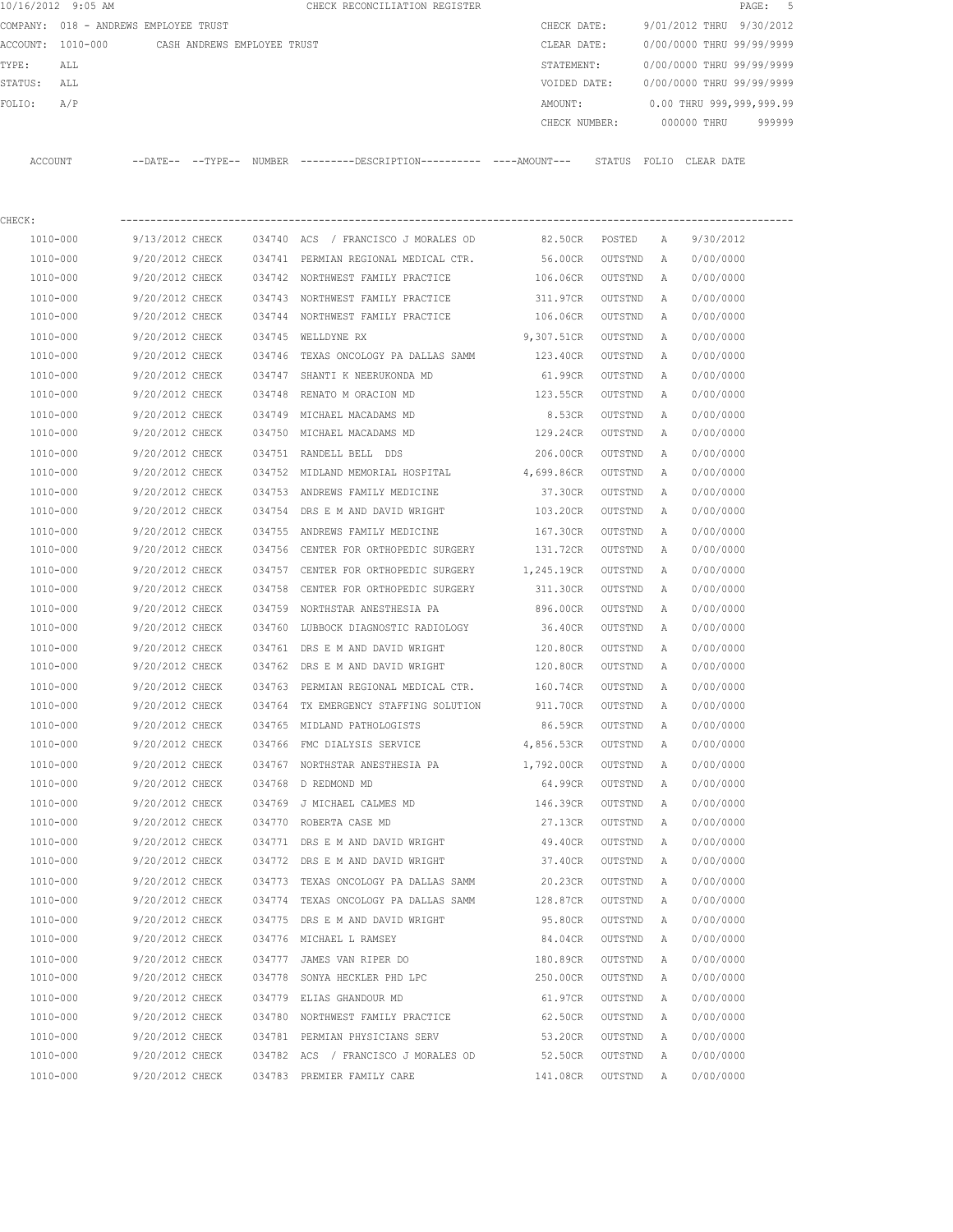|                | 10/16/2012 9:05 AM                            |                 |  |                                                       | CHECK RECONCILIATION REGISTER                                                               |                    |           |              | PAGE:                     | - 6    |
|----------------|-----------------------------------------------|-----------------|--|-------------------------------------------------------|---------------------------------------------------------------------------------------------|--------------------|-----------|--------------|---------------------------|--------|
|                | COMPANY: 018 - ANDREWS EMPLOYEE TRUST         |                 |  |                                                       |                                                                                             | CHECK DATE:        |           |              | 9/01/2012 THRU 9/30/2012  |        |
|                | ACCOUNT: 1010-000 CASH ANDREWS EMPLOYEE TRUST |                 |  |                                                       |                                                                                             | CLEAR DATE:        |           |              | 0/00/0000 THRU 99/99/9999 |        |
| TYPE:          | ALL                                           |                 |  |                                                       |                                                                                             | STATEMENT:         |           |              | 0/00/0000 THRU 99/99/9999 |        |
| STATUS: ALL    |                                               |                 |  |                                                       |                                                                                             | VOIDED DATE:       |           |              | 0/00/0000 THRU 99/99/9999 |        |
| FOLIO:         | A/P                                           |                 |  |                                                       |                                                                                             | AMOUNT:            |           |              | 0.00 THRU 999,999,999.99  |        |
|                |                                               |                 |  |                                                       |                                                                                             | CHECK NUMBER:      |           |              | 000000 THRU               | 999999 |
|                | ACCOUNT                                       |                 |  |                                                       | --DATE-- --TYPE-- NUMBER --------DESCRIPTION--------- ----AMOUNT--- STATUS FOLIO CLEAR-DATE |                    |           |              |                           |        |
|                |                                               |                 |  |                                                       |                                                                                             |                    |           |              |                           |        |
| CHECK:         |                                               |                 |  |                                                       |                                                                                             |                    |           |              |                           |        |
|                | 1010-000                                      |                 |  |                                                       | 9/20/2012 CHECK 034784 NORTHWEST FAMILY PRACTICE                                            | 126.85CR OUTSTND A |           |              | 0/00/0000                 |        |
|                | 1010-000                                      |                 |  |                                                       | 9/20/2012 CHECK 034785 NORTHWEST FAMILY PRACTICE                                            | 122.50CR           | OUTSTND   | A            | 0/00/0000                 |        |
|                | 1010-000                                      | 9/20/2012 CHECK |  |                                                       | 034786 SEMINOLE HOSPITAL DISTRICT                                                           | 105.00CR           | OUTSTND   | Α            | 0/00/0000                 |        |
|                | 1010-000                                      | 9/20/2012 CHECK |  | 034787 SEMINOLE HOSPITAL DISTRICT                     |                                                                                             | 98.00CR            | OUTSTND   | A            | 0/00/0000                 |        |
|                | 1010-000                                      | 9/20/2012 CHECK |  | 034788 SEMINOLE HOSPITAL DISTRICT                     |                                                                                             | 50.00CR            | OUTSTND   | A            | 0/00/0000                 |        |
|                | 1010-000                                      | 9/20/2012 CHECK |  | 034789 ANDREWS FAMILY MEDICINE                        |                                                                                             | 87.66CR            | OUTSTND   | A            | 0/00/0000                 |        |
|                | 1010-000                                      | 9/20/2012 CHECK |  | 034790 E.W. HAPRER DDS                                |                                                                                             | 77.50CR            | OUTSTND   | A            | 0/00/0000                 |        |
|                | 1010-000                                      | 9/20/2012 CHECK |  | 034791 SEMINOLE MEMORIAL HOSPITAL                     |                                                                                             | 101.50CR           | OUTSTND   | A            | 0/00/0000                 |        |
|                | 1010-000                                      | 9/20/2012 CHECK |  |                                                       | 034792 PERMIAN REGIONAL MEDICAL CTR.                                                        | 102.96CR           | OUTSTND   | A            | 0/00/0000                 |        |
|                | 1010-000                                      | 9/20/2012 CHECK |  | 034793 HIGH PLAINS RADIOLOGICAL ASSN                  |                                                                                             | 50.79CR            | OUTSTND   | A            | 0/00/0000                 |        |
|                | 1010-000                                      | 9/20/2012 CHECK |  |                                                       | 034794 ACS/ LABORATORY CORPORATION                                                          | 323.33CR           | OUTSTND   | Α            | 0/00/0000                 |        |
|                | 1010-000                                      | 9/20/2012 CHECK |  | 034795 DRS E M AND DAVID WRIGHT                       |                                                                                             | 96.64CR            | OUTSTND   | A            | 0/00/0000                 |        |
|                | 1010-000                                      | 9/20/2012 CHECK |  |                                                       | 034796 SEMINOLE MEMORIAL HOSPITAL                                                           | 61.25CR            | OUTSTND   | Α            | 0/00/0000                 |        |
|                | 1010-000                                      | 9/20/2012 CHECK |  |                                                       | 034797 MIDLAND MEMORIAL HOSPITAL                                                            | 1,886.08CR         | OUTSTND   | Α            | 0/00/0000                 |        |
|                | 1010-000                                      | 9/20/2012 CHECK |  | 034798 MIDLAND PATHOLOGISTS                           |                                                                                             | 45.00CR            | OUTSTND   | Α            | 0/00/0000                 |        |
|                | 1010-000                                      | 9/20/2012 CHECK |  | 034799 ACS / FRANCISCO J MORALES OD                   |                                                                                             | 52.50CR            | OUTSTND   | Α            | 0/00/0000                 |        |
|                | 1010-000                                      | 9/20/2012 CHECK |  | 034800 NORTHWEST FAMILY PRACTICE                      |                                                                                             | 62.50CR            | OUTSTND   | Α            | 0/00/0000                 |        |
|                | 1010-000                                      | 9/20/2012 CHECK |  | 034801 WT DIABETES AND ENDOCTRINE                     |                                                                                             | 173.87CR           | OUTSTND   | A            | 0/00/0000                 |        |
|                | 1010-000                                      | 9/20/2012 CHECK |  | 034802 WT DIABETES AND ENDOCTRINE                     |                                                                                             | 175.55CR           | OUTSTND   | $\mathbb{A}$ | 0/00/0000                 |        |
|                |                                               |                 |  |                                                       |                                                                                             |                    |           |              |                           |        |
|                | 1010-000                                      | 9/20/2012 CHECK |  | 034803 WT DIABETES AND ENDOCTRINE                     |                                                                                             | 102.90CR           | OUTSTND   | A            | 0/00/0000                 |        |
|                | 1010-000                                      | 9/20/2012 CHECK |  |                                                       | 034804 WT DIABETES AND ENDOCTRINE                                                           | 227.65CR           | OUTSTND   | A            | 0/00/0000                 |        |
|                | 1010-000                                      | 9/20/2012 CHECK |  | 034805 MADHAVA AGUSALA                                |                                                                                             | 337.44CR           | OUTSTND   | A            | 0/00/0000                 |        |
|                | 1010-000                                      | 9/20/2012 CHECK |  |                                                       | 034806 TEXAS ONCOLOGY PA DALLAS SAMM 968.30CR                                               |                    | OUTSTND   | A            | 0/00/0000                 |        |
|                | 1010-000                                      | 9/20/2012 CHECK |  | 034807 TEXAS ONCOLOGY PA DALLAS SAMM                  |                                                                                             | 37.80CR            | OUTSTND   | A            | 0/00/0000                 |        |
| MISCELLANEOUS: |                                               |                 |  |                                                       |                                                                                             |                    |           |              |                           |        |
|                | 1010-000                                      | 9/19/2012 MISC. |  |                                                       | 033359 SEMINOLE HOSPITAL DISTRIUNPOST                                                       | 105.00             | OUTSTND   | A            | 0/00/0000                 |        |
|                | 1010-000                                      |                 |  | 9/19/2012 MISC. 033365 SEMINOLE HOSPITAL DISTRIUNPOST |                                                                                             | 98.00              | OUTSTND A |              | 0/00/0000                 |        |
|                | 1010-000                                      |                 |  | 9/19/2012 MISC. 033366 SEMINOLE HOSPITAL DISTRIUNPOST |                                                                                             | 50.00              | OUTSTND A |              | 0/00/0000                 |        |
|                | 1010-000                                      |                 |  |                                                       | 9/19/2012 MISC. 033371 SEMINOLE HOSPITAL DISTRIUNPOST                                       | 61.25              | OUTSTND A |              | 0/00/0000                 |        |
|                | TOTALS FOR ACCOUNT 1010-000                   |                 |  | CHECK                                                 | TOTAL:                                                                                      | 78,728.08CR        |           |              |                           |        |
|                |                                               |                 |  | DEPOSIT                                               | TOTAL:                                                                                      | 0.00               |           |              |                           |        |
|                |                                               |                 |  | INTEREST                                              | TOTAL:                                                                                      | 0.00               |           |              |                           |        |
|                |                                               |                 |  | MISCELLANEOUS TOTAL:                                  |                                                                                             | 314.25             |           |              |                           |        |
|                |                                               |                 |  | SERVICE CHARGE TOTAL:                                 |                                                                                             | 0.00               |           |              |                           |        |
|                |                                               |                 |  | EFT                                                   | TOTAL:                                                                                      | 0.00               |           |              |                           |        |
|                |                                               |                 |  | BANK-DRAFT                                            | TOTAL:                                                                                      | 0.00               |           |              |                           |        |
|                |                                               |                 |  |                                                       |                                                                                             |                    |           |              |                           |        |
|                | TOTALS FOR ANDREWS EMPLOYEE TRUST             |                 |  | CHECK                                                 | TOTAL:                                                                                      | 78,728.08CR        |           |              |                           |        |
|                |                                               |                 |  | DEPOSIT                                               | TOTAL:                                                                                      | 0.00               |           |              |                           |        |
|                |                                               |                 |  | INTEREST                                              | TOTAL:                                                                                      | 0.00               |           |              |                           |        |
|                |                                               |                 |  | MISCELLANEOUS TOTAL:                                  |                                                                                             | 314.25             |           |              |                           |        |
|                |                                               |                 |  | SERVICE CHARGE TOTAL:                                 |                                                                                             | 0.00               |           |              |                           |        |
|                |                                               |                 |  | EFT                                                   | TOTAL:                                                                                      | 0.00               |           |              |                           |        |
|                |                                               |                 |  | BANK-DRAFT                                            | TOTAL:                                                                                      | 0.00               |           |              |                           |        |
|                |                                               |                 |  |                                                       |                                                                                             |                    |           |              |                           |        |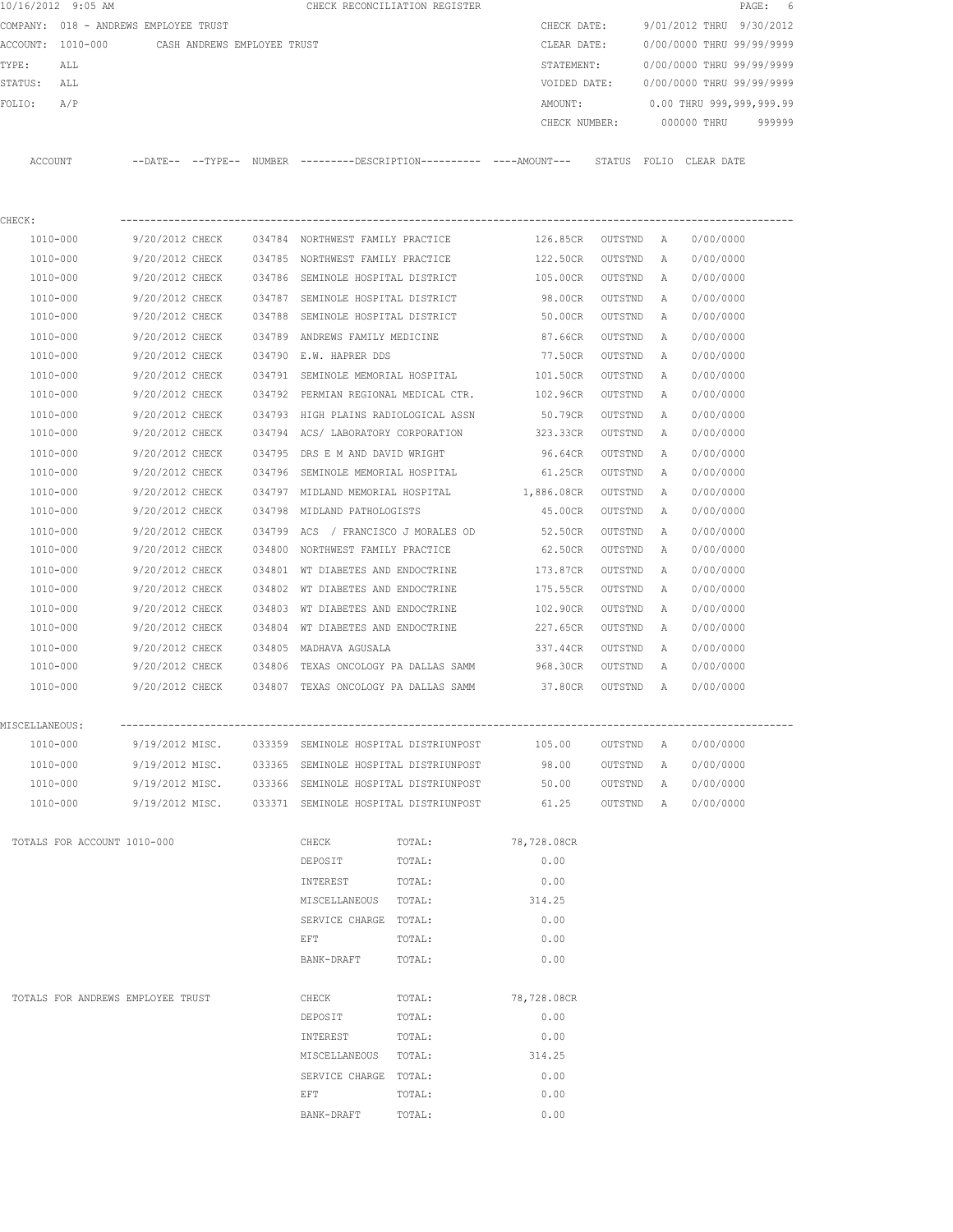|        | 10/16/2012 9:05 AM                  |                      |              |                                                     | CHECK RECONCILIATION REGISTER                                                                |                    |           |              |                           | PAGE: 7 |
|--------|-------------------------------------|----------------------|--------------|-----------------------------------------------------|----------------------------------------------------------------------------------------------|--------------------|-----------|--------------|---------------------------|---------|
|        | COMPANY: 020 - PAYROLL ACCOUNT FUND |                      |              |                                                     |                                                                                              | CHECK DATE:        |           |              | 9/01/2012 THRU 9/30/2012  |         |
|        | ACCOUNT: 1001-000                   | CASH                 |              |                                                     |                                                                                              | CLEAR DATE:        |           |              | 0/00/0000 THRU 99/99/9999 |         |
| TYPE:  | ALL                                 |                      |              |                                                     |                                                                                              | STATEMENT:         |           |              | 0/00/0000 THRU 99/99/9999 |         |
|        | STATUS: ALL                         |                      |              |                                                     |                                                                                              | VOIDED DATE:       |           |              | 0/00/0000 THRU 99/99/9999 |         |
| FOLIO: | A/P                                 |                      |              |                                                     |                                                                                              | AMOUNT:            |           |              | 0.00 THRU 999,999,999.99  |         |
|        |                                     |                      |              |                                                     |                                                                                              | CHECK NUMBER:      |           |              | 000000 THRU               | 999999  |
|        |                                     |                      |              |                                                     |                                                                                              |                    |           |              |                           |         |
|        | ACCOUNT                             |                      |              |                                                     | --DATE-- --TYPE-- NUMBER --------DESCRIPTION---------- ----AMOUNT--- STATUS FOLIO CLEAR DATE |                    |           |              |                           |         |
|        |                                     |                      |              |                                                     |                                                                                              |                    |           |              |                           |         |
|        |                                     |                      |              |                                                     |                                                                                              |                    |           |              |                           |         |
|        | BANK DRAFT:                         |                      |              |                                                     |                                                                                              |                    |           |              |                           |         |
|        | 1001-000                            | 9/07/2012 BANK-DRAFT |              | INTERNAL REVENUE SERVICE                            |                                                                                              | 3,245.47CR POSTED  |           | A            | 9/30/2012                 |         |
|        | 1001-000                            |                      |              |                                                     | 9/14/2012 BANK-DRAFT TEXAS CHILD SUPPORT DISBURSEME 1,654.90CR                               |                    | POSTED    | A            | 9/30/2012                 |         |
|        | 1001-000                            |                      |              | 9/14/2012 BANK-DRAFT000001 INTERNAL REVENUE SERVICE |                                                                                              | 67,705.87CR POSTED |           | A            | 9/30/2012                 |         |
|        | 1001-000                            | 9/25/2012 BANK-DRAFT |              |                                                     | TEXAS CHILD SUPPORT DISBURSEME                                                               | 1,654.90CR POSTED  |           | A            | 9/30/2012                 |         |
|        | 1001-000                            |                      |              | 9/25/2012 BANK-DRAFT000001 INTERNAL REVENUE SERVICE |                                                                                              | 96,060.04CR POSTED |           | A            | 9/30/2012                 |         |
|        | 1001-000                            |                      |              |                                                     | 9/28/2012 BANK-DRAFT TEXAS COUNTY & DISTRICT RETIRE 140,867.58CR OUTSTND A                   |                    |           |              | 0/00/0000                 |         |
|        |                                     |                      |              |                                                     |                                                                                              |                    |           |              |                           |         |
| CHECK: | 1001-000                            |                      |              |                                                     | 9/04/2012 CHECK 098112 CAPROCK HEALTHPLANS INS 46,244.17CR POSTED                            |                    |           | A            | 9/30/2012                 |         |
|        | *** 1001-000                        |                      |              |                                                     | 9/14/2012 CHECK 098285 AIG VALIC FINANCIAL ADVISORS I                                        | 250.00CR POSTED    |           | Α            | 9/30/2012                 |         |
|        | 1001-000                            |                      |              |                                                     | 9/14/2012 CHECK 098286 ANDREWS COUNTY FEXIBLE SPENDIN 540.00CR POSTED                        |                    |           | A            | 9/30/2012                 |         |
|        | 1001-000                            | 9/14/2012 CHECK      |              |                                                     | 098287 C.S.B. ANDREWS COUNTY ADULT PR 1,181.81CR                                             |                    | POSTED    | $\mathbb{A}$ | 9/30/2012                 |         |
|        | 1001-000                            | 9/14/2012 CHECK      |              |                                                     | 098288 COMPLEX COMMUNITY FEDERAL CRED 75.00CR                                                |                    | POSTED    | Α            | 9/30/2012                 |         |
|        | 1001-000                            | 9/14/2012 CHECK      |              |                                                     | 098289 FIRST BASIN CREDIT UNION                                                              | 4,403.00CR         | POSTED    | Α            | 9/30/2012                 |         |
|        | 1001-000                            | 9/14/2012 CHECK      |              | 098290 NACO/SOUTH CENTRAL                           |                                                                                              | 20.00CR            | POSTED    | A            | 9/30/2012                 |         |
|        | 1001-000                            | 9/14/2012 CHECK      |              |                                                     | 098291 SECURITY BENEFIT GROUP OF COMP                                                        | 557.50CR           | POSTED    | Α            | 9/30/2012                 |         |
|        | 1001-000                            | 9/14/2012 CHECK      |              | 098292 WADDELL & REED INC                           |                                                                                              | 125.00CR           | POSTED    | A            | 9/30/2012                 |         |
|        | *** 1001-000                        | 9/25/2012 CHECK      |              |                                                     | 098489 AIG VALIC FINANCIAL ADVISORS I                                                        | 250.00CR           | OUTSTND   | A            | 0/00/0000                 |         |
|        | 1001-000                            | 9/25/2012 CHECK      |              | 098490 COMPLEX COMMUNITY FEDERAL CRED               |                                                                                              | 75.00CR            | POSTED    | Α            | 9/30/2012                 |         |
|        | 1001-000                            | 9/25/2012 CHECK      |              | 098491 FIRST BASIN CREDIT UNION                     |                                                                                              | 8,678.00CR         | OUTSTND   | A            | 0/00/0000                 |         |
|        | 1001-000                            | 9/25/2012 CHECK      |              | 098492 NACO/SOUTH CENTRAL                           |                                                                                              | 20.00CR            | OUTSTND   | A            | 0/00/0000                 |         |
|        | $1001 - 000$                        | 9/25/2012 CHECK      |              |                                                     | 098493 SECURITY BENEFIT GROUP OF COMP 532.50CR                                               |                    | OUTSTND   | A            | 0/00/0000                 |         |
|        | 1001-000                            | 9/25/2012 CHECK      |              | 098494 WADDELL & REED INC                           |                                                                                              | 325.00CR           | OUTSTND   | A            | 0/00/0000                 |         |
|        | 1001-000                            | 9/25/2012 CHECK      | 098495 AFLAC |                                                     |                                                                                              | 5,627.00CR         | OUTSTND   | A            | 0/00/0000                 |         |
|        | 1001-000                            | 9/25/2012 CHECK      |              | 098496 AMERICAN HERITAGE                            |                                                                                              | 220.34CR           | OUTSTND   | A            | 0/00/0000                 |         |
|        | $1001 - 000$                        | 9/25/2012 CHECK      |              |                                                     | 098497 ANDREWS COUNTY FEXIBLE SPENDIN                                                        | 540.00CR           | OUTSTND   | A            | 0/00/0000                 |         |
|        | $1001 - 000$                        | 9/25/2012 CHECK      |              |                                                     | 098498 CONTINENTAL AMERICAN INSURANCE                                                        | 921.05CR           | OUTSTND   | Α            | 0/00/0000                 |         |
|        | $1001 - 000$                        | 9/25/2012 CHECK      |              | 098499 NEW YORK LIFE INS.                           |                                                                                              | 1,293.51CR         | OUTSTND   | Α            | 0/00/0000                 |         |
|        | $1001 - 000$                        | 9/25/2012 CHECK      |              | 098500 UNITED WAY                                   |                                                                                              | 278.00CR           | OUTSTND   | A            | 0/00/0000                 |         |
|        | 1001-000                            | 9/25/2012 CHECK      |              |                                                     | 098501 WASHINGTON NATIONAL INSURANCE                                                         | 819.00CR           | OUTSTND A |              | 0/00/0000                 |         |
|        |                                     |                      |              |                                                     |                                                                                              |                    |           |              |                           |         |
|        | TOTALS FOR ACCOUNT 1001-000         |                      |              | CHECK                                               | TOTAL:                                                                                       | 72,975.88CR        |           |              |                           |         |
|        |                                     |                      |              | DEPOSIT                                             | TOTAL:                                                                                       | 0.00               |           |              |                           |         |
|        |                                     |                      |              | INTEREST                                            | TOTAL:                                                                                       | 0.00               |           |              |                           |         |
|        |                                     |                      |              | MISCELLANEOUS                                       | TOTAL:                                                                                       | 0.00               |           |              |                           |         |
|        |                                     |                      |              | SERVICE CHARGE TOTAL:                               |                                                                                              | 0.00               |           |              |                           |         |
|        |                                     |                      |              | EFT                                                 | TOTAL:                                                                                       | 0.00               |           |              |                           |         |
|        |                                     |                      |              | BANK-DRAFT                                          | TOTAL:                                                                                       | 311,188.76CR       |           |              |                           |         |
|        | TOTALS FOR PAYROLL ACCOUNT FUND     |                      |              | CHECK                                               | TOTAL:                                                                                       | 72,975.88CR        |           |              |                           |         |
|        |                                     |                      |              | DEPOSIT                                             | TOTAL:                                                                                       | 0.00               |           |              |                           |         |
|        |                                     |                      |              | INTEREST                                            | TOTAL:                                                                                       | 0.00               |           |              |                           |         |
|        |                                     |                      |              | MISCELLANEOUS TOTAL:                                |                                                                                              | 0.00               |           |              |                           |         |
|        |                                     |                      |              | SERVICE CHARGE TOTAL:                               |                                                                                              | 0.00               |           |              |                           |         |
|        |                                     |                      |              | EFT                                                 | TOTAL:                                                                                       | 0.00               |           |              |                           |         |
|        |                                     |                      |              | BANK-DRAFT                                          | TOTAL:                                                                                       | 311,188.76CR       |           |              |                           |         |
|        |                                     |                      |              |                                                     |                                                                                              |                    |           |              |                           |         |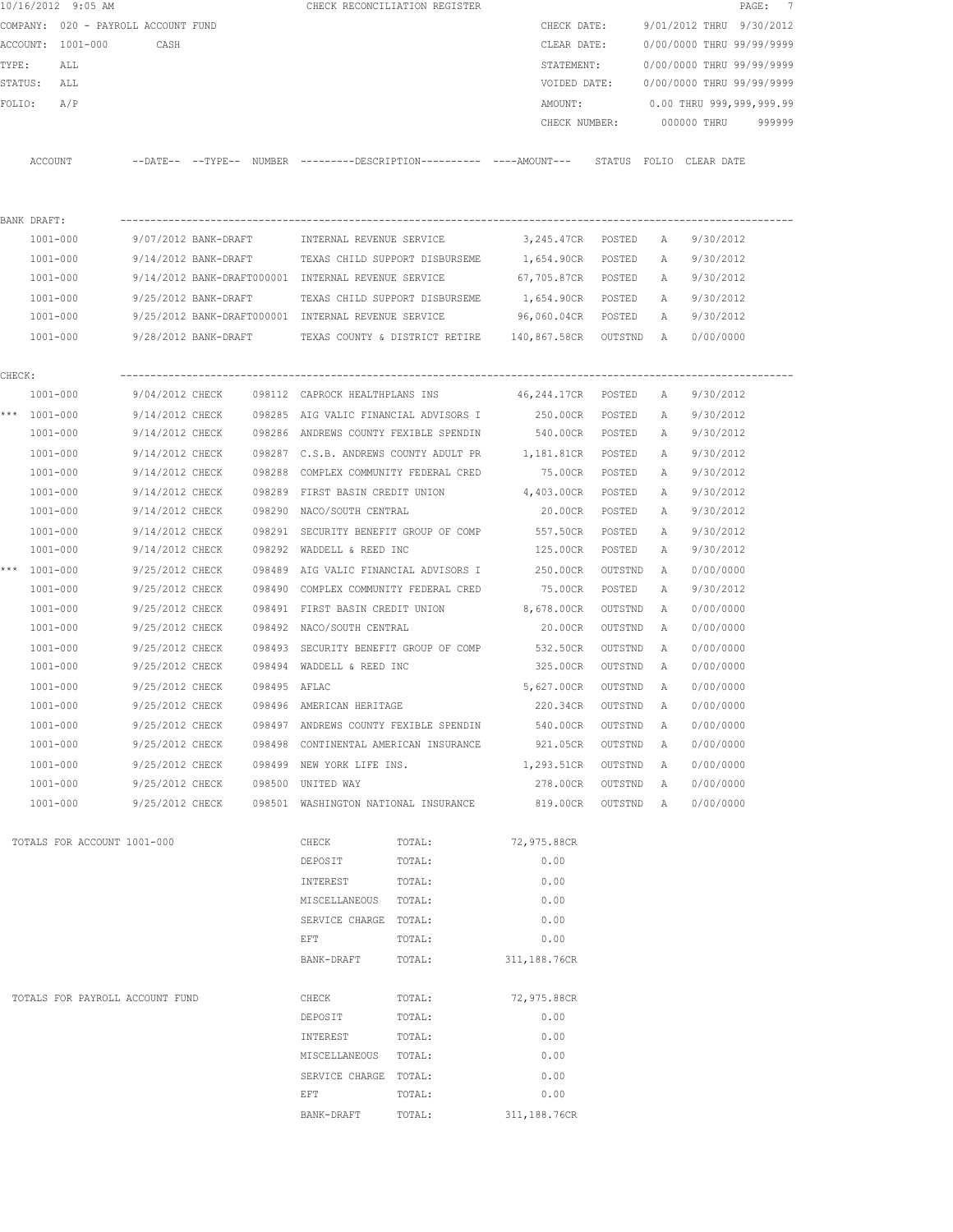|        | 10/16/2012 9:05 AM                   |                              |        |                                     | CHECK RECONCILIATION REGISTER |                                                                                            |                |              |                           | 8<br>PAGE: |
|--------|--------------------------------------|------------------------------|--------|-------------------------------------|-------------------------------|--------------------------------------------------------------------------------------------|----------------|--------------|---------------------------|------------|
|        | COMPANY: 979 - ANDREWS CO DESIGNATED |                              |        |                                     |                               | CHECK DATE:                                                                                |                |              | 9/01/2012 THRU            | 9/30/2012  |
|        | ACCOUNT: 1010-000                    | POOLED CASH-ANDREWS CO DESIG |        |                                     |                               | CLEAR DATE:                                                                                |                |              | 0/00/0000 THRU 99/99/9999 |            |
| TYPE:  | ALL                                  |                              |        |                                     |                               | STATEMENT:                                                                                 |                |              | 0/00/0000 THRU 99/99/9999 |            |
|        | STATUS:<br>ALL                       |                              |        |                                     |                               | VOIDED DATE:                                                                               |                |              | 0/00/0000 THRU 99/99/9999 |            |
| FOLIO: | A/P                                  |                              |        |                                     |                               | AMOUNT:                                                                                    |                |              | 0.00 THRU 999,999,999.99  |            |
|        |                                      |                              |        |                                     |                               | CHECK NUMBER:                                                                              |                |              | 000000 THRU               | 999999     |
|        | ACCOUNT                              |                              |        |                                     |                               | --DATE-- --TYPE-- NUMBER --------DESCRIPTION--------- ----AMOUNT--- STATUS FOLIO CLEARDATE |                |              |                           |            |
|        |                                      |                              |        |                                     |                               |                                                                                            |                |              |                           |            |
| CHECK: |                                      |                              |        |                                     |                               |                                                                                            |                |              |                           |            |
|        | 1010-000                             | 9/07/2012 CHECK              |        | 014935 VERIZON WIRELESS             |                               |                                                                                            | 49.02CR POSTED | A            | 9/30/2012                 |            |
|        | *** 1010-000                         | 9/14/2012 CHECK              |        | 014965 ANDREWS BOOSTER CLUB         |                               | 200.00CR                                                                                   | OUTSTND        | A            | 0/00/0000                 |            |
|        | 1010-000                             | 9/14/2012 CHECK              |        | 014966 SHAMROCK STEEL SALES, INC    |                               | 324.90CR                                                                                   | POSTED         | A            | 9/30/2012                 |            |
|        | 1010-000                             | 9/14/2012 CHECK              |        | 014967 SOUTHWEST FILING & STORAGE   |                               | 203.53CR                                                                                   | OUTSTND        | A            | 0/00/0000                 |            |
|        | *** 1010-000                         | 9/21/2012 CHECK              |        | 014975 AMANDA LYNN VANZANT          |                               | 100.00CR POSTED                                                                            |                | Α            | 9/30/2012                 |            |
|        | 1010-000                             | 9/21/2012 CHECK              |        | 014976 BEAR GRAPHICS INC            |                               | 129.74CR POSTED                                                                            |                | $\mathbb{A}$ | 9/30/2012                 |            |
|        | 1010-000                             | 9/21/2012 CHECK              |        | 014977 CANON FINANCIAL SERVICES INC |                               | 1,368.04CR POSTED                                                                          |                | A            | 9/30/2012                 |            |
|        | 1010-000                             | 9/21/2012 CHECK              | 014978 | CMC BUSINESS SYSTEMS INC            |                               | 263.54CR OUTSTND                                                                           |                | A            | 0/00/0000                 |            |
|        | 1010-000                             | 9/21/2012 CHECK              |        | 014979 CMC BUSINESS SYSTEMS INC     |                               | 1,451.00CR POSTED                                                                          |                | A            | 9/30/2012                 |            |
|        | 1010-000                             | 9/21/2012 CHECK              | 014980 | ELLIOTT ELECTRIC SUPPLY             |                               | 422.32CR                                                                                   | POSTED         | Α            | 9/30/2012                 |            |
|        | 1010-000                             | 9/21/2012 CHECK              |        | 014981 GENERAL FUND                 |                               | 1,148.93CR POSTED                                                                          |                | Α            | 9/30/2012                 |            |
|        | 1010-000                             | 9/21/2012 CHECK              |        | 014982 PORTERS THRIFTWAY            |                               | 50.72CR                                                                                    | POSTED         | Α            | 9/30/2012                 |            |
|        | *** 1010-000                         | 9/28/2012 CHECK              |        | 014991 BP PUMP & SUPPLY             |                               | 213.34CR                                                                                   | OUTSTND        | Α            | 0/00/0000                 |            |
|        | 1010-000                             | 9/28/2012 CHECK              |        | 014992 BRODART CO                   |                               | 331.85CR                                                                                   | OUTSTND        | A            | 0/00/0000                 |            |
|        | 1010-000                             | 9/28/2012 CHECK              |        | 014993 DIVERSE MEDIA INC            |                               | 45.43CR                                                                                    | OUTSTND        | A            | 0/00/0000                 |            |
|        | 1010-000                             | 9/28/2012 CHECK              |        | 014994 GARDNER MEDIA LLC            |                               | 487.32CR                                                                                   | OUTSTND        | Α            | 0/00/0000                 |            |
|        | 1010-000                             | 9/28/2012 CHECK              |        | 014995 INGRAM LIBRARY SERVICES      |                               | 13.68CR                                                                                    | OUTSTND        | A            | 0/00/0000                 |            |
|        | 1010-000                             | 9/28/2012 CHECK              |        | 014996 MUSTANG LUMBER CO            |                               | 338.39CR                                                                                   | OUTSTND        | Α            | 0/00/0000                 |            |
|        | 1010-000                             | 9/28/2012 CHECK              |        | 014997 VERIZON WIRELESS             |                               | 85.78CR                                                                                    | OUTSTND        | A            | 0/00/0000                 |            |
|        | 1010-000                             | 9/28/2012 CHECK              |        | 014998 WTG FUELS, INC               |                               | 997.50CR                                                                                   | OUTSTND        | A            | 0/00/0000                 |            |
|        |                                      |                              |        |                                     |                               |                                                                                            |                |              |                           |            |
|        | TOTALS FOR ACCOUNT 1010-000          |                              |        | CHECK                               | TOTAL:                        | 8,225.03CR                                                                                 |                |              |                           |            |
|        |                                      |                              |        | DEPOSIT                             | TOTAL:                        | 0.00                                                                                       |                |              |                           |            |
|        |                                      |                              |        | INTEREST                            | TOTAL:                        | 0.00                                                                                       |                |              |                           |            |
|        |                                      |                              |        | MISCELLANEOUS                       | TOTAL:                        | 0.00                                                                                       |                |              |                           |            |
|        |                                      |                              |        | SERVICE CHARGE                      | TOTAL:                        | 0.00                                                                                       |                |              |                           |            |
|        |                                      |                              |        | EFT                                 | TOTAL:                        | 0.00                                                                                       |                |              |                           |            |
|        |                                      |                              |        | BANK-DRAFT                          | TOTAL:                        | 0.00                                                                                       |                |              |                           |            |
|        | TOTALS FOR ANDREWS CO DESIGNATED     |                              |        | CHECK                               | TOTAL:                        | 8,225.03CR                                                                                 |                |              |                           |            |
|        |                                      |                              |        | DEPOSIT                             | TOTAL:                        | 0.00                                                                                       |                |              |                           |            |
|        |                                      |                              |        | INTEREST                            | TOTAL:                        | 0.00                                                                                       |                |              |                           |            |
|        |                                      |                              |        | MISCELLANEOUS                       | TOTAL:                        | 0.00                                                                                       |                |              |                           |            |
|        |                                      |                              |        | SERVICE CHARGE TOTAL:               |                               | 0.00                                                                                       |                |              |                           |            |
|        |                                      |                              |        | EFT                                 | TOTAL:                        | 0.00                                                                                       |                |              |                           |            |
|        |                                      |                              |        | BANK-DRAFT                          | TOTAL:                        | 0.00                                                                                       |                |              |                           |            |
|        |                                      |                              |        |                                     |                               |                                                                                            |                |              |                           |            |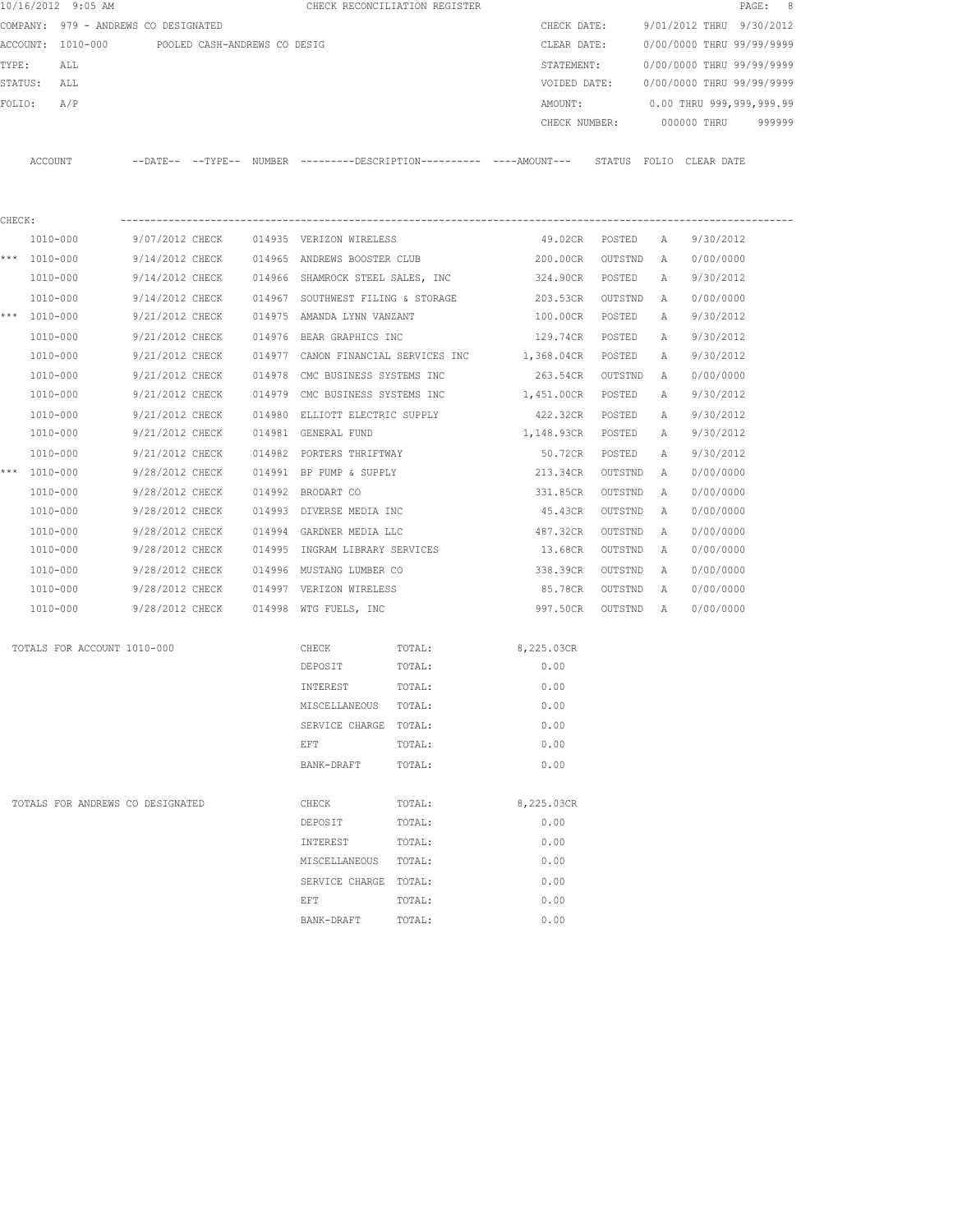|             | 10/16/2012 9:05 AM                   |                 |        | CHECK RECONCILIATION REGISTER                                                               |                    |                             |              | PAGE: 9                                |
|-------------|--------------------------------------|-----------------|--------|---------------------------------------------------------------------------------------------|--------------------|-----------------------------|--------------|----------------------------------------|
|             | COMPANY: 989 - ROAD & BRIDGE POOLED  |                 |        |                                                                                             |                    | CHECK DATE:                 |              | 9/01/2012 THRU 9/30/2012               |
|             | ACCOUNT: 1010-000 POOLED R & B FUNDS |                 |        |                                                                                             |                    | CLEAR DATE:                 |              | 0/00/0000 THRU 99/99/9999              |
| TYPE:       | ALL                                  |                 |        |                                                                                             |                    | STATEMENT:                  |              | 0/00/0000 THRU 99/99/9999              |
| STATUS: ALL |                                      |                 |        |                                                                                             |                    |                             |              | VOIDED DATE: 0/00/0000 THRU 99/99/9999 |
| FOLIO: A/P  |                                      |                 |        |                                                                                             |                    |                             |              | AMOUNT: 0.00 THRU 999,999,999.99       |
|             |                                      |                 |        |                                                                                             |                    |                             |              | CHECK NUMBER: 000000 THRU 999999       |
|             | ACCOUNT                              |                 |        | --DATE-- --TYPE-- NUMBER --------DESCRIPTION---------- ---AMOUNT--- STATUS FOLIO CLEAR-DATE |                    |                             |              |                                        |
|             |                                      |                 |        |                                                                                             |                    |                             |              |                                        |
| CHECK:      |                                      |                 |        |                                                                                             |                    |                             |              |                                        |
|             | 1010-000                             |                 |        | 9/07/2012 CHECK 017473 ANDREWS TIRE SERVICE INC                                             |                    | 45.00CR POSTED A 9/30/2012  |              |                                        |
|             | 1010-000                             |                 |        | 9/07/2012 CHECK 017474 C.S.B ANDREWS EMPLOYEE TRUST F 28,560.99CR POSTED A 9/30/2012        |                    |                             |              |                                        |
|             | 1010-000                             |                 |        | 9/07/2012 CHECK 017475 CISCO EQUIPMENT                                                      |                    | 411.61CR POSTED A 9/30/2012 |              |                                        |
|             | 1010-000                             |                 |        | $9/07/2012$ CHECK $017476$ COBRA COATING                                                    |                    | 390.00CR POSTED             | $\mathbb A$  | 9/30/2012                              |
|             | 1010-000                             |                 |        | 9/07/2012 CHECK 017477 DEECO RUBBER COMPANY INC.                                            |                    | 68.45CR POSTED              | A            | 9/30/2012                              |
|             | 1010-000                             |                 |        | 9/07/2012 CHECK 017478 GENERAL FUND                                                         | 4,499.00CR POSTED  |                             | A            | 9/30/2012                              |
|             | 1010-000                             |                 |        | 9/14/2012 CHECK 017479 ANDREWS CRUSHED STONE INC 75.00CR OUTSTND                            |                    |                             | $\mathbb{A}$ | 0/00/0000                              |
|             | 1010-000                             |                 |        | $9/14/2012$ CHECK $017480$ ANDREWS IRON & SUPPLY                                            |                    | 700.25CR POSTED             | $\mathbb{A}$ | 9/30/2012                              |
|             | 1010-000                             |                 |        | 9/14/2012 CHECK 017481 ANDREWS TIRE SERVICE INC                                             |                    | 14.00CR POSTED              | A            | 9/30/2012                              |
|             | 1010-000                             |                 |        | 9/14/2012 CHECK 017482 B-LINE FILTER & SUPPLY                                               |                    | 96.25CR POSTED              | A            | 9/30/2012                              |
|             | 1010-000                             |                 |        | 9/14/2012 CHECK 017483 GEBO CREDIT CORPORATION                                              |                    | 68.99CR POSTED              | A            | 9/30/2012                              |
|             | 1010-000                             |                 |        | 9/14/2012 CHECK 017484 GENERAL FUND                                                         | 40,434.73CR POSTED |                             |              | A 9/30/2012                            |
|             | 1010-000                             | 9/14/2012 CHECK |        | 017485 INTERSTATE BILLING SERVICE INC                                                       |                    | 365.84CR POSTED             | A            | 9/30/2012                              |
|             | 1010-000                             |                 |        | 9/14/2012 CHECK 017486 LUBBOCK GRADER BLADE, INC. 2,222.00CR OUTSTND A                      |                    |                             |              | 0/00/0000                              |
|             | 1010-000                             |                 |        | 9/14/2012 CHECK 017487 MUELLER INC                                                          |                    | 618.00CR POSTED             | A            | 9/30/2012                              |
|             | 1010-000                             |                 |        | 9/14/2012 CHECK 017488 MUSTANG LUMBER CO                                                    |                    | 370.16CR POSTED             | A            | 9/30/2012                              |
|             | 1010-000                             |                 |        | $9/14/2012$ CHECK 017489 THE BOSWORTH CO.                                                   |                    | 146.77CR POSTED             | A            | 9/30/2012                              |
|             | 1010-000                             |                 |        | 9/14/2012 CHECK 017490 UM AUTO PARTS                                                        |                    | 891.82CR POSTED             | A            | 9/30/2012                              |
|             | 1010-000                             |                 |        | 9/14/2012 CHECK 017491 WARREN CAT                                                           |                    | 336.80CR POSTED             | A            | 9/30/2012                              |
|             | 1010-000                             |                 |        | 9/21/2012 CHECK 017492 ANDREWS BUILDERS SUPPLY INC                                          | 40.46CR            | POSTED                      | A            | 9/30/2012                              |
|             | 1010-000                             |                 |        | 9/21/2012 CHECK 017493 ANDREWS IRON & SUPPLY                                                |                    | 273.28CR POSTED             | A            | 9/30/2012                              |
|             | 1010-000                             |                 |        | 9/21/2012 CHECK 017494 ANDREWS TIRE SERVICE INC                                             |                    | 187.90CR POSTED             | A            | 9/30/2012                              |
|             | 1010-000                             |                 |        | 9/21/2012 CHECK 017495 AUTOZONE COMMERCIAL                                                  |                    | 171.97CR POSTED A 9/30/2012 |              |                                        |
|             | 1010-000                             | 9/21/2012 CHECK |        | 017496 ECONO SIGNS LLC                                                                      |                    | 2,975.17CR OUTSTND A        |              | 0/00/0000                              |
|             | 1010-000                             | 9/21/2012 CHECK |        | 017497 ELLIOTT ELECTRIC SUPPLY                                                              | 17.98CR            | OUTSTND                     | A            | 0/00/0000                              |
|             | 1010-000                             | 9/21/2012 CHECK |        | 017498 FIRST AID DIRECT                                                                     | 692.50CR           | POSTED                      | Α            | 9/30/2012                              |
|             | 1010-000                             | 9/21/2012 CHECK |        | 017499 GEBO CREDIT CORPORATION                                                              | 1,513.27CR         | POSTED                      | Α            | 9/30/2012                              |
|             | $1010 - 000$                         | 9/21/2012 CHECK |        | 017500 VOID CHECK                                                                           | 0.00               | OUTSTND                     | Α            | 0/00/0000                              |
|             | 1010-000                             | 9/21/2012 CHECK |        | 017501 GENERAL FUND                                                                         | 1,122.08CR         | POSTED                      | Α            | 9/30/2012                              |
|             | 1010-000                             | 9/21/2012 CHECK |        | 017502 GREG SMITH EQUIPMENT SALES INC                                                       | 362.54CR           | OUTSTND                     | Α            | 0/00/0000                              |
|             | 1010-000                             | 9/21/2012 CHECK |        | 017503 INTERSTATE BILLING SERVICE INC                                                       | 109.84CR           | POSTED                      | Α            | 9/30/2012                              |
|             | 1010-000                             | 9/21/2012 CHECK | 017504 | J & J RENTALS                                                                               | 900.00CR           | OUTSTND                     | Α            | 0/00/0000                              |
|             | 1010-000                             | 9/21/2012 CHECK |        | 017505 JERRY D BOYER DBA                                                                    | 1,329.30CR         | POSTED                      | Α            | 9/30/2012                              |
|             | 1010-000                             | 9/21/2012 CHECK |        | 017506 PORTERS THRIFTWAY                                                                    | 63.47CR            | POSTED                      | Α            | 9/30/2012                              |
|             | 1010-000                             | 9/21/2012 CHECK |        | 017507 RELIANT                                                                              | 887.14CR           | POSTED                      | Α            | 9/30/2012                              |
|             | 1010-000                             | 9/21/2012 CHECK |        |                                                                                             | 9,503.76CR         |                             |              | 0/00/0000                              |
|             | 1010-000                             | 9/21/2012 CHECK |        | 017508 SC FUELS                                                                             |                    | OUTSTND                     | Α            |                                        |
|             |                                      |                 |        | 017509 SEMINOLE DIESEL SERVICE                                                              | 3,426.33CR         | POSTED                      | Α            | 9/30/2012                              |
|             | 1010-000                             | 9/21/2012 CHECK |        | 017510 SIERRA SPRINGS                                                                       | 70.37CR            | OUTSTND                     | Α            | 0/00/0000                              |
|             | 1010-000                             | 9/21/2012 CHECK |        | 017511 SOUTH PLAINS IMPLEMENT LTD                                                           | 269.54CR           | POSTED                      | Α            | 9/30/2012                              |
|             | 1010-000                             | 9/21/2012 CHECK |        | 017512 STANDARD COFFEE SERVICE CO                                                           | 20.03CR            | OUTSTND                     | Α            | 0/00/0000                              |
|             | 1010-000                             | 9/21/2012 CHECK |        | 017513 STANLEY FORD - ANDREWS                                                               | 1,665.28CR         | POSTED                      | Α            | 9/30/2012                              |
|             | 1010-000                             | 9/21/2012 CHECK |        | 017514 TEXAS GAS SERVICE CORP                                                               | 29.79CR            | OUTSTND                     | $\mathbb{A}$ | 0/00/0000                              |

 1010-000 9/21/2012 CHECK 017515 UM AUTO PARTS 602.78CR OUTSTND A 0/00/0000 1010-000 9/21/2012 CHECK 017516 VERIZON WIRELESS 9.80CR OUTSTND A 0/00/0000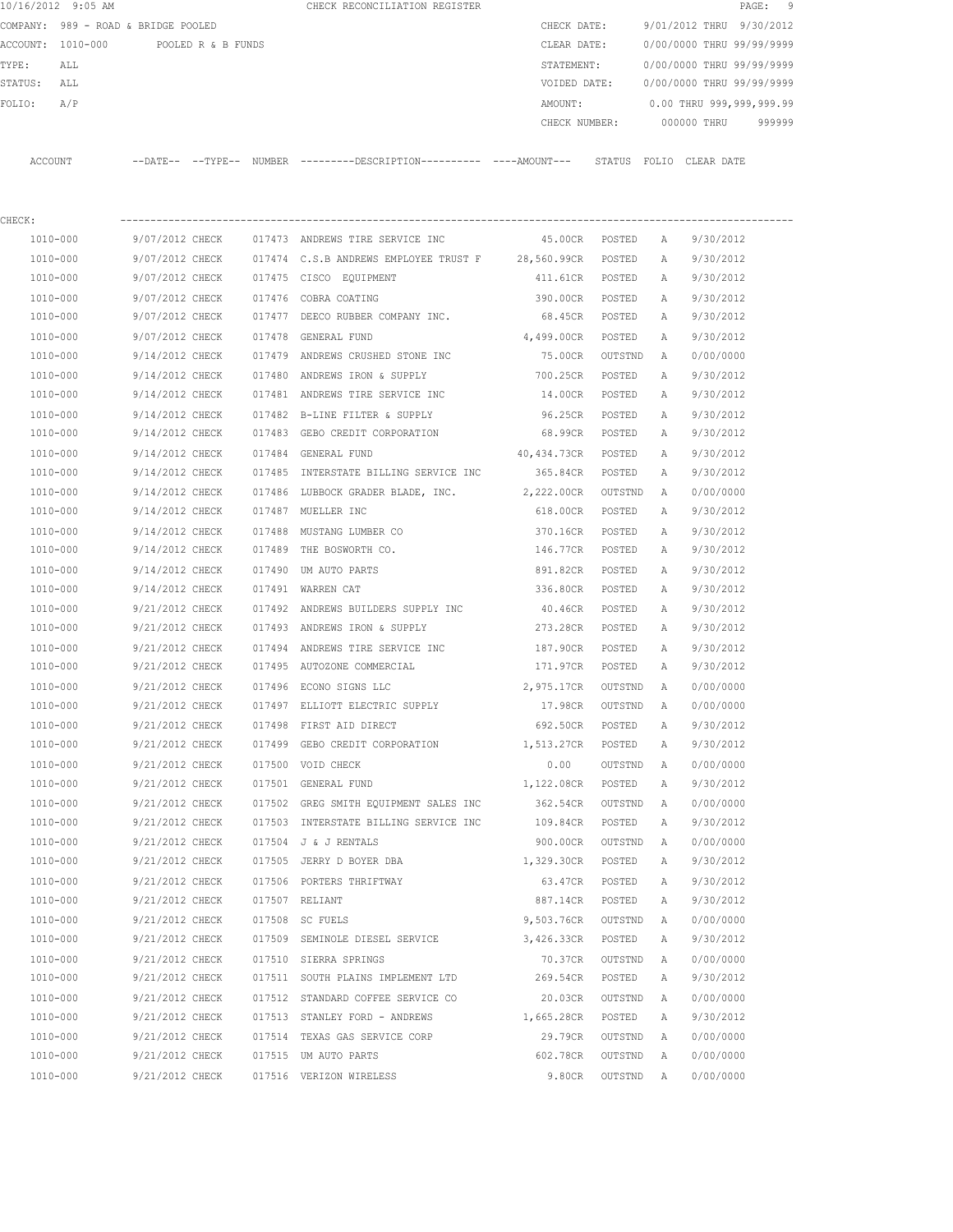|                   | 10/16/2012 9:05 AM                  |                    |  | CHECK RECONCILIATION REGISTER                                         |  |               |                           | PAGE: 10 |        |
|-------------------|-------------------------------------|--------------------|--|-----------------------------------------------------------------------|--|---------------|---------------------------|----------|--------|
|                   | COMPANY: 989 - ROAD & BRIDGE POOLED |                    |  |                                                                       |  | CHECK DATE:   | 9/01/2012 THRU 9/30/2012  |          |        |
| ACCOUNT: 1010-000 |                                     | POOLED R & B FUNDS |  |                                                                       |  | CLEAR DATE:   | 0/00/0000 THRU 99/99/9999 |          |        |
| TYPE:             | ALL                                 |                    |  |                                                                       |  | STATEMENT:    | 0/00/0000 THRU 99/99/9999 |          |        |
| STATUS:           | ALL                                 |                    |  |                                                                       |  | VOIDED DATE:  | 0/00/0000 THRU 99/99/9999 |          |        |
| FOLIO:            | A/P                                 |                    |  |                                                                       |  | AMOUNT:       | 0.00 THRU 999,999,999.99  |          |        |
|                   |                                     |                    |  |                                                                       |  | CHECK NUMBER: | 000000 THRU               |          | 999999 |
| ACCOUNT           |                                     |                    |  | --DATE-- --TYPE-- NUMBER ---------DESCRIPTION---------- ----AMOUNT--- |  | STATUS        | FOLIO CLEAR DATE          |          |        |
| CHECK:            |                                     |                    |  |                                                                       |  |               |                           |          |        |

| 1010-000     | 9/21/2012 CHECK | 017517 | WARREN CAT                     | 22,341.48CR  | OUTSTND | Α            | 0/00/0000 |
|--------------|-----------------|--------|--------------------------------|--------------|---------|--------------|-----------|
| 1010-000     | 9/21/2012 CHECK | 017518 | WTG FUELS, INC                 | 896.70CR     | POSTED  | $\mathbb{A}$ | 9/30/2012 |
| 1010-000     | 9/28/2012 CHECK | 017519 | ANDREWS IRON & SUPPLY          | 91.13CR      | OUTSTND | $\mathbb{A}$ | 0/00/0000 |
| 1010-000     | 9/28/2012 CHECK | 017520 | ANDREWS TIRE SERVICE INC       | 45.00CR      | OUTSTND | Α            | 0/00/0000 |
| 1010-000     | 9/28/2012 CHECK | 017521 | APPLIED CONCEPTS, INC.         | 2,265.00CR   | OUTSTND | $\mathbb{A}$ | 0/00/0000 |
| 1010-000     | 9/28/2012 CHECK | 017522 | ASPHALT ZIPPER INC             | 27.00CR      | OUTSTND | Α            | 0/00/0000 |
| 1010-000     | 9/28/2012 CHECK | 017523 | BRAD YOUNG                     | 345.40CR     | OUTSTND | Α            | 0/00/0000 |
| 1010-000     | 9/28/2012 CHECK | 017524 | GENERAL FUND                   | 67,962.99CR  | POSTED  | Α            | 9/30/2012 |
| 1010-000     | 9/28/2012 CHECK | 017525 | GTG AUTOMATION, INC.           | 444.71CR     | OUTSTND | Α            | 0/00/0000 |
| 1010-000     | 9/28/2012 CHECK | 017526 | HIRAM HUBERT                   | 299.70CR     | OUTSTND | Α            | 0/00/0000 |
| 1010-000     | 9/28/2012 CHECK | 017527 | LIPHAM CONSTRUCTION CO INC     | 407,049.00CR | OUTSTND | $\mathbb{A}$ | 0/00/0000 |
| 1010-000     | 9/28/2012 CHECK | 017528 | MUSTANG LUMBER CO              | 206.92CR     | OUTSTND | $\mathbb{A}$ | 0/00/0000 |
| 1010-000     | 9/28/2012 CHECK | 017529 | REGIONS INTERSTATE BILLING SER | 1,851.60CR   | OUTSTND | Α            | 0/00/0000 |
| 1010-000     | 9/28/2012 CHECK | 017530 | SC FUELS                       | 7,351.18CR   | OUTSTND | $\mathbb{A}$ | 0/00/0000 |
| 1010-000     | 9/28/2012 CHECK | 017531 | TEXAS ASSOCIATION OF COUNTIES  | 124.14CR     | OUTSTND | Α            | 0/00/0000 |
| $1010 - 000$ | 9/28/2012 CHECK | 017532 | TEXAS ASSOCIATION OF COUNTIES  | 5,125.56CR   | OUTSTND | Α            | 0/00/0000 |
| 1010-000     | 9/28/2012 CHECK | 017533 | TEXAS GAS SERVICE CORP         | 23.68CR      | OUTSTND | Α            | 0/00/0000 |
| 1010-000     | 9/28/2012 CHECK | 017534 | UM AUTO PARTS                  | 64.98CR      | OUTSTND | Α            | 0/00/0000 |
| 1010-000     | 9/28/2012 CHECK | 017535 | VERIZON WIRELESS               | 42.89CR      | OUTSTND | $\mathbb{A}$ | 0/00/0000 |
| 1010-000     | 9/28/2012 CHECK | 017536 | <b>WARREN CAT</b>              | 1,595.74CR   | OUTSTND | Α            | 0/00/0000 |
| 1010-000     | 9/28/2012 CHECK | 017537 | WEST TEXAS CONSULTANTS INC     | 14,011.87CR  | OUTSTND | $\mathbb{A}$ | 0/00/0000 |
| 1010-000     | 9/28/2012 CHECK | 017538 | INTERSTATE TRAILERS INC        | 57,695.00CR  | OUTSTND | Α            | 0/00/0000 |

| TOTALS FOR ACCOUNT 1010-000     | CHECK          | TOTAL: | 696,421.91CR  |
|---------------------------------|----------------|--------|---------------|
|                                 | DEPOSIT        | TOTAL: | 0.00          |
|                                 | INTEREST       | TOTAL: | 0.00          |
|                                 | MISCELLANEOUS  | TOTAL: | 0.00          |
|                                 | SERVICE CHARGE | TOTAL: | 0.00          |
|                                 | EFT            | TOTAL: | 0.00          |
|                                 | BANK-DRAFT     | TOTAL: | 0.00          |
|                                 |                |        |               |
| TOTALS FOR ROAD & BRIDGE POOLED | CHECK          | TOTAL: | 696, 421.91CR |
|                                 | DEPOSIT        | TOTAL: | 0.00          |
|                                 | INTEREST       | TOTAL: | 0.00          |
|                                 | MISCELLANEOUS  | TOTAL: | 0.00          |
|                                 | SERVICE CHARGE | TOTAL: | 0.00          |
|                                 | EFT            | TOTAL: | 0.00          |
|                                 | BANK-DRAFT     | TOTAL: | 0.00          |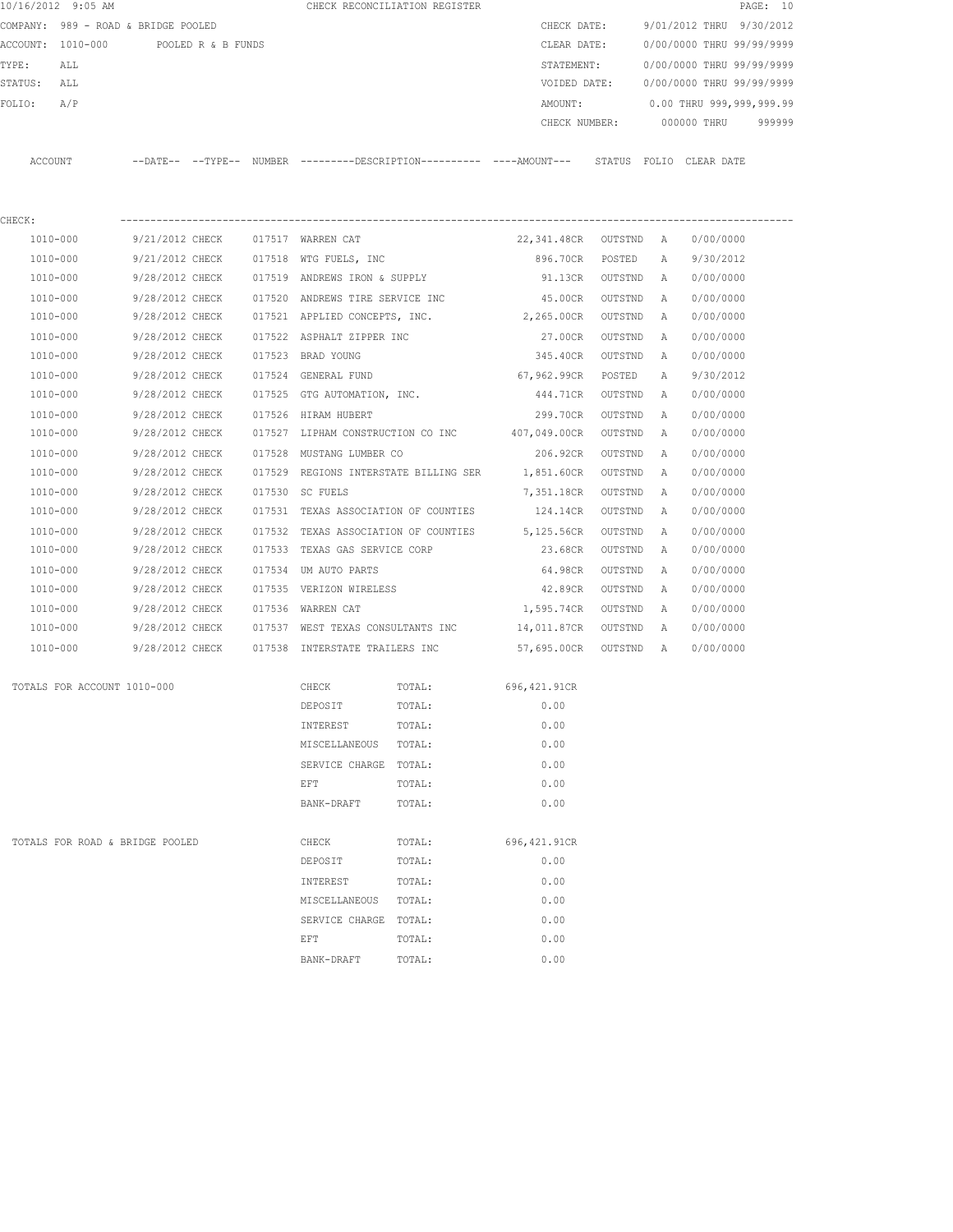|             | 10/16/2012 9:05 AM                         |                 |              | CHECK RECONCILIATION REGISTER                                                                      |                      |             |              |                                       | PAGE: 11 |
|-------------|--------------------------------------------|-----------------|--------------|----------------------------------------------------------------------------------------------------|----------------------|-------------|--------------|---------------------------------------|----------|
|             | COMPANY: 999 - GENERAL FUND CASH POOLED    |                 |              |                                                                                                    |                      | CHECK DATE: |              | 9/01/2012 THRU 9/30/2012              |          |
|             | ACCOUNT: 1010-000 GENERAL FUND POOLED CASH |                 |              |                                                                                                    |                      |             |              | CLEAR DATE: 0/00/0000 THRU 99/99/9999 |          |
| TYPE:       | ALL                                        |                 |              |                                                                                                    | STATEMENT:           |             |              | 0/00/0000 THRU 99/99/9999             |          |
| STATUS: ALL |                                            |                 |              |                                                                                                    | VOIDED DATE:         |             |              | 0/00/0000 THRU 99/99/9999             |          |
| FOLIO:      | A/P                                        |                 |              |                                                                                                    | AMOUNT:              |             |              | 0.00 THRU 999,999,999.99              |          |
|             |                                            |                 |              |                                                                                                    | CHECK NUMBER:        |             |              | 000000 THRU                           | 999999   |
|             | ACCOUNT                                    |                 |              | --DATE-- --TYPE-- NUMBER --------DESCRIPTION---------- ----AMOUNT--- STATUS FOLIO CLEAR-DATE       |                      |             |              |                                       |          |
| BANK DRAFT: |                                            |                 |              |                                                                                                    |                      |             |              |                                       |          |
|             | 1010-000                                   |                 |              | 9/21/2012 BANK-DRAFT         JPMORGAN CHASE BANK      VOIDED             783.72CR    VOIDED      A |                      |             |              | 0/00/0000                             |          |
|             | 1010-000                                   |                 |              | 9/21/2012 BANK-DRAFT000001 JPMORGAN CHASE BANK                                                     | 783.72CR POSTED A    |             |              | 0/00/0000                             |          |
|             | 1010-000                                   |                 |              | 9/21/2012 BANK-DRAFT092112 JPMORGAN CHASE BANK                                                     | 14,274.55CR POSTED A |             |              | 9/30/2012                             |          |
| CHECK:      |                                            |                 |              |                                                                                                    |                      |             |              |                                       |          |
|             | 1010-000                                   |                 |              | 9/07/2012 CHECK 103263 ANDREWS BUILDERS SUPPLY INC                                                 | 90.40cr posted a     |             |              | 9/30/2012                             |          |
|             | 1010-000                                   |                 |              | 9/07/2012 CHECK 103264 ANDREWS OFFICE SUPPLY                                                       | 44.16CR POSTED       |             |              | A 9/30/2012                           |          |
|             | 1010-000                                   | 9/07/2012 CHECK |              | 103265 ANDREWS PEST CONTROL                                                                        | 55.00CR POSTED       |             | <b>A</b>     | 9/30/2012                             |          |
|             | 1010-000                                   | 9/07/2012 CHECK |              | 103266 ANDREWS VISION CENTER                                                                       | 1,330.00CR POSTED    |             | A            | 9/30/2012                             |          |
|             | 1010-000                                   | 9/07/2012 CHECK |              | 103267 APPLIED CONCEPTS, INC.                                                                      | 2,265.00CR POSTED    |             | A            | 9/30/2012                             |          |
|             | 1010-000                                   | 9/07/2012 CHECK |              | 103268 ATHLETIC SUPPLY, INC. 1,020.00CR POSTED                                                     |                      |             | A            | 9/30/2012                             |          |
|             | 1010-000                                   | 9/07/2012 CHECK |              | 103269 AUTO-CHLOR SYSTEM OF GOLDEN LI 146.00CR POSTED                                              |                      |             | A            | 9/30/2012                             |          |
|             | 1010-000                                   | 9/07/2012 CHECK |              | 103270 AUTOZONE COMMERCIAL                                                                         | 13.97CR POSTED       |             | A            | 9/30/2012                             |          |
|             | 1010-000                                   | 9/07/2012 CHECK |              | 103271 BOCA PUBLISHING INC                                                                         | 378.00CR             | POSTED      | A            | 9/30/2012                             |          |
|             | 1010-000                                   | 9/07/2012 CHECK |              | 103272 BORDER STATES ELECTRIC SUPPLY 840.84CR                                                      |                      | POSTED      | A            | 9/30/2012                             |          |
|             | 1010-000                                   | 9/07/2012 CHECK |              | 103273 BRAZOS DOOR & HARDWARE INC                                                                  | 244.00CR POSTED      |             | A            | 9/30/2012                             |          |
|             | 1010-000                                   | 9/07/2012 CHECK |              | 103274 BRODART CO                                                                                  | 392.87CR POSTED      |             | A            | 9/30/2012                             |          |
|             | 1010-000                                   | 9/07/2012 CHECK |              | 103275 C.S.B ANDREWS EMPLOYEE TRUST F 179,851.83CR POSTED                                          |                      |             | A            | 9/30/2012                             |          |
|             | 1010-000                                   | 9/07/2012 CHECK |              | 103276 CENTER FOR DISEASE DETECTION                                                                | 321.00CR POSTED      |             | A            | 9/30/2012                             |          |
|             | 1010-000                                   | 9/07/2012 CHECK |              | 103277 CHEMSEARCH                                                                                  | 219.00CR POSTED      |             | A            | 9/30/2012                             |          |
|             | 1010-000                                   | 9/07/2012 CHECK |              | 103278 CHEVRON AND TEXACO CARD SERVIC                                                              | 47.92CR POSTED       |             | A            | 9/30/2012                             |          |
|             | 1010-000                                   | 9/07/2012 CHECK |              | 103279 CHEVRON AND TEXACO CARD SERVIC 56.27CR POSTED                                               |                      |             | A            | 9/30/2012                             |          |
|             | 1010-000                                   |                 |              | 9/07/2012 CHECK 103280 COUNTY OF UPTON STATE OF TEXAS 450.00CR POSTED                              |                      |             | A            | 9/30/2012                             |          |
|             | 1010-000                                   | 9/07/2012 CHECK |              | 103281 CRS DIAGNOSTIC SERVICE LLC 60.00CR                                                          |                      | POSTED      | A            | 9/30/2012                             |          |
|             | 1010-000                                   | 9/07/2012 CHECK |              | 103282 DISTRICT 6 TCAAA                                                                            | 110.00CR             | OUTSTND     | $\mathbf{A}$ | 0/00/0000                             |          |
|             | 1010-000                                   | 9/07/2012 CHECK |              | 103283 E.W. HARPER, D.D.S.                                                                         | 199.00CR             | POSTED      | Α            | 9/30/2012                             |          |
|             | 1010-000                                   | 9/07/2012 CHECK |              | 103284 EAN HOLDINGS LLC                                                                            | 140.68CR             | POSTED      | Α            | 9/30/2012                             |          |
|             | 1010-000                                   | 9/07/2012 CHECK |              | 103285 FALCON SEPTIC SERVICE                                                                       | 300.00CR             | POSTED      | Α            | 9/30/2012                             |          |
|             | 1010-000                                   | 9/07/2012 CHECK | 103286 FEDEX |                                                                                                    | 62.33CR              | POSTED      | Α            | 9/30/2012                             |          |
|             | 1010-000                                   | 9/07/2012 CHECK | 103287 GALE  |                                                                                                    | 102.74CR             | POSTED      | Α            | 9/30/2012                             |          |
|             | 1010-000                                   | 9/07/2012 CHECK |              | 103288 GENERAL FUND                                                                                | 14,028.30CR POSTED   |             | Α            | 9/30/2012                             |          |
|             | 1010-000                                   | 9/07/2012 CHECK |              | 103289 GEORGE F GOMEZ                                                                              | 2,280.00CR           | POSTED      | Α            | 9/30/2012                             |          |
|             | 1010-000                                   | 9/07/2012 CHECK |              | 103290 GLOBAL EQUIPMENT COMPANY                                                                    | 291.95CR             | POSTED      | Α            | 9/30/2012                             |          |
|             | 1010-000                                   | 9/07/2012 CHECK |              | 103291 HENRY SCHEIN                                                                                | 11,694.47CR          | POSTED      | Α            | 9/30/2012                             |          |
|             | 1010-000                                   | 9/07/2012 CHECK |              | 103292 LIPPINCOTT WILLIAMS & WILKINS                                                               | 34.90CR              | POSTED      | Α            | 9/30/2012                             |          |
|             | 1010-000                                   | 9/07/2012 CHECK |              | 103293 MICHAEL WEATHERS                                                                            | 150.00CR             | POSTED      | Α            | 9/30/2012                             |          |
|             | 1010-000                                   | 9/07/2012 CHECK |              | 103294 MIKE WEIS                                                                                   | 150.00CR             | POSTED      | Α            | 9/30/2012                             |          |
|             | 1010-000                                   | 9/07/2012 CHECK |              | 103295 MORALES & NAVARRETE                                                                         | 400.00CR             | POSTED      | Α            | 9/30/2012                             |          |
|             | 1010-000                                   | 9/07/2012 CHECK |              | 103296 MUSTANG PRINTERS & ENGRAVERS I                                                              | 50.00CR              | POSTED      | Α            | 9/30/2012                             |          |
|             | 1010-000                                   | 9/07/2012 CHECK |              | 103297 NEW DAY COUNSELING                                                                          | 988.00CR             | POSTED      | Α            | 9/30/2012                             |          |
|             | 1010-000                                   | 9/07/2012 CHECK |              | 103298 OFFICE DEPOT                                                                                | 138.31CR             | POSTED      | Α            | 9/30/2012                             |          |
|             | 1010-000                                   | 9/07/2012 CHECK | 103299 ORKIN |                                                                                                    | 1,595.64CR POSTED    |             | Α            | 9/30/2012                             |          |
|             | 1010-000                                   | 9/07/2012 CHECK |              | 103300 PERMIAN PHYSCIANS SERVICES                                                                  | 180.74CR             | POSTED      | Α            | 9/30/2012                             |          |
|             | 1010-000                                   |                 |              | 9/07/2012 CHECK 103301 PERMIAN REGIONAL MEDICAL CENTE 1,129.25CR OUTSTND A                         |                      |             |              | 0/00/0000                             |          |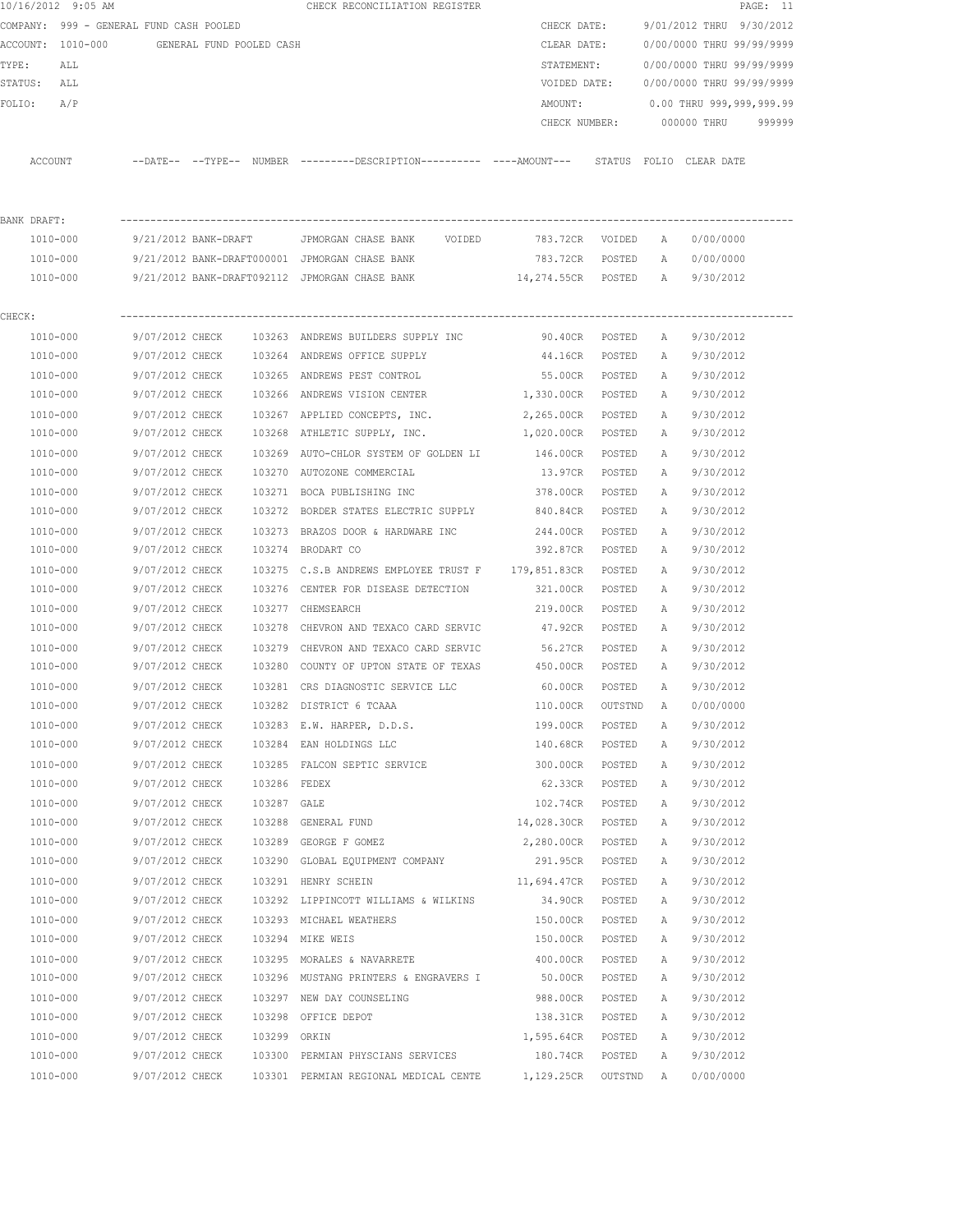| 10/16/2012 9:05 AM                      |                          |        | CHECK RECONCILIATION REGISTER                                                                 |                   |         |              | PAGE: 12                  |
|-----------------------------------------|--------------------------|--------|-----------------------------------------------------------------------------------------------|-------------------|---------|--------------|---------------------------|
| COMPANY: 999 - GENERAL FUND CASH POOLED |                          |        |                                                                                               | CHECK DATE:       |         |              | 9/01/2012 THRU 9/30/2012  |
| ACCOUNT: 1010-000                       | GENERAL FUND POOLED CASH |        |                                                                                               | CLEAR DATE:       |         |              | 0/00/0000 THRU 99/99/9999 |
| TYPE:<br>ALL                            |                          |        |                                                                                               | STATEMENT:        |         |              | 0/00/0000 THRU 99/99/9999 |
| STATUS:<br>ALL                          |                          |        |                                                                                               | VOIDED DATE:      |         |              | 0/00/0000 THRU 99/99/9999 |
| A/P<br>FOLIO:                           |                          |        |                                                                                               | AMOUNT:           |         |              | 0.00 THRU 999,999,999.99  |
|                                         |                          |        |                                                                                               | CHECK NUMBER:     |         |              | 000000 THRU<br>999999     |
|                                         |                          |        |                                                                                               |                   |         |              |                           |
| ACCOUNT                                 |                          |        | --DATE-- --TYPE-- NUMBER ---------DESCRIPTION---------- ----AMOUNT--- STATUS FOLIO CLEAR DATE |                   |         |              |                           |
|                                         |                          |        |                                                                                               |                   |         |              |                           |
| CHECK:                                  |                          |        |                                                                                               |                   |         |              |                           |
| 1010-000                                | 9/07/2012 CHECK          |        | 103302 PERRY M MARCHIONI, PH D VOIDED                                                         | 200.00CR VOIDED   |         | A            | 0/00/0000                 |
| 1010-000                                | 9/07/2012 CHECK          | 103303 | PETRO COMMUNICATION INC                                                                       | 48,111.00CR       | POSTED  | А            | 0/00/0000                 |
| 1010-000                                | 9/07/2012 CHECK          | 103304 | OUILL CORPORATION                                                                             | 917.26CR          | POSTED  | A            | 9/30/2012                 |
| 1010-000                                | 9/07/2012 CHECK          |        | 103305 RANKIN COUNTY HOSPITAL DISTRIC                                                         | 839.34CR          | POSTED  | Α            | 9/30/2012                 |
| 1010-000                                | 9/07/2012 CHECK          |        | 103306 RAVI MEDI MD                                                                           | 750.00CR          | POSTED  | Α            | 9/30/2012                 |
| 1010-000                                | 9/07/2012 CHECK          |        | 103307 RICHARD H DOLGENER                                                                     | 239.48CR          | POSTED  | Α            | 9/30/2012                 |
| 1010-000                                | 9/07/2012 CHECK          | 103308 | ROSARIO PERALEZ                                                                               | 800.00CR          | POSTED  | Α            | 9/30/2012                 |
| 1010-000                                | 9/07/2012 CHECK          | 103309 | SAM'S CLUB DIRECT                                                                             | 382.32CR          | POSTED  | Α            | 9/30/2012                 |
| 1010-000                                | 9/07/2012 CHECK          |        | 103310 SANOFI PASTEUR INC.                                                                    | 5,292.06CR        | POSTED  | Α            | 9/30/2012                 |
| 1010-000                                | 9/07/2012 CHECK          |        | 103311 SATISH NAYAK MD                                                                        | 182.22CR          | POSTED  | Α            | 9/30/2012                 |
| 1010-000                                | 9/07/2012 CHECK          |        | 103312 SC FUELS                                                                               | 4,351.66CR        | POSTED  | Α            | 9/30/2012                 |
| 1010-000                                | 9/07/2012 CHECK          | 103313 | SEARS FAMILY DENTAL                                                                           | 70.00CR           | POSTED  | A            | 9/30/2012                 |
| 1010-000                                | 9/07/2012 CHECK          |        | 103314 SIERRA SPRINGS                                                                         | 222.12CR          | POSTED  | А            | 9/30/2012                 |
| 1010-000                                | 9/07/2012 CHECK          | 103315 | SON ADMIN ODE                                                                                 | 1,250.00CR        | OUTSTND | A            | 0/00/0000                 |
| 1010-000                                | 9/07/2012 CHECK          |        | 103316 SPRINT                                                                                 | 1,072.46CR        | POSTED  | A            | 9/30/2012                 |
| 1010-000                                | 9/07/2012 CHECK          |        | 103317 STERICYCLE INC                                                                         | 574.57CR          | POSTED  | А            | 9/30/2012                 |
| 1010-000                                | 9/07/2012 CHECK          | 103318 | STOP TECH LTD                                                                                 | 1,032.25CR        | POSTED  | А            | 9/30/2012                 |
| 1010-000                                | 9/07/2012 CHECK          | 103319 | SUDDENLINK                                                                                    | 26.34CR           | POSTED  | Α            | 9/30/2012                 |
| 1010-000                                | 9/07/2012 CHECK          | 103320 | TASCOSA OFFICE MACHINES INC                                                                   | 95.88CR           | POSTED  | Α            | 9/30/2012                 |
| 1010-000                                | 9/07/2012 CHECK          | 103321 | TEXAS GAS SERVICE CORP                                                                        | 356.23CR          | POSTED  | Α            | 9/30/2012                 |
| 1010-000                                | 9/07/2012 CHECK          | 103322 | TEXAS STATE LIBRARY & ARCHIVES                                                                | 557.00CR          | POSTED  | Α            | 9/30/2012                 |
| 1010-000                                | 9/07/2012 CHECK          | 103323 | THE MCCRELESS CO.                                                                             | 450.20CR          | POSTED  | Α            | 9/30/2012                 |
| 1010-000                                | 9/07/2012 CHECK          |        | 103324 TRACEY SCOWN                                                                           | 2,200.00CR POSTED |         | Α            | 9/30/2012                 |
| 1010-000                                | 9/07/2012 CHECK          |        | 103325 UNITED STATES POSTAL SERVICE                                                           | 1,000.00CR        | POSTED  | A            | 9/30/2012                 |
| 1010-000                                | 9/07/2012 CHECK          |        | 103326 VERIZON WIRELESS                                                                       | 717.38CR          | POSTED  | Α            | 9/30/2012                 |
| 1010-000                                | 9/07/2012 CHECK          |        | 103327 WINDSTREAM COMMUNICATIONS                                                              | 2,707.15CR        | POSTED  | Α            | 9/30/2012                 |
| 1010-000                                | 9/07/2012 CHECK          |        | 103328 WINNING TRADITIONS LLC                                                                 | 138.00CR          | POSTED  | Α            | 9/30/2012                 |
| $1010 - 000$                            | 9/14/2012 CHECK          |        | 103329 4M YOUTH SERVICES                                                                      | 4,354.65CR        | POSTED  | Α            | 9/30/2012                 |
| 1010-000                                | 9/14/2012 CHECK          |        | 103330 AIR FILTRATION PRODUCTS AND SE 252.85CR                                                |                   | POSTED  | Α            | 9/30/2012                 |
| 1010-000                                | 9/14/2012 CHECK          |        | 103331 AIRNAV LLC                                                                             | 50.00CR           | POSTED  | Α            | 9/30/2012                 |
| 1010-000                                | 9/14/2012 CHECK          |        | 103332 ANDREWS FAMILY MEDICINE                                                                | 130.00CR          | POSTED  | $\mathbb{A}$ | 9/30/2012                 |

 1010-000 9/14/2012 CHECK 103333 ANDREWS IRON & SUPPLY 416.53CR POSTED A 9/30/2012 1010-000 9/14/2012 CHECK 103334 ANDREWS PEST CONTROL 210.00CR OUTSTND A 0/00/0000 1010-000 9/14/2012 CHECK 103335 ANDREWS PRESCRIPTION SHOP LLC 1,860.80CR POSTED A 9/30/2012 1010-000 9/14/2012 CHECK 103336 ANDREWS TIRE SERVICE INC 60.00CR POSTED A 9/30/2012 1010-000 9/14/2012 CHECK 103337 ATHLETIC SUPPLY, INC. 44.97CR POSTED A 9/30/2012 1010-000 9/14/2012 CHECK 103338 AUSTIN TURF & TRACTOR 1,415.68CR POSTED A 9/30/2012 1010-000 9/14/2012 CHECK 103339 BIG COUNTRY BG 383.80CR POSTED A 9/30/2012 1010-000 9/14/2012 CHECK 103340 BILLY JO SANDELL 120.00CR POSTED A 9/30/2012 1010-000 9/14/2012 CHECK 103341 BLAINE INDUSTRIAL SUPPLY 724.94CR POSTED A 9/30/2012 1010-000 9/14/2012 CHECK 103342 BOLER EQUIPMENT SERVICE INC 845.48CR POSTED A 9/30/2012 1010-000 9/14/2012 CHECK 103343 BOOE COMMERCIAL ROOFING INC 9,184.00CR POSTED A 9/30/2012 1010-000 9/14/2012 CHECK 103344 BRODART CO 209.99CR POSTED A 9/30/2012 1010-000 9/14/2012 CHECK 103345 BUSINESS FORM SOLUTIONS 471.70CR POSTED A 9/30/2012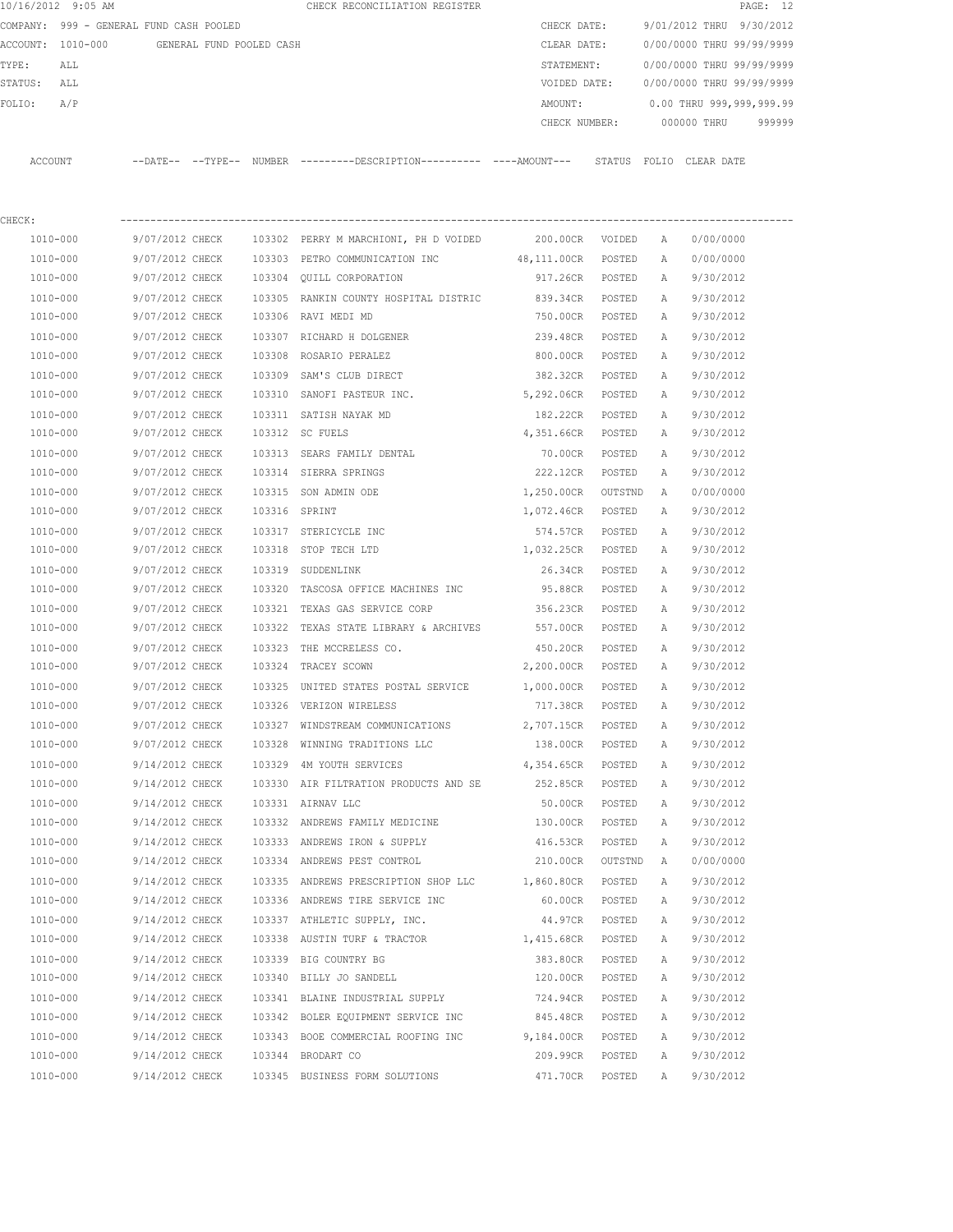|         | 10/16/2012 9:05 AM                      |                 |                          |        | CHECK RECONCILIATION REGISTER                                                                |                    |         |              |                           | PAGE: 13  |
|---------|-----------------------------------------|-----------------|--------------------------|--------|----------------------------------------------------------------------------------------------|--------------------|---------|--------------|---------------------------|-----------|
|         | COMPANY: 999 - GENERAL FUND CASH POOLED |                 |                          |        |                                                                                              | CHECK DATE:        |         |              | 9/01/2012 THRU            | 9/30/2012 |
|         | ACCOUNT: 1010-000                       |                 | GENERAL FUND POOLED CASH |        |                                                                                              | CLEAR DATE:        |         |              | 0/00/0000 THRU 99/99/9999 |           |
| TYPE:   | ALL                                     |                 |                          |        |                                                                                              | STATEMENT:         |         |              | 0/00/0000 THRU 99/99/9999 |           |
| STATUS: | ALL                                     |                 |                          |        |                                                                                              | VOIDED DATE:       |         |              | 0/00/0000 THRU 99/99/9999 |           |
| FOLIO:  | A/P                                     |                 |                          |        |                                                                                              | AMOUNT:            |         |              | 0.00 THRU 999,999,999.99  |           |
|         |                                         |                 |                          |        |                                                                                              | CHECK NUMBER:      |         |              | 000000 THRU               | 999999    |
|         | ACCOUNT                                 |                 |                          |        | --DATE-- --TYPE-- NUMBER ---------DESCRIPTION---------- ----AMOUNT--- STATUS FOLIO CLEARDATE |                    |         |              |                           |           |
| CHECK:  |                                         |                 |                          |        |                                                                                              |                    |         |              |                           |           |
|         | 1010-000                                | 9/14/2012 CHECK |                          |        | 103346 CAIN ELECTRICAL SUPPLY CORP                                                           | 317.51CR POSTED    |         | A            | 9/30/2012                 |           |
|         | 1010-000                                | 9/14/2012 CHECK |                          |        | 103347 CITY OF ANDREWS                                                                       | 1,674.00CR         | POSTED  | A            | 9/30/2012                 |           |
|         | 1010-000                                | 9/14/2012 CHECK |                          |        | 103348 CITY OF ODESSA                                                                        | 14.00CR POSTED     |         | Α            | 9/30/2012                 |           |
|         | 1010-000                                | 9/14/2012 CHECK |                          |        | 103349 CMC BUSINESS SYSTEMS INC                                                              | 1,500.00CR POSTED  |         | Α            | 9/30/2012                 |           |
|         | 1010-000                                | 9/14/2012 CHECK |                          |        | 103350 CORNERSTONE PROGRAMS                                                                  | 3,472.00CR POSTED  |         | A            | 9/30/2012                 |           |
|         | 1010-000                                | 9/14/2012 CHECK |                          |        | 103351 CORY ROSS                                                                             | 250.00CR           | POSTED  | A            | 9/30/2012                 |           |
|         | 1010-000                                | 9/14/2012 CHECK |                          |        | 103352 CRS DIAGNOSTIC SERVICE LLC                                                            | 175.00CR POSTED    |         | A            | 9/30/2012                 |           |
|         | 1010-000                                | 9/14/2012 CHECK |                          |        | 103353 CUSTOM WHOLESALE SUPPLY CO INC 8,155.90CR                                             |                    | POSTED  | $\mathbb{A}$ | 9/30/2012                 |           |
|         | 1010-000                                | 9/14/2012 CHECK |                          |        | 103354 DAVID B BROOKS                                                                        | 100.00CR           | POSTED  | A            | 9/30/2012                 |           |
|         | 1010-000                                | 9/14/2012 CHECK |                          | 103355 | DAVID LAWRENCE                                                                               | 100.00CR           | POSTED  | Α            | 9/30/2012                 |           |
|         | 1010-000                                | 9/14/2012 CHECK |                          |        | 103356 DEE ANN COLLINSWORTH                                                                  | 200.00CR           | POSTED  | A            | 9/30/2012                 |           |
|         | 1010-000                                | 9/14/2012 CHECK |                          | 103357 | DELL MARKETING LP                                                                            | 388.50CR           | POSTED  | А            | 9/30/2012                 |           |
|         | 1010-000                                | 9/14/2012 CHECK |                          | 103358 | DPC INDUSTRIES, INC.                                                                         | 315.00CR           | POSTED  | A            | 9/30/2012                 |           |
|         | 1010-000                                | 9/14/2012 CHECK |                          | 103359 | DUCKWALL-ALCO STORES INC                                                                     | 810.59CR           | POSTED  | Α            | 9/30/2012                 |           |
|         | 1010-000                                | 9/14/2012 CHECK |                          |        | 103360 E.W. HARPER, D.D.S.<br>VOIDED                                                         | 2,107.00CR         | VOIDED  | Α            | 0/00/0000                 |           |
|         | 1010-000                                | 9/14/2012 CHECK |                          |        | 103361 EAN HOLDINGS LLC                                                                      | 182.85CR           | POSTED  | Α            | 0/00/0000                 |           |
|         | 1010-000                                | 9/14/2012 CHECK |                          |        | 103362 ELECTION SYSTEMS & SOFTWARE, I                                                        | 299.92CR           | POSTED  | A            | 9/30/2012                 |           |
|         | 1010-000                                | 9/14/2012 CHECK |                          |        | 103363 EWING IRRIGATION PRODUCTS INC                                                         | 996.00CR           | POSTED  | А            | 9/30/2012                 |           |
|         | 1010-000                                | 9/14/2012 CHECK |                          |        | 103364 EXXON/MOBIL                                                                           | 23.83CR            | POSTED  | Α            | 9/30/2012                 |           |
|         | 1010-000                                | 9/14/2012 CHECK |                          |        | 103365 GRAINGER INC                                                                          | 5,738.99CR         | POSTED  | Α            | 9/30/2012                 |           |
|         | 1010-000                                | 9/14/2012 CHECK |                          |        | 103366 HENRY SCHEIN                                                                          | 3.09CR             | POSTED  | Α            | 9/30/2012                 |           |
|         | 1010-000                                | 9/14/2012 CHECK |                          |        | 103367 INTECH SOUTHWEST SERVICES LLC 2,500.29CR                                              |                    | POSTED  | Α            | 9/30/2012                 |           |
|         | $1010 - 000$                            | 9/14/2012 CHECK |                          |        | 103368 ISMAEL CONTRERAS                                                                      | 300.00CR           | POSTED  | Α            | 9/30/2012                 |           |
|         | 1010-000                                | 9/14/2012 CHECK |                          |        | 103369 JEFFREY PINO                                                                          | 300.00CR           | POSTED  | Α            | 9/30/2012                 |           |
|         | 1010-000                                | 9/14/2012 CHECK |                          |        | 103370 JOJO LEMOND                                                                           | 100.00CR           | POSTED  | А            | 9/30/2012                 |           |
|         | 1010-000                                | 9/14/2012 CHECK |                          |        | 103371 JONATHAN ALVAREZ                                                                      | 240.00CR           | POSTED  | Α            | 9/30/2012                 |           |
|         | 1010-000                                | 9/14/2012 CHECK |                          |        | 103372 KONICA MINOLTA BUSINESS SOLUTI                                                        | 199.00CR           | POSTED  | Α            | 9/30/2012                 |           |
|         | 1010-000                                | 9/14/2012 CHECK |                          |        | 103373 KYOCERA MITA AMERICA, INC.                                                            | 254.11CR           | POSTED  | Α            | 9/30/2012                 |           |
|         | 1010-000                                | 9/14/2012 CHECK |                          |        | 103374 LEXISNEXIS                                                                            | 348.59CR           | POSTED  | Α            | 9/30/2012                 |           |
|         | 1010-000                                | 9/14/2012 CHECK |                          |        | 103375 MIDLAND COUNTY JUVENILE PROBAT                                                        | 2,860.00CR         | OUTSTND | Α            | 0/00/0000                 |           |
|         | 1010-000                                | 9/14/2012 CHECK |                          |        | 103376 MITZI PUENTES                                                                         | 120.00CR           | POSTED  | Α            | 9/30/2012                 |           |
|         | 1010-000                                | 9/14/2012 CHECK |                          |        | 103377 MORRISON SUPPLY COMPANY                                                               | 2,215.69CR         | POSTED  | Α            | 9/30/2012                 |           |
|         | 1010-000                                | 9/14/2012 CHECK |                          |        | 103378 MUSTANG LUMBER CO                                                                     | 4,952.93CR         | POSTED  | Α            | 9/30/2012                 |           |
|         | 1010-000                                | 9/14/2012 CHECK |                          |        | 103379 VOID CHECK                                                                            | 0.00               | POSTED  | Α            | 9/30/2012                 |           |
|         | 1010-000                                | 9/14/2012 CHECK |                          |        | 103380 VOID CHECK                                                                            | 0.00               | POSTED  | Α            | 9/30/2012                 |           |
|         | 1010-000                                | 9/14/2012 CHECK |                          |        | 103381 MUSTANG PRINTERS & ENGRAVERS I                                                        | 1,051.13CR         | POSTED  | Α            | 9/30/2012                 |           |
|         | 1010-000                                | 9/14/2012 CHECK |                          |        | 103382 NOBLE INDUSTRIAL SUPPLY CORPOR                                                        | 208.90CR           | POSTED  | Α            | 9/30/2012                 |           |
|         | 1010-000                                | 9/14/2012 CHECK |                          |        | 103383 OAKS DISTRIBUTING                                                                     | 985.11CR           | POSTED  | Α            | 9/30/2012                 |           |
|         | 1010-000                                | 9/14/2012 CHECK |                          |        | 103384 PAULGER & WISNIEWSKI DERMATOLO                                                        | 95.32CR            | POSTED  | Α            | 9/30/2012                 |           |
|         | 1010-000                                | 9/14/2012 CHECK |                          |        | 103385 PERMIAN BASIN TRANSMISSION                                                            | 250.00CR           | POSTED  | Α            | 9/30/2012                 |           |
|         | 1010-000                                | 9/14/2012 CHECK |                          |        | 103386 PERMIAN REGIONAL MEDICAL CENTE                                                        | 812.65CR           | POSTED  | Α            | 9/30/2012                 |           |
|         | 1010-000                                | 9/14/2012 CHECK |                          |        | 103387 PROFESSIONAL TURF PRODUCTS                                                            | 10,468.94CR POSTED |         | Α            | 9/30/2012                 |           |
|         | 1010-000                                | 9/14/2012 CHECK |                          |        | 103388 QUILL CORPORATION                                                                     | 1,423.73CR         | POSTED  | Α            | 9/30/2012                 |           |
|         | 1010-000                                | 9/14/2012 CHECK |                          |        | 103389 RANKIN COUNTY HOSPITAL DISTRIC 3,399.34CR                                             |                    | POSTED  | Α            | 9/30/2012                 |           |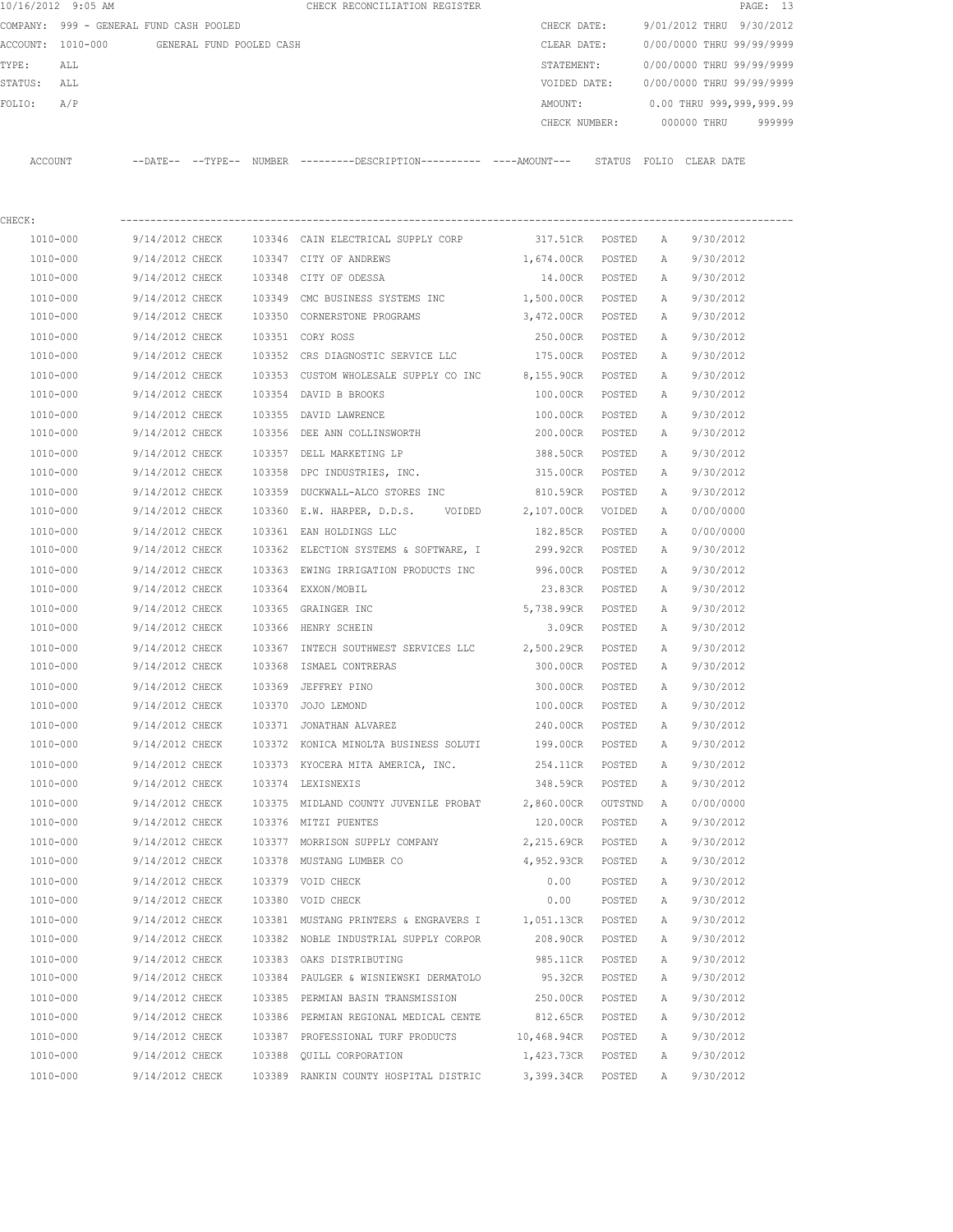|         | 10/16/2012 9:05 AM                      |                          |  | CHECK RECONCILIATION REGISTER                       |               |                         |             | PAGE: 14                  |
|---------|-----------------------------------------|--------------------------|--|-----------------------------------------------------|---------------|-------------------------|-------------|---------------------------|
|         | COMPANY: 999 - GENERAL FUND CASH POOLED |                          |  |                                                     | CHECK DATE:   |                         |             | 9/01/2012 THRU 9/30/2012  |
|         | ACCOUNT: 1010-000                       | GENERAL FUND POOLED CASH |  |                                                     | CLEAR DATE:   |                         |             | 0/00/0000 THRU 99/99/9999 |
| TYPE:   | ALL                                     |                          |  |                                                     | STATEMENT:    |                         |             | 0/00/0000 THRU 99/99/9999 |
| STATUS: | ALL                                     |                          |  |                                                     | VOIDED DATE:  |                         |             | 0/00/0000 THRU 99/99/9999 |
| FOLTO:  | A/P                                     |                          |  |                                                     | AMOUNT:       |                         |             | 0.00 THRU 999,999,999.99  |
|         |                                         |                          |  |                                                     | CHECK NUMBER: |                         | 000000 THRU | 999999                    |
|         |                                         |                          |  |                                                     |               |                         |             |                           |
| ACCOUNT |                                         | $---DATF------TYPF---$   |  | NUMBER ---------DESCRIPTION---------- ----AMOUNT--- |               | STATUS FOLIO CLEAR DATE |             |                           |
|         |                                         |                          |  |                                                     |               |                         |             |                           |

| CHECK:   |                 |             |                                              |                   |         |              |           |
|----------|-----------------|-------------|----------------------------------------------|-------------------|---------|--------------|-----------|
| 1010-000 | 9/14/2012 CHECK |             | 103390 REVIZE LLC                            | 1,320.00CR POSTED |         | A            | 9/30/2012 |
| 1010-000 | 9/14/2012 CHECK |             | 103391 RICHARD H DOLGENER                    | 100.45CR          | POSTED  | Α            | 9/30/2012 |
| 1010-000 | 9/14/2012 CHECK |             | 103392 RURAL DUMPSTER SERVICE INC 420.00CR   |                   | POSTED  | Α            | 9/30/2012 |
| 1010-000 | 9/14/2012 CHECK | 103393      | SANOFI PASTEUR INC.                          | 620.51CR          | POSTED  | Α            | 9/30/2012 |
| 1010-000 | 9/14/2012 CHECK | 103394      | SEMINOLE DIESEL SERVICE 925.00CR             |                   | POSTED  | Α            | 9/30/2012 |
| 1010-000 | 9/14/2012 CHECK | 103395      | SHELL FLEET PLUS                             | 400.19CR          | POSTED  | Α            | 9/30/2012 |
| 1010-000 | 9/14/2012 CHECK |             | 103396 SIERRA SPRINGS                        | 81.68CR           | POSTED  | Α            | 9/30/2012 |
| 1010-000 | 9/14/2012 CHECK |             | 103397 SOIL SECRETS OF TEXAS LLC 14,580.00CR |                   | POSTED  | Α            | 9/30/2012 |
| 1010-000 | 9/14/2012 CHECK |             | 103398 SON ADMIN ODE                         | 2,550.00CR        | OUTSTND | A            | 0/00/0000 |
| 1010-000 | 9/14/2012 CHECK |             | 103399 SOUTH PLAINS IMPLEMENT LTD            | 948.10CR          | POSTED  | А            | 9/30/2012 |
| 1010-000 | 9/14/2012 CHECK |             | 103400 STANDARD COFFEE SERVICE CO 127.36CR   |                   | POSTED  | А            | 9/30/2012 |
| 1010-000 | 9/14/2012 CHECK |             | 103401 SUETRY SALINAS                        | 25.00CR           | OUTSTND | A            | 0/00/0000 |
| 1010-000 | 9/14/2012 CHECK |             | 1,210.00CR<br>103402 SYNETRA INC             |                   | POSTED  | Α            | 9/30/2012 |
| 1010-000 | 9/14/2012 CHECK | 103403 TACA |                                              | 250.00CR          | OUTSTND | A            | 0/00/0000 |
| 1010-000 | 9/14/2012 CHECK |             | 103404 TAMMY WELCH                           | 250.00CR          | POSTED  | Α            | 9/30/2012 |
| 1010-000 | 9/14/2012 CHECK |             | 103405 TASCOSA OFFICE MACHINES INC 796.43CR  |                   | OUTSTND | A            | 0/00/0000 |
| 1010-000 | 9/14/2012 CHECK | 103406      | TEXAS 4-H FOUNDATION                         | 500.00CR          | POSTED  | Α            | 9/30/2012 |
| 1010-000 | 9/14/2012 CHECK | 103407      | TEXAS GAS SERVICE CORP                       | 135.84CR          | POSTED  | Α            | 9/30/2012 |
| 1010-000 | 9/14/2012 CHECK | 103408      | TEXAS STATE UNIVERSITY-SAN MAR               | 200.00CR          | OUTSTND | $\mathbb{A}$ | 0/00/0000 |
| 1010-000 | 9/14/2012 CHECK |             | 103409 THE BOSWORTH CO.                      | 3,400.20CR        | POSTED  | Α            | 9/30/2012 |
| 1010-000 | 9/14/2012 CHECK | 103410      | THOMAS DUCKWORTH JR                          | 350.00CR          | POSTED  | Α            | 9/30/2012 |
| 1010-000 | 9/14/2012 CHECK | 103411 TPHA | VOIDED                                       | 85.00CR           | VOIDED  | Α            | 0/00/0000 |
| 1010-000 | 9/14/2012 CHECK |             | 103412 TRACEY SCOWN                          | 500.00CR          | OUTSTND | A            | 0/00/0000 |
| 1010-000 | 9/14/2012 CHECK |             | 103413 TRUE AUTOMATION                       | 4,937.50CR        | POSTED  | Α            | 9/30/2012 |
| 1010-000 | 9/14/2012 CHECK |             | 103414 TYLER TECHNOLOGIES, INC 4,259.72CR    |                   | POSTED  | Α            | 9/30/2012 |
| 1010-000 | 9/14/2012 CHECK |             | 103415 UM AUTO PARTS                         | 2,314.14CR        | POSTED  | Α            | 9/30/2012 |
| 1010-000 | 9/14/2012 CHECK |             | 103416 VOID CHECK                            | 0.00              | POSTED  | Α            | 9/30/2012 |
| 1010-000 | 9/14/2012 CHECK |             | 103417 VOID CHECK                            | 0.00              | POSTED  | Α            | 9/30/2012 |
| 1010-000 | 9/14/2012 CHECK |             | 103418 UNITED STATES POSTAL SERVICE 900.00CR |                   | POSTED  | Α            | 9/30/2012 |
| 1010-000 | 9/14/2012 CHECK |             | 103419 WINDSTREAM COMMUNICATIONS             | 151.27CR          | POSTED  | Α            | 9/30/2012 |
| 1010-000 | 9/21/2012 CHECK |             | 103420 A-1 EMBROIDERY &                      | 1,290.00CR        | POSTED  | Α            | 9/30/2012 |
| 1010-000 | 9/21/2012 CHECK |             | 103421 ABSOLUTE FIRE PROTECTION INC          | 750.00CR          | POSTED  | Α            | 9/30/2012 |
| 1010-000 | 9/21/2012 CHECK |             | 103422 ADVANCED BUSINESS SOLUTIONS           | 55.40CR           | OUTSTND | A            | 0/00/0000 |
| 1010-000 | 9/21/2012 CHECK |             | 103423 AMC INDUSTRIES                        | 152.84CR          | POSTED  | A            | 9/30/2012 |
| 1010-000 | 9/21/2012 CHECK |             | 103424 AMERICAN CLEANING SYSTEMS, INC        | 3,150.00CR        | POSTED  | Α            | 9/30/2012 |
| 1010-000 | 9/21/2012 CHECK |             | 103425 AMERICAN INCOME LIFE INSURANCE        | 12.00CR           | OUTSTND | A            | 0/00/0000 |
| 1010-000 | 9/21/2012 CHECK |             | 103426 AMERICAN TIRE DISTRIBUTERS            | 317.04CR          | OUTSTND | A            | 0/00/0000 |
| 1010-000 | 9/21/2012 CHECK |             | 103427 ANDREWS BUILDERS SUPPLY INC           | 719.82CR          | POSTED  | Α            | 9/30/2012 |
| 1010-000 | 9/21/2012 CHECK |             | 103428 VOID CHECK                            | 0.00              | POSTED  | Α            | 9/30/2012 |
| 1010-000 | 9/21/2012 CHECK |             | 103429 VOID CHECK                            | 0.00              | POSTED  | Α            | 9/30/2012 |
| 1010-000 | 9/21/2012 CHECK | 103430      | VOID CHECK                                   | 0.00              | POSTED  | Α            | 9/30/2012 |
| 1010-000 | 9/21/2012 CHECK |             | 103431 ANDREWS COUNTY NEWS INC               | 180.00CR          | POSTED  | Α            | 9/30/2012 |
| 1010-000 | 9/21/2012 CHECK |             | 103432 ANDREWS OFFICE SUPPLY                 | 633.44CR          | POSTED  | Α            | 9/30/2012 |
| 1010-000 | 9/21/2012 CHECK |             | 103433 ANDREWS PRESCRIPTION SHOP LLC         | 249.46CR          | POSTED  | Α            | 9/30/2012 |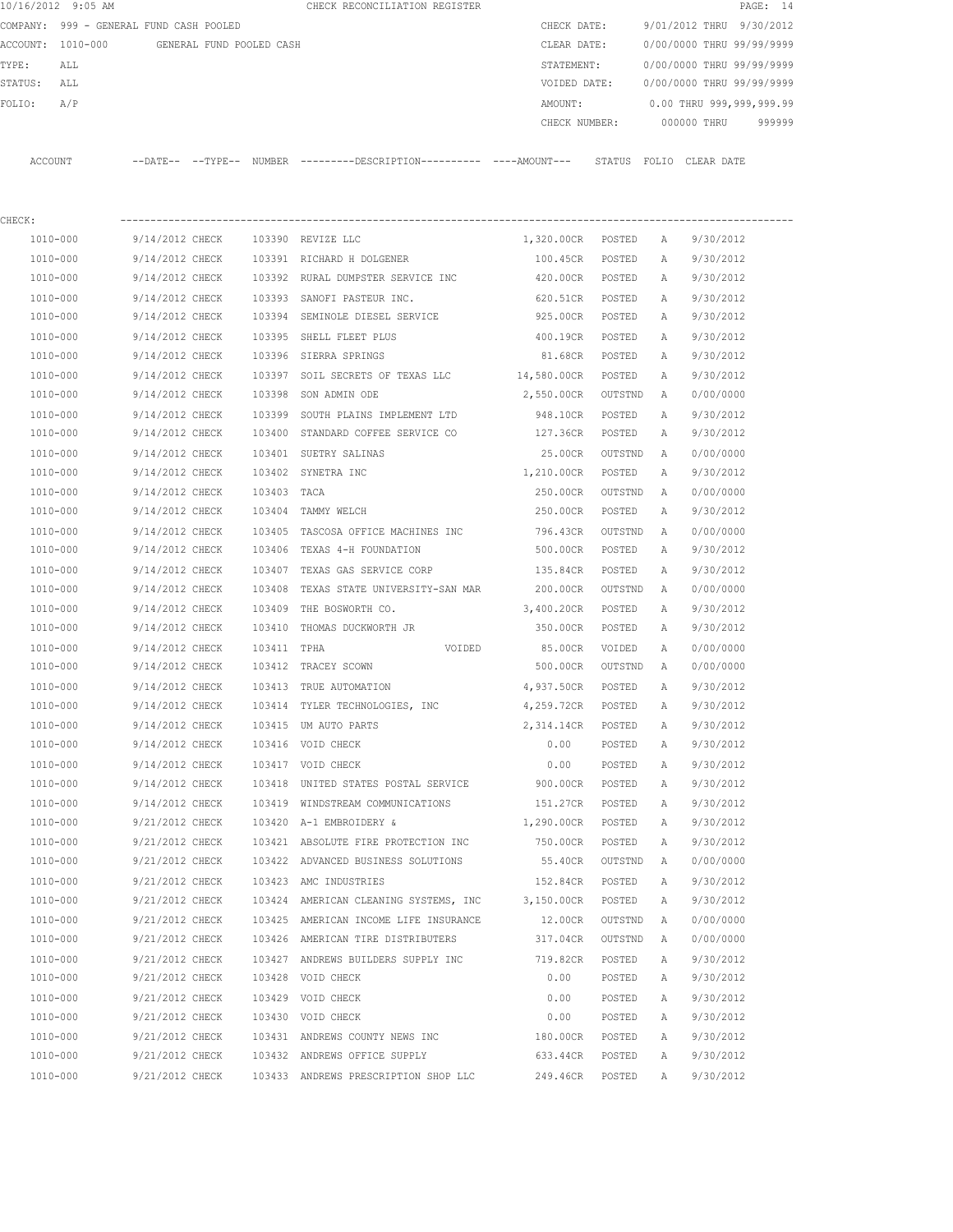|          | 10/16/2012 9:05 AM                      |                   |                          | CHECK RECONCILIATION REGISTER |               |        |                           |             | PAGE: 15 |        |
|----------|-----------------------------------------|-------------------|--------------------------|-------------------------------|---------------|--------|---------------------------|-------------|----------|--------|
|          | COMPANY: 999 - GENERAL FUND CASH POOLED |                   |                          |                               | CHECK DATE:   |        | 9/01/2012 THRU 9/30/2012  |             |          |        |
| ACCOUNT: | 1010-000                                |                   | GENERAL FUND POOLED CASH |                               | CLEAR DATE:   |        | 0/00/0000 THRU 99/99/9999 |             |          |        |
| TYPE:    | ALL                                     |                   |                          |                               | STATEMENT:    |        | 0/00/0000 THRU 99/99/9999 |             |          |        |
| STATUS:  | ALL                                     |                   |                          |                               | VOIDED DATE:  |        | 0/00/0000 THRU 99/99/9999 |             |          |        |
| FOLIO:   | A/P                                     |                   |                          |                               | AMOUNT:       |        | 0.00 THRU 999,999,999.99  |             |          |        |
|          |                                         |                   |                          |                               | CHECK NUMBER: |        |                           | 000000 THRU |          | 999999 |
|          |                                         |                   |                          |                               |               |        |                           |             |          |        |
| ACCOUNT  |                                         | --DATE-- --TYPE-- | NUMBER                   |                               |               | STATUS | FOLIO                     | CLEAR DATE  |          |        |

| CHECK:   |                                   |             |                                                                        |                    |         |   |           |
|----------|-----------------------------------|-------------|------------------------------------------------------------------------|--------------------|---------|---|-----------|
| 1010-000 |                                   |             | 9/21/2012 CHECK 103434 ANDREWS TIRE SERVICE INC                        | 13.00CR POSTED     |         | A | 9/30/2012 |
| 1010-000 | 9/21/2012 CHECK                   |             | 103435 ANDREWS VETERINARY CLINIC CORP 216.00CR                         |                    | OUTSTND | A | 0/00/0000 |
| 1010-000 | 9/21/2012 CHECK                   |             | 103436 APPLIED CONCEPTS, INC.                                          | 4,515.00CR POSTED  |         | A | 9/30/2012 |
| 1010-000 | 9/21/2012 CHECK                   |             | 103437 AUSTIN TURF & TRACTOR                                           | 488.96CR POSTED    |         | A | 9/30/2012 |
| 1010-000 | 9/21/2012 CHECK                   |             | 103438 AUTO-CHLOR SYSTEM OF GOLDEN LI                                  | 146.00CR POSTED    |         | Α | 9/30/2012 |
| 1010-000 | 9/21/2012 CHECK                   |             | 103439 AUTOZONE COMMERCIAL                                             | 1,181.05CR POSTED  |         | A | 9/30/2012 |
| 1010-000 | 9/21/2012 CHECK                   |             | 103440 VOID CHECK                                                      | 0.00               | POSTED  | A | 9/30/2012 |
| 1010-000 | 9/21/2012 CHECK                   |             | 103441 BASIN CANDY & TOBACCO CO.                                       | 656.00CR POSTED    |         | A | 9/30/2012 |
| 1010-000 | 9/21/2012 CHECK                   |             | 103442 BEN E. KEITH                                                    | 4,401.59CR POSTED  |         | A | 9/30/2012 |
| 1010-000 | 9/21/2012 CHECK                   |             | 103443 BIG COUNTRY SUPPLY                                              | 1,497.03CR OUTSTND |         | A | 0/00/0000 |
| 1010-000 |                                   |             | 9/21/2012 CHECK 103444 BORDER STATES ELECTRIC SUPPLY 1,478.85CR POSTED |                    |         | Α | 9/30/2012 |
| 1010-000 | 9/21/2012 CHECK 103445 BRODART CO |             |                                                                        | 94.49CR POSTED     |         | A | 9/30/2012 |
| 1010-000 | 9/21/2012 CHECK                   |             | 103446 BSN SPORTS INC.                                                 | 110.88CR POSTED    |         | Α | 9/30/2012 |
| 1010-000 | 9/21/2012 CHECK                   | 103447 BWI  |                                                                        | 2.40CR             | OUTSTND | A | 0/00/0000 |
| 1010-000 | 9/21/2012 CHECK                   |             | 103448 BWI COMPANIES INC                                               | 762.07CR POSTED    |         | A | 9/30/2012 |
| 1010-000 | 9/21/2012 CHECK                   |             | 103449 CENTER POINT LARGE PRINT                                        | 77.88CR OUTSTND    |         | A | 0/00/0000 |
| 1010-000 | 9/21/2012 CHECK                   |             | 103450 CHIEF LAW ENFORECEMNT SUPPLY C                                  | 499.07CR OUTSTND   |         | A | 0/00/0000 |
| 1010-000 | 9/21/2012 CHECK                   |             | 103451 CITY OF ANDREWS                                                 | 2,082.00CR POSTED  |         | Α | 9/30/2012 |
| 1010-000 | 9/21/2012 CHECK                   |             | 103452 CMC BUSINESS SYSTEMS INC                                        | 1,471.46CR POSTED  |         | A | 9/30/2012 |
| 1010-000 | 9/21/2012 CHECK                   | 103453      | CONCEPT REFRIGERATION COMPANY                                          | 8,393.50CR POSTED  |         | А | 9/30/2012 |
| 1010-000 | 9/21/2012 CHECK                   | 103454      | COUNTY OF UPTON STATE OF TEXAS                                         | 3,787.50CR OUTSTND |         | A | 0/00/0000 |
| 1010-000 | 9/21/2012 CHECK                   |             | 103455 CROSS MATCH TECHNOLOGIES, INC 15,235.04CR POSTED                |                    |         | А | 9/30/2012 |
| 1010-000 | 9/21/2012 CHECK                   |             | 103456 CRS DIAGNOSTIC SERVICE LLC                                      | 230.00CR POSTED    |         | A | 9/30/2012 |
| 1010-000 | 9/21/2012 CHECK                   |             | 103457 CUSTOM WHOLESALE SUPPLY CO INC 119.95CR                         |                    | POSTED  | A | 9/30/2012 |
| 1010-000 | 9/21/2012 CHECK                   |             | 103458 DAMRON SAND AND GRAVEL CORP                                     | 876.19CR           | OUTSTND | A | 0/00/0000 |
| 1010-000 | 9/21/2012 CHECK                   |             | 103459 DECOTY COFFEE CO                                                | 172.00CR           | POSTED  | A | 9/30/2012 |
| 1010-000 | 9/21/2012 CHECK                   | 103460      | DR. ZACHARY ELLIS                                                      | 2,107.00CR POSTED  |         | Α | 9/30/2012 |
| 1010-000 | 9/21/2012 CHECK                   |             | 103461 EAN HOLDINGS LLC                                                | 46.89CR POSTED     |         | Α | 9/30/2012 |
| 1010-000 | 9/21/2012 CHECK                   |             | 103462 ECLINICAL WEB LLC                                               | 946.75CR OUTSTND   |         | A | 0/00/0000 |
| 1010-000 | 9/21/2012 CHECK                   |             | 103463 ELLIOTT ELECTRIC SUPPLY                                         | 1,693.12CR POSTED  |         | A | 9/30/2012 |
| 1010-000 | 9/21/2012 CHECK                   |             | 103464 VOID CHECK                                                      | 0.00               | POSTED  | Α | 9/30/2012 |
| 1010-000 | 9/21/2012 CHECK                   |             | 103465 VOID CHECK                                                      | 0.00               | POSTED  | A | 9/30/2012 |
| 1010-000 | 9/21/2012 CHECK                   |             | 103466 EXPRESSIONS IN STITCHES                                         | 77.00CR POSTED     |         | A | 9/30/2012 |
| 1010-000 | 9/21/2012 CHECK                   |             | 103467 EXXON/MOBIL                                                     | 59.67CR            | POSTED  | A | 9/30/2012 |
| 1010-000 | 9/21/2012 CHECK                   |             | 103468 FERRARA FIRE APPARATUS, INC.                                    | 5,400.00CR         | POSTED  | Α | 9/30/2012 |
| 1010-000 | 9/21/2012 CHECK                   |             | 103469 FLOOR DESIGNS                                                   | 1,212.62CR         | POSTED  | Α | 9/30/2012 |
| 1010-000 | 9/21/2012 CHECK                   | 103470 GALE |                                                                        | 257.51CR           | OUTSTND | Α | 0/00/0000 |
| 1010-000 | 9/21/2012 CHECK                   | 103471      | GALLS, AN ARAMARK COMPANY                                              | 243.47CR           | OUTSTND | Α | 0/00/0000 |
| 1010-000 | 9/21/2012 CHECK                   | 103472      | GCSAA                                                                  | 340.00CR           | OUTSTND | Α | 0/00/0000 |
| 1010-000 | 9/21/2012 CHECK                   |             | 103473 GEBO CREDIT CORPORATION                                         | 698.64CR           | POSTED  | Α | 9/30/2012 |
| 1010-000 | 9/21/2012 CHECK                   |             | 103474 GT DISTRIBUTORS INC AUSTIN                                      | 4,890.00CR         | POSTED  | Α | 9/30/2012 |
| 1010-000 | 9/21/2012 CHECK                   |             | 103475 HENRY SCHEIN                                                    | 175.52CR           | OUTSTND | Α | 0/00/0000 |
| 1010-000 | 9/21/2012 CHECK                   |             | 103476 INTERSTATE BILLING SERVICE INC                                  | 809.30CR           | POSTED  | Α | 9/30/2012 |
| 1010-000 | 9/21/2012 CHECK                   |             | 103477 JASON D DUNHAM                                                  | 1,000.00CR         | OUTSTND | Α | 0/00/0000 |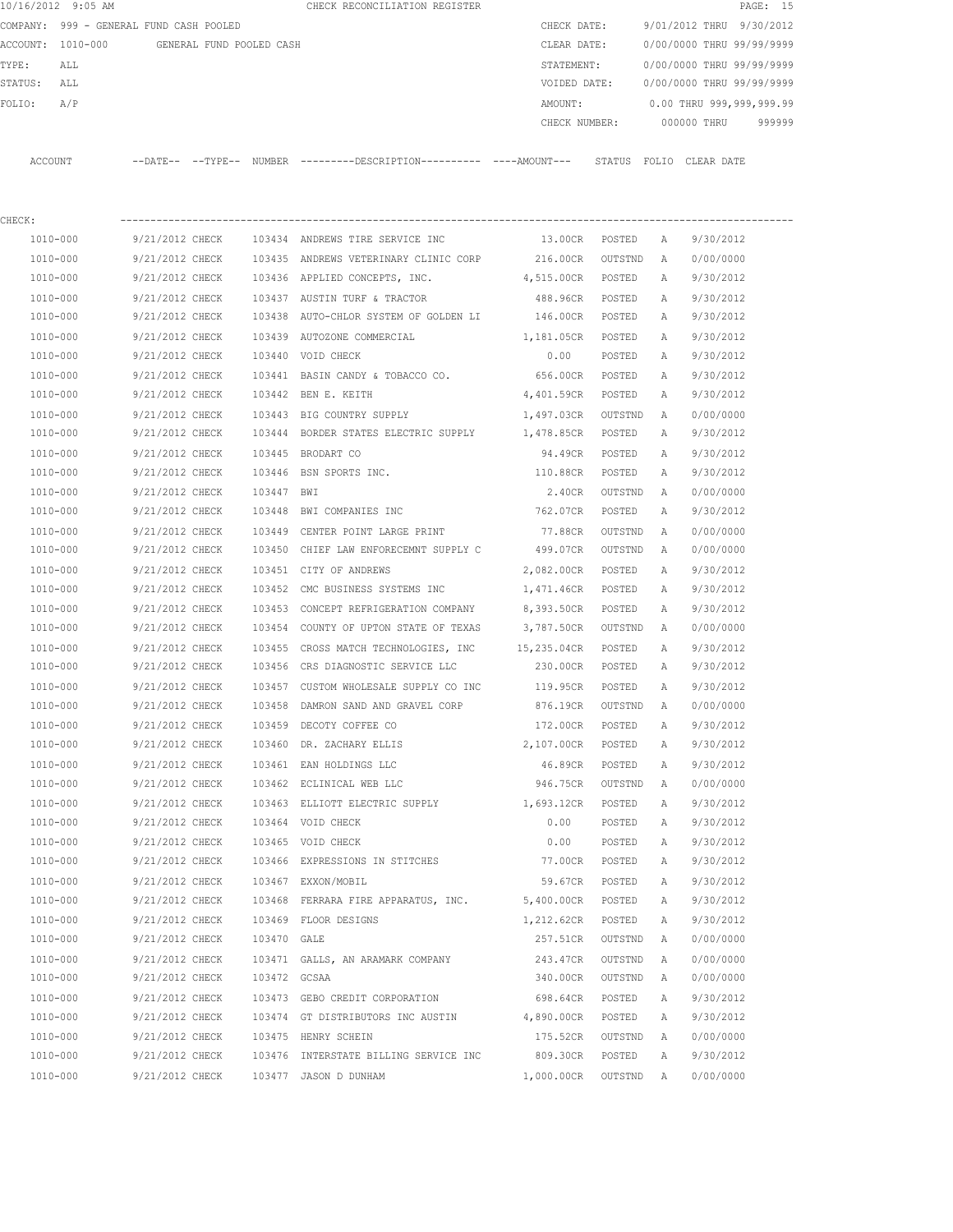|             | 10/16/2012 9:05 AM                         |                 |        | CHECK RECONCILIATION REGISTER                                                                |                     |         |              |                           | PAGE: 16 |
|-------------|--------------------------------------------|-----------------|--------|----------------------------------------------------------------------------------------------|---------------------|---------|--------------|---------------------------|----------|
|             | COMPANY: 999 - GENERAL FUND CASH POOLED    |                 |        |                                                                                              | CHECK DATE:         |         |              | 9/01/2012 THRU 9/30/2012  |          |
|             | ACCOUNT: 1010-000 GENERAL FUND POOLED CASH |                 |        |                                                                                              | CLEAR DATE:         |         |              | 0/00/0000 THRU 99/99/9999 |          |
| TYPE:       | ALL                                        |                 |        |                                                                                              | STATEMENT:          |         |              | 0/00/0000 THRU 99/99/9999 |          |
| STATUS: ALL |                                            |                 |        |                                                                                              | VOIDED DATE:        |         |              | 0/00/0000 THRU 99/99/9999 |          |
| FOLIO:      | A/P                                        |                 |        |                                                                                              | AMOUNT:             |         |              | 0.00 THRU 999,999,999.99  |          |
|             |                                            |                 |        |                                                                                              | CHECK NUMBER:       |         |              | 000000 THRU               | 999999   |
|             | ACCOUNT                                    |                 |        | --DATE-- --TYPE-- NUMBER ---------DESCRIPTION---------- ----AMOUNT--- STATUS FOLIO CLEARDATE |                     |         |              |                           |          |
| CHECK:      |                                            |                 |        |                                                                                              |                     |         |              |                           |          |
|             | 1010-000                                   | 9/21/2012 CHECK |        | 103478 JERRY D BOYER DBA                                                                     | 1,139.40CR POSTED A |         |              | 9/30/2012                 |          |
|             | 1010-000                                   | 9/21/2012 CHECK |        | 103479 JERRY SCOTT                                                                           | 16,900.00CR POSTED  |         | A            | 9/30/2012                 |          |
|             | 1010-000                                   | 9/21/2012 CHECK |        | 103480 JERRY W. WADE, D.D.S.                                                                 | 40.00CR             | OUTSTND | A            | 0/00/0000                 |          |
|             | 1010-000                                   | 9/21/2012 CHECK |        | 103481 JOHN F WATSON                                                                         | 4,206.75CR POSTED   |         | Α            | 9/30/2012                 |          |
|             | 1010-000                                   | 9/21/2012 CHECK |        | 103482 JPMORGAN CHASE BANK VOIDED                                                            | 783.72CR VOIDED     |         | Α            | 0/00/0000                 |          |
|             | 1010-000                                   | 9/21/2012 CHECK |        | 103483 KENDA HECKLER                                                                         | 216.25CR POSTED     |         | $\mathbb{A}$ | 0/00/0000                 |          |
|             | 1010-000                                   | 9/21/2012 CHECK |        | 103484 KYOCERA MITA AMERICA, INC.                                                            | 210.94CR OUTSTND    |         | A            | 0/00/0000                 |          |
|             | 1010-000                                   | 9/21/2012 CHECK |        | 103485 LAW ENFORCEMENT SYSTEMS, INC.                                                         | 234.47CR            | OUTSTND | A            | 0/00/0000                 |          |
|             | 1010-000                                   | 9/21/2012 CHECK |        | 103486 LAWNMOWER SALES & SERV CO                                                             | 61.59CR             | POSTED  | A            | 9/30/2012                 |          |
|             | 1010-000                                   | 9/21/2012 CHECK |        | 103487 LEXISNEXIS                                                                            | 208.94CR            | OUTSTND | A            | 0/00/0000                 |          |
|             | 1010-000                                   | 9/21/2012 CHECK |        | 103488 LEXISNEXIS RISK DATA MANAGEMEN 150.00CR                                               |                     | OUTSTND | A            | 0/00/0000                 |          |
|             | 1010-000                                   | 9/21/2012 CHECK |        | 103489 LINDA FOSTER                                                                          | 150.00CR            | OUTSTND | A            | 0/00/0000                 |          |
|             | 1010-000                                   | 9/21/2012 CHECK |        | 103490 MICROMARKETING, LLC                                                                   | 1,267.43CR POSTED   |         | Α            | 9/30/2012                 |          |
|             | 1010-000                                   | 9/21/2012 CHECK |        | 103491 MIDLAND TIRE BRAKE AND AUTOMOT 1,197.76CR POSTED                                      |                     |         | A            | 9/30/2012                 |          |
|             | 1010-000                                   | 9/21/2012 CHECK |        | 103492 MUSTANG PRINTERS & ENGRAVERS I                                                        | 441.76CR            | POSTED  | А            | 9/30/2012                 |          |
|             | 1010-000                                   | 9/21/2012 CHECK |        | 103493 NAVICURE, INC                                                                         | 158.00CR POSTED     |         | Α            | 9/30/2012                 |          |
|             | 1010-000                                   | 9/21/2012 CHECK |        | 103494 NXKEM PRODUCTS                                                                        | 1,199.81CR          | OUTSTND | A            | 0/00/0000                 |          |
|             | 1010-000                                   | 9/21/2012 CHECK |        | 103495 OFFICE DEPOT                                                                          | 533.41CR OUTSTND    |         | Α            | 0/00/0000                 |          |
|             | 1010-000                                   | 9/21/2012 CHECK |        | 103496 OMB GUNS                                                                              | 1,030.00CR          | OUTSTND | Α            | 0/00/0000                 |          |
|             | 1010-000                                   | 9/21/2012 CHECK |        | 103497 PANHANDLE BREATHING AIR SYSTEM                                                        | 1,770.00CR POSTED   |         | A            | 9/30/2012                 |          |
|             | 1010-000                                   | 9/21/2012 CHECK | 103498 | PEAK COMMUNICATIONS & SECURITY                                                               | 552.63CR            | OUTSTND | A            | 0/00/0000                 |          |
|             | 1010-000                                   | 9/21/2012 CHECK |        | 103499 PERMIAN PHYSCIANS SERVICES                                                            | 96.61CR             | POSTED  | A            | 9/30/2012                 |          |
|             | 1010-000                                   | 9/21/2012 CHECK |        | 103500 PERMIAN REGIONAL MEDICAL CENTE 13,675.00CR POSTED                                     |                     |         | Α            | 9/30/2012                 |          |
|             | 1010-000                                   | 9/21/2012 CHECK |        | 103501 PONTEM SOFTWARE BY RIA                                                                | 6,725.00CR          | OUTSTND | A            | 0/00/0000                 |          |
|             | 1010-000                                   | 9/21/2012 CHECK |        | 103502 PORTERS THRIFTWAY                                                                     | 780.19CR            | POSTED  | Α            | 9/30/2012                 |          |
|             | $1010 - 000$                               | 9/21/2012 CHECK |        | 103503 PRODUCTION SPECIALTY SERV INC                                                         | 679.66CR            | POSTED  | Α            | 9/30/2012                 |          |
|             | 1010-000                                   | 9/21/2012 CHECK |        | 103504 PROFESSIONAL TURF PRODUCTS                                                            | 622.67CR            | POSTED  | Α            | 9/30/2012                 |          |
|             | 1010-000                                   | 9/21/2012 CHECK |        | 103505 QUICKSTART MOWER AND ENGINE                                                           | 169.99CR            | OUTSTND | Α            | 0/00/0000                 |          |
|             | 1010-000                                   | 9/21/2012 CHECK |        | 103506 QUILL CORPORATION                                                                     | 1,097.91CR          | OUTSTND | Α            | 0/00/0000                 |          |
|             | 1010-000                                   | 9/21/2012 CHECK |        | 103507 R & R PRODUCTS INC                                                                    | 208.62CR            | OUTSTND | Α            | 0/00/0000                 |          |
|             | 1010-000                                   | 9/21/2012 CHECK |        | 103508 RECORDED BOOKS, LLC                                                                   | 29.95CR             | POSTED  | Α            | 9/30/2012                 |          |
|             | 1010-000                                   | 9/21/2012 CHECK |        | 103509 RELIANT                                                                               | 38,991.63CR         | POSTED  | Α            | 9/30/2012                 |          |
|             | 1010-000                                   | 9/21/2012 CHECK |        | 103510 RICHARD H DOLGENER                                                                    | 56.38CR             | POSTED  | Α            | 9/30/2012                 |          |
|             | $1010 - 000$                               | 9/21/2012 CHECK |        | 103511 ROBERT EDWARD LEAHEY                                                                  | 350.00CR            | POSTED  | Α            | 9/30/2012                 |          |
|             | 1010-000                                   | 9/21/2012 CHECK |        | 103512 RODEOWEST<br>VOIDED                                                                   | 880.00CR            | VOIDED  | Α            | 0/00/0000                 |          |
|             | 1010-000                                   | 9/21/2012 CHECK |        | 103513 SALVADOR ESPARZA                                                                      | 327.38CR            | OUTSTND | Α            | 0/00/0000                 |          |
|             | 1010-000                                   | 9/21/2012 CHECK |        | 103514 SANOFI PASTEUR INC.                                                                   | 2,129.85CR          | POSTED  | Α            | 9/30/2012                 |          |
|             | 1010-000                                   | 9/21/2012 CHECK |        | 103515 SC FUELS                                                                              | 6,616.08CR          | OUTSTND | Α            | 0/00/0000                 |          |
|             | 1010-000                                   | 9/21/2012 CHECK |        | 103516 SC FUELS                                                                              | 6,679.64CR          | OUTSTND | Α            | 0/00/0000                 |          |
|             | 1010-000                                   | 9/21/2012 CHECK |        | 103517 SIMS PLASTICS, INC.                                                                   | 5,973.38CR          | POSTED  | Α            | 9/30/2012                 |          |
|             | 1010-000                                   | 9/21/2012 CHECK |        | 103518 SMC DIRECT LLC                                                                        | 249.50CR            | OUTSTND | Α            | 0/00/0000                 |          |
|             | 1010-000                                   | 9/21/2012 CHECK |        | 103519 SOUTH PLAINS FORENSIC PAVOIDED                                                        | 1,015.11CR          | VOIDED  | Α            | 0/00/0000                 |          |
|             | 1010-000                                   | 9/21/2012 CHECK |        | 103520 STAMPEDE, INC                                                                         | 83.24CR             | POSTED  | Α            | 0/00/0000                 |          |
|             | 1010-000                                   | 9/21/2012 CHECK |        | 103521 STANDARD COFFEE SERVICE CO                                                            | 344.62CR OUTSTND A  |         |              | 0/00/0000                 |          |
|             |                                            |                 |        |                                                                                              |                     |         |              |                           |          |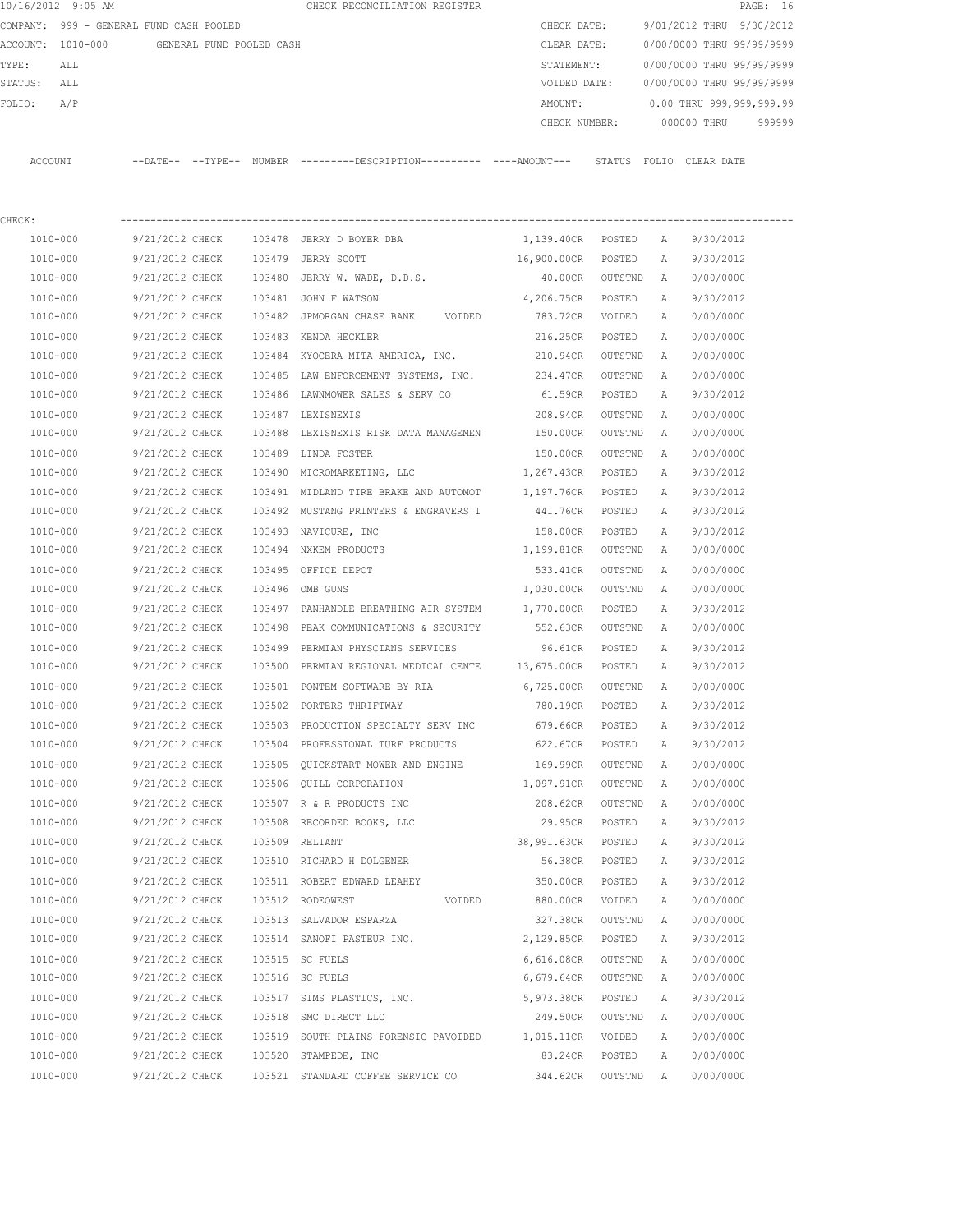| 10/16/2012 9:05 AM |                                         |             | CHECK RECONCILIATION REGISTER                                                               |               |         |   |                           | PAGE: 17  |
|--------------------|-----------------------------------------|-------------|---------------------------------------------------------------------------------------------|---------------|---------|---|---------------------------|-----------|
|                    | COMPANY: 999 - GENERAL FUND CASH POOLED |             |                                                                                             | CHECK DATE:   |         |   | 9/01/2012 THRU            | 9/30/2012 |
| ACCOUNT: 1010-000  | GENERAL FUND POOLED CASH                |             |                                                                                             | CLEAR DATE:   |         |   | 0/00/0000 THRU 99/99/9999 |           |
| TYPE:<br>ALL       |                                         |             |                                                                                             | STATEMENT:    |         |   | 0/00/0000 THRU 99/99/9999 |           |
| STATUS:<br>ALL     |                                         |             |                                                                                             | VOIDED DATE:  |         |   | 0/00/0000 THRU 99/99/9999 |           |
| A/P<br>FOLIO:      |                                         |             |                                                                                             | AMOUNT:       |         |   | 0.00 THRU 999,999,999.99  |           |
|                    |                                         |             |                                                                                             | CHECK NUMBER: |         |   | 000000 THRU               | 999999    |
| ACCOUNT            |                                         |             | --DATE-- --TYPE-- NUMBER --------DESCRIPTION---------- ---AMOUNT--- STATUS FOLIO CLEAR-DATE |               |         |   |                           |           |
| CHECK:             |                                         |             |                                                                                             |               |         |   |                           |           |
| 1010-000           | 9/21/2012 CHECK                         |             | 103522 STANDBY POWER SUPPORT SYSTEMS,                                                       | 2,098.97CR    | OUTSTND | A | 0/00/0000                 |           |
| 1010-000           | 9/21/2012 CHECK                         |             | 103523 STANLEY FORD - ANDREWS                                                               | 29.00CR       | POSTED  | A | 9/30/2012                 |           |
| 1010-000           | 9/21/2012 CHECK                         |             | 103524 SYSCO WEST TEXAS INC                                                                 | 2,881.31CR    | POSTED  | A | 9/30/2012                 |           |
| 1010-000           | 9/21/2012 CHECK                         | 103525 TACA |                                                                                             | 295.00CR      | OUTSTND | A | 0/00/0000                 |           |
| 1010-000           | 9/21/2012 CHECK                         | 103526 TACA |                                                                                             | 325.00CR      | OUTSTND | A | 0/00/0000                 |           |
| 1010-000           | 9/21/2012 CHECK                         | 103527      | TEXAS AGRILIFE EXTENSION SERVI                                                              | 25.00CR       | OUTSTND | A | 0/00/0000                 |           |
| 1010-000           | 9/21/2012 CHECK                         | 103528      | TORQUED TOWING & RECOVERY                                                                   | 168.20CR      | OUTSTND | A | 0/00/0000                 |           |
| 1010-000           | 9/21/2012 CHECK                         | 103529      | TRACEY SCOWN                                                                                | 700.00CR      | OUTSTND | A | 0/00/0000                 |           |
| 1010-000           | 9/21/2012 CHECK                         |             | 103530 UM AUTO PARTS                                                                        | 115.31CR      | OUTSTND | A | 0/00/0000                 |           |
| 1010-000           | 9/21/2012 CHECK                         |             | 103531 UNIFIRST                                                                             | 28.32CR       | POSTED  | Α | 9/30/2012                 |           |
| 1010-000           | 9/21/2012 CHECK                         |             | 103532 WARD COUNTY SHERIFF'S OFFICE 11,026.00CR                                             |               | POSTED  | A | 9/30/2012                 |           |
| 1010-000           | 9/21/2012 CHECK                         |             | 103533 WARREN CAT                                                                           | 1,275.86CR    | OUTSTND | A | 0/00/0000                 |           |
| 1010-000           | 9/21/2012 CHECK                         | 103534      | WEST TX FIRE EXTINGUISHER INC                                                               | 2,170.70CR    | POSTED  | Α | 9/30/2012                 |           |
| 1010-000           | 9/21/2012 CHECK                         |             | 103535 WINFIELD SOLUTIONS LLC                                                               | 3,986.30CR    | POSTED  | Α | 9/30/2012                 |           |
| 1010-000           | 9/21/2012 CHECK                         |             | 103536 WINZER CORPORATION                                                                   | 2,059.08CR    | POSTED  | A | 9/30/2012                 |           |
| 1010-000           | 9/21/2012 CHECK                         |             | 103537 WTG FUELS, INC                                                                       | 21.08CR       | POSTED  | Α | 9/30/2012                 |           |
| 1010-000           | 9/28/2012 CHECK                         | 103538      | ALMA DYER                                                                                   | 40.00CR       | OUTSTND | A | 0/00/0000                 |           |
| 1010-000           | 9/28/2012 CHECK                         | 103539      | CARL BROWN                                                                                  | 40.00CR       | OUTSTND | Α | 0/00/0000                 |           |
| 1010-000           | 9/28/2012 CHECK                         | 103540      | DEBBIE STAGGS                                                                               | 40.00CR       | OUTSTND | Α | 0/00/0000                 |           |
| 1010-000           | 9/28/2012 CHECK                         |             | 103541 ESTELLA VASQUEZ                                                                      | 40.00CR       | OUTSTND | Α | 0/00/0000                 |           |
| 1010-000           | 9/28/2012 CHECK                         |             | 103542 EVA ANDRADE                                                                          | 40.00CR       | OUTSTND | Α | 0/00/0000                 |           |
| 1010-000           | 9/28/2012 CHECK                         |             | 103543 JEFF SALDIVAR                                                                        | 40.00CR       | OUTSTND | A | 0/00/0000                 |           |
| 1010-000           | 9/28/2012 CHECK                         |             | 103544 JOHN PARRA                                                                           | 40.00CR       | OUTSTND | Α | 0/00/0000                 |           |
| 1010-000           | 9/28/2012 CHECK                         |             | 103545 JUDY SCARBROUGH                                                                      | 40.00CR       | OUTSTND | Α | 0/00/0000                 |           |
| 1010-000           | 9/28/2012 CHECK                         |             | 103546 MELISSA ANN STOKES                                                                   | 40.00CR       | OUTSTND | A | 0/00/0000                 |           |
| 1010-000           | 9/28/2012 CHECK                         |             | 103547 SHANNON MORGETTE                                                                     | 40.00CR       | OUTSTND | Α | 0/00/0000                 |           |
| 1010-000           | 9/28/2012 CHECK                         |             | 103548 STEPHANIE MILLER                                                                     | 40.00CR       | OUTSTND | Α | 0/00/0000                 |           |
| $1010 - 000$       | 9/28/2012 CHECK                         |             | 103549 YVONNE CADRA                                                                         | 40.00CR       | OUTSTND | Α | 0/00/0000                 |           |
| 1010-000           | 9/28/2012 CHECK                         |             | 103550 AIR FILTRATION PRODUCTS AND SE                                                       | 252.85CR      | OUTSTND | Α | 0/00/0000                 |           |
| $1010 - 000$       | 9/28/2012 CHECK                         |             | 103551 ANDREWS COUNTY NEWS INC                                                              | 144.00CR      | OUTSTND | Α | 0/00/0000                 |           |
| 1010-000           | 9/28/2012 CHECK                         |             | 103552 ANDREWS IRON & SUPPLY                                                                | 131.97CR      | OUTSTND | Α | 0/00/0000                 |           |
| 1010-000           | 9/28/2012 CHECK                         |             | 103553 ANDREWS TIRE SERVICE INC                                                             | 16.00CR       | OUTSTND | Α | 0/00/0000                 |           |
| 1010-000           | 9/28/2012 CHECK                         |             | 103554 BALDOMERO FLORES JR.                                                                 | 80.00CR       | OUTSTND | Α | 0/00/0000                 |           |
| $1010 - 000$       | 9/28/2012 CHECK                         |             | 103555 BIG COUNTRY BG                                                                       | 361.50CR      | OUTSTND | Α | 0/00/0000                 |           |
| 1010-000           | 9/28/2012 CHECK                         |             | 103556 BILLY JO SANDELL                                                                     | 225.00CR      | OUTSTND | Α | 0/00/0000                 |           |
| 1010-000           | 9/28/2012 CHECK                         |             | 103557 BOB MAY                                                                              | 250.00CR      | OUTSTND | Α | 0/00/0000                 |           |
| 1010-000           | 9/28/2012 CHECK                         |             | 103558 BORDER STATES ELECTRIC SUPPLY                                                        | 1,925.12CR    | OUTSTND | Α | 0/00/0000                 |           |
| 1010-000           | 9/28/2012 CHECK                         |             | 103559 BWI COMPANIES INC                                                                    | 288.61CR      | OUTSTND | Α | 0/00/0000                 |           |
| 1010-000           | 9/28/2012 CHECK                         |             | 103560 CAIN ELECTRICAL SUPPLY CORP                                                          | 4,401.60CR    | OUTSTND | Α | 0/00/0000                 |           |
| 1010-000           | 9/28/2012 CHECK                         |             | 103561 CALDWELL COUNTRY CHEVROLET                                                           | 27,798.00CR   | OUTSTND | Α | 0/00/0000                 |           |
| 1010-000           | 9/28/2012 CHECK                         |             | 103562 CITY OF ODESSA                                                                       | 14.00CR       | OUTSTND | Α | 0/00/0000                 |           |
| 1010-000           | 9/28/2012 CHECK                         |             | 103563 CMC BUSINESS SYSTEMS INC                                                             | 374.00CR      | OUTSTND | Α | 0/00/0000                 |           |
| 1010-000           | 9/28/2012 CHECK                         |             | 103564 CUSTOM WHOLESALE SUPPLY CO INC                                                       | 11,744.69CR   | OUTSTND | A | 0/00/0000                 |           |
| 1010-000           | 9/28/2012 CHECK                         |             | 103565 DAVID LAWRENCE                                                                       | 60.00CR       | OUTSTND | A | 0/00/0000                 |           |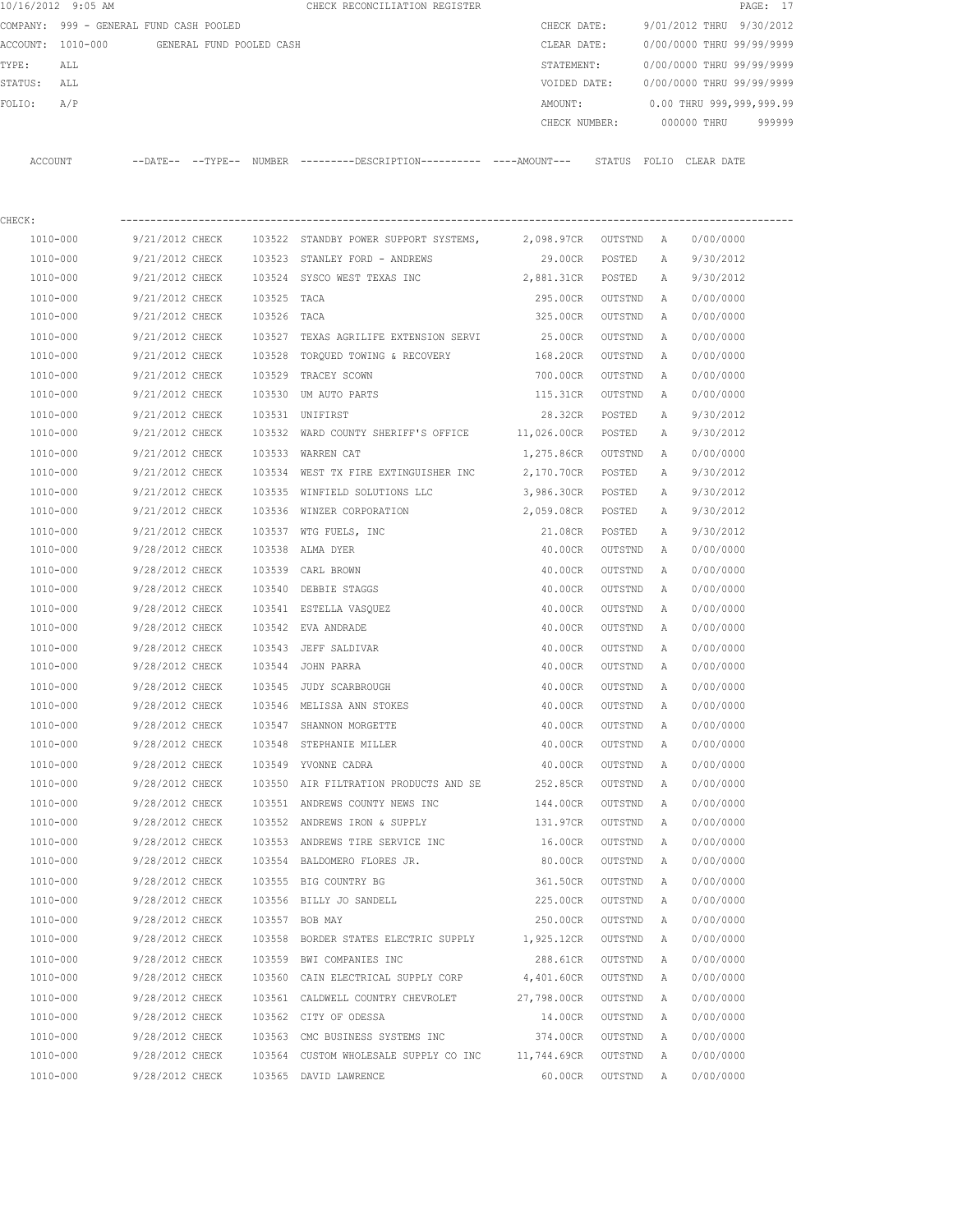|                   | 10/16/2012 9:05 AM                      |          |          |                          | CHECK RECONCILIATION REGISTER |               |        |                           |            | PAGE: 18 |        |
|-------------------|-----------------------------------------|----------|----------|--------------------------|-------------------------------|---------------|--------|---------------------------|------------|----------|--------|
|                   | COMPANY: 999 - GENERAL FUND CASH POOLED |          |          |                          |                               | CHECK DATE:   |        | 9/01/2012 THRU 9/30/2012  |            |          |        |
| ACCOUNT: 1010-000 |                                         |          |          | GENERAL FUND POOLED CASH |                               | CLEAR DATE:   |        | 0/00/0000 THRU 99/99/9999 |            |          |        |
| TYPE:             | ALL                                     |          |          |                          |                               | STATEMENT:    |        | 0/00/0000 THRU 99/99/9999 |            |          |        |
| STATUS:           | ALL                                     |          |          |                          |                               | VOIDED DATE:  |        | 0/00/0000 THRU 99/99/9999 |            |          |        |
| FOLIO:            | A/P                                     |          |          |                          |                               | AMOUNT:       |        | 0.00 THRU 999,999,999.99  |            |          |        |
|                   |                                         |          |          |                          |                               | CHECK NUMBER: |        | 000000 THRU               |            |          | 999999 |
|                   |                                         |          |          |                          |                               |               |        |                           |            |          |        |
| ACCOUNT           |                                         | --DATE-- | --TYPE-- | NUMBER                   |                               |               | STATUS | FOLTO                     | CLEAR DATE |          |        |

| CHECK:       |                 |              |                                                |                  |         |          |           |
|--------------|-----------------|--------------|------------------------------------------------|------------------|---------|----------|-----------|
| 1010-000     | 9/28/2012 CHECK |              | 103566 DAVID O'DELL                            | 100.00CR         | OUTSTND | <b>A</b> | 0/00/0000 |
| 1010-000     | 9/28/2012 CHECK |              | 103567 DELL MARKETING LP                       | 498.78CR         | OUTSTND | Α        | 0/00/0000 |
| 1010-000     | 9/28/2012 CHECK | 103568       | DISH NETWORK                                   | 92.61CR          | OUTSTND | Α        | 0/00/0000 |
| 1010-000     | 9/28/2012 CHECK |              | 103569 DIXIE ELECTRIC LLC                      | 516.40CR         | OUTSTND | Α        | 0/00/0000 |
| 1010-000     | 9/28/2012 CHECK | 103570       | DONNA WRIGHT COUNTY CLERK 2,492.00CR           |                  | OUTSTND | Α        | 0/00/0000 |
| 1010-000     | 9/28/2012 CHECK | 103571       | DPC INDUSTRIES, INC.                           | 1,665.23CR       | OUTSTND | Α        | 0/00/0000 |
| 1010-000     | 9/28/2012 CHECK | 103572       | DUCKWALL-ALCO STORES INC                       | 312.07CR         | OUTSTND | Α        | 0/00/0000 |
| 1010-000     | 9/28/2012 CHECK |              | 103573 EMBLEM ENTERPRISES INC                  | 690.00CR         | OUTSTND | Α        | 0/00/0000 |
| 1010-000     | 9/28/2012 CHECK |              | 103574 EWING IRRIGATION PRODUCTS INC           | 4,180.00CR       | OUTSTND | Α        | 0/00/0000 |
| 1010-000     | 9/28/2012 CHECK |              | 103575 FALCON SEPTIC SERVICE                   | 300.00CR         | OUTSTND | Α        | 0/00/0000 |
| 1010-000     | 9/28/2012 CHECK | 103576 FEDEX |                                                | 43.37CR          | OUTSTND | Α        | 0/00/0000 |
| 1010-000     | 9/28/2012 CHECK |              | 103577 FERRARA FIRE APPARATUS, INC. 1,540.00CR |                  | OUTSTND | Α        | 0/00/0000 |
| 1010-000     | 9/28/2012 CHECK | 103578       | FIRETROL                                       | 320.00CR         | OUTSTND | Α        | 0/00/0000 |
| 1010-000     | 9/28/2012 CHECK | 103579       | GAIL'S FLAGS & GOLF COURSE ACC 2,103.39CR      |                  | OUTSTND | A        | 0/00/0000 |
| 1010-000     | 9/28/2012 CHECK |              | 103580 GALLS, AN ARAMARK COMPANY               | 20.50CR OUTSTND  |         | Α        | 0/00/0000 |
| 1010-000     | 9/28/2012 CHECK |              | 103581 GENERAL FUND                            | 138,237.33CR     | OUTSTND | A        | 0/00/0000 |
| 1010-000     | 9/28/2012 CHECK |              | 103582 GLOBAL GOV/ED SOLUTIONS INC. 439.74CR   |                  | OUTSTND | Α        | 0/00/0000 |
| 1010-000     | 9/28/2012 CHECK |              | 103583 GRAINGER INC                            | 1,163.11CR       | OUTSTND | Α        | 0/00/0000 |
| 1010-000     | 9/28/2012 CHECK | 103584       | ISMAEL CONTRERAS                               | 480.00CR         | OUTSTND | Α        | 0/00/0000 |
| 1010-000     | 9/28/2012 CHECK |              | 103585 J WATSON GOLF SALES                     | 45.20CR          | OUTSTND | A        | 0/00/0000 |
| 1010-000     | 9/28/2012 CHECK |              | 103586 JACKIE NEIGHBORS                        | 50.00CR          | OUTSTND | Α        | 0/00/0000 |
| 1010-000     | 9/28/2012 CHECK |              | 103587 JEFFREY PINO                            | 350.00CR         | OUTSTND | Α        | 0/00/0000 |
| 1010-000     | 9/28/2012 CHECK | 103588       | JESSICA GARZA                                  | 50.00CR          | OUTSTND | Α        | 0/00/0000 |
| 1010-000     | 9/28/2012 CHECK | 103589       | JOE WEAVER                                     | 25.00CR          | OUTSTND | Α        | 0/00/0000 |
| 1010-000     | 9/28/2012 CHECK | 103590       | JONATHAN ALVAREZ                               | 135.00CR         | OUTSTND | Α        | 0/00/0000 |
| 1010-000     | 9/28/2012 CHECK | 103591       | JOYCE MILLER                                   | 271.95CR         | OUTSTND | Α        | 0/00/0000 |
| 1010-000     | 9/28/2012 CHECK |              | 103592 KENDA HECKLER                           | 130.61CR         | OUTSTND | Α        | 0/00/0000 |
| 1010-000     | 9/28/2012 CHECK |              | 103593 KYOCERA MITA AMERICA, INC.              | 122.12CR         | OUTSTND | Α        | 0/00/0000 |
| 1010-000     | 9/28/2012 CHECK |              | 103594 LIPHAM CONSTRUCTION CO INC 9,690.00CR   |                  | OUTSTND | Α        | 0/00/0000 |
| 1010-000     | 9/28/2012 CHECK |              | 103595 LONE STAR RENTAL                        | 190.00CR         | OUTSTND | Α        | 0/00/0000 |
| 1010-000     | 9/28/2012 CHECK |              | 103596 LONE STAR SIGNS OF WEST TEXAS,          | 716.45CR         | OUTSTND | Α        | 0/00/0000 |
| 1010-000     | 9/28/2012 CHECK |              | 103597 MCNETT FUNERAL HOME INC                 | 3,370.00CR       | OUTSTND | Α        | 0/00/0000 |
| 1010-000     | 9/28/2012 CHECK |              | 103598 MITZI PUENTES                           | 180.00CR OUTSTND |         | A        | 0/00/0000 |
| 1010-000     | 9/28/2012 CHECK |              | 103599 MORRISON SUPPLY COMPANY                 | 1,451.48CR       | OUTSTND | A        | 0/00/0000 |
| 1010-000     | 9/28/2012 CHECK |              | 103600 MUSTANG LUMBER CO                       | 4,767.65CR       | OUTSTND | A        | 0/00/0000 |
| 1010-000     | 9/28/2012 CHECK |              | 103601 MUSTANG PRINTERS & ENGRAVERS I          | 307.25CR         | OUTSTND | Α        | 0/00/0000 |
| 1010-000     | 9/28/2012 CHECK | 103602       | NXKEM PRODUCTS                                 | 4,114.23CR       | OUTSTND | Α        | 0/00/0000 |
| 1010-000     | 9/28/2012 CHECK |              | 103603 OAKS DISTRIBUTING                       | 110.14CR         | OUTSTND | Α        | 0/00/0000 |
| 1010-000     | 9/28/2012 CHECK |              | 103604 OTIS ELEVATOR COMPANY                   | 5,963.52CR       | OUTSTND | Α        | 0/00/0000 |
| 1010-000     | 9/28/2012 CHECK | 103605       | PERMIAN REGIONAL MEDICAL CENTE                 | 912.32CR         | OUTSTND | Α        | 0/00/0000 |
| 1010-000     | 9/28/2012 CHECK |              | 103606 PERMIAN REGIONAL MEDICAL CENTE          | 204.09CR         | OUTSTND | Α        | 0/00/0000 |
| 1010-000     | 9/28/2012 CHECK | 103607       | PETRO COMMUNICATION INC                        | 4,340.50CR       | OUTSTND | Α        | 0/00/0000 |
| 1010-000     | 9/28/2012 CHECK | 103608       | PREMIER WIRE FENCE LTD                         | 11,204.75CR      | OUTSTND | Α        | 0/00/0000 |
| $1010 - 000$ | 9/28/2012 CHECK |              | 103609 PROFESSIONAL TURF PRODUCTS              | 2,578.94CR       | OUTSTND | Α        | 0/00/0000 |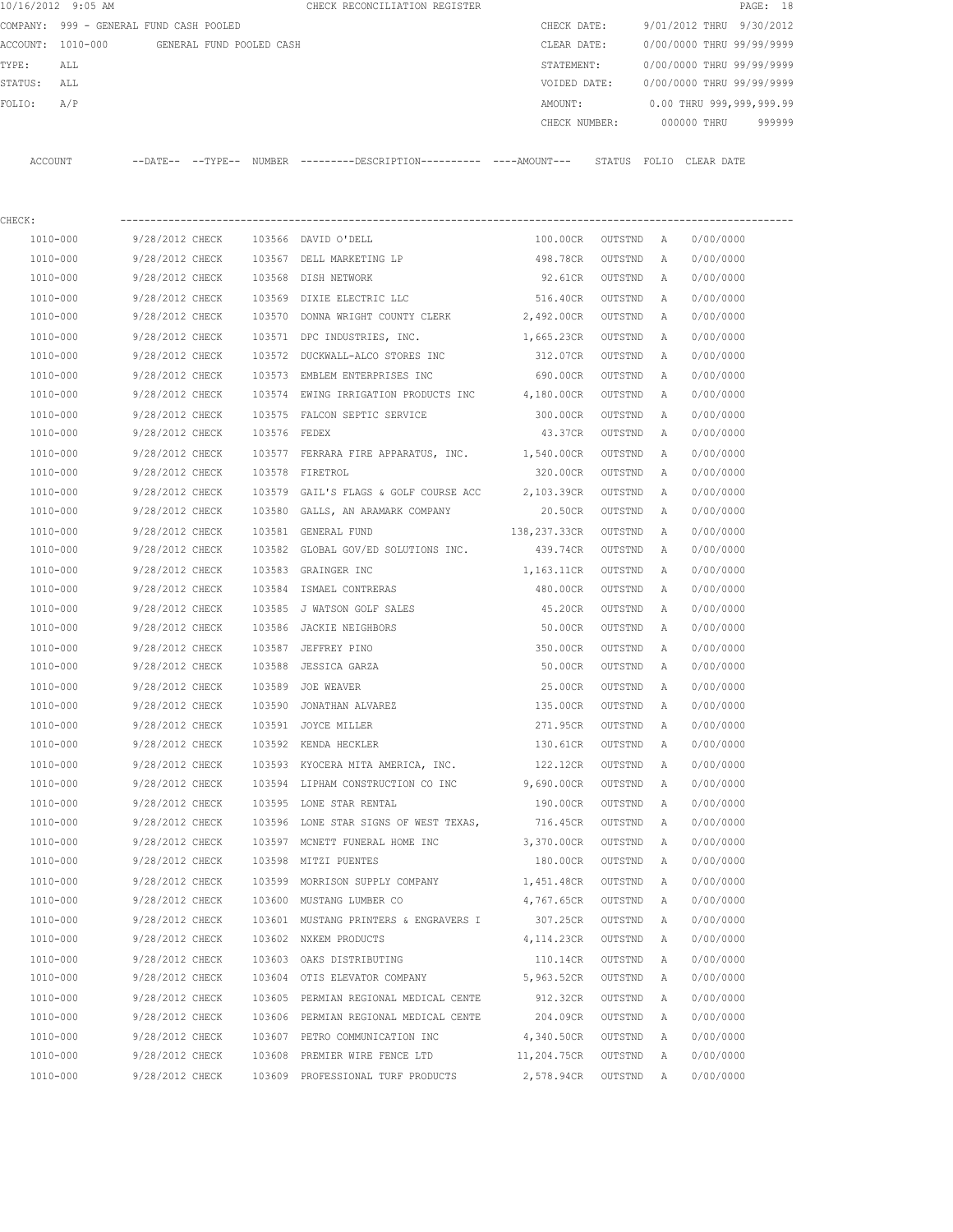|                | 10/16/2012 9:05 AM                         |                             |  |        | CHECK RECONCILIATION REGISTER                                                               |                      |                           |                           | PAGE: 19                 |  |
|----------------|--------------------------------------------|-----------------------------|--|--------|---------------------------------------------------------------------------------------------|----------------------|---------------------------|---------------------------|--------------------------|--|
|                | COMPANY: 999 - GENERAL FUND CASH POOLED    |                             |  |        |                                                                                             | CHECK DATE:          |                           |                           | 9/01/2012 THRU 9/30/2012 |  |
|                | ACCOUNT: 1010-000 GENERAL FUND POOLED CASH |                             |  |        |                                                                                             | CLEAR DATE:          |                           | 0/00/0000 THRU 99/99/9999 |                          |  |
| TYPE:<br>ALL   |                                            |                             |  |        | STATEMENT:                                                                                  |                      | 0/00/0000 THRU 99/99/9999 |                           |                          |  |
| STATUS: ALL    |                                            |                             |  |        |                                                                                             | VOIDED DATE:         |                           | 0/00/0000 THRU 99/99/9999 |                          |  |
| FOLIO:         | A/P                                        |                             |  |        |                                                                                             | AMOUNT:              |                           |                           | 0.00 THRU 999,999,999.99 |  |
|                |                                            |                             |  |        |                                                                                             | CHECK NUMBER:        |                           |                           | 000000 THRU<br>999999    |  |
|                |                                            |                             |  |        |                                                                                             |                      |                           |                           |                          |  |
|                | ACCOUNT                                    |                             |  |        | --DATE-- --TYPE-- NUMBER ---------DESCRIPTION--------- ----AMOUNT--- STATUS FOLIO CLEARDATE |                      |                           |                           |                          |  |
|                |                                            |                             |  |        |                                                                                             |                      |                           |                           |                          |  |
|                |                                            |                             |  |        |                                                                                             |                      |                           |                           |                          |  |
| CHECK:         |                                            |                             |  |        |                                                                                             |                      |                           |                           |                          |  |
|                | 1010-000                                   | 9/28/2012 CHECK             |  |        | 103610 QUICKSTART MOWER AND ENGINE 1,095.00CR OUTSTND A                                     |                      |                           |                           | 0/00/0000                |  |
|                | 1010-000                                   | 9/28/2012 CHECK             |  |        | 103611 QUILL CORPORATION                                                                    | 1,655.11CR           | OUTSTND                   | А                         | 0/00/0000                |  |
|                | 1010-000                                   | 9/28/2012 CHECK             |  |        | 103612 RECOVERY HEALTHCARE CORP                                                             | 260.00CR             | OUTSTND                   | А                         | 0/00/0000                |  |
|                | 1010-000                                   | 9/28/2012 CHECK             |  |        | 103613 ROBERT W GARCIA MD                                                                   | 5,375.00CR           | OUTSTND                   | Α                         | 0/00/0000                |  |
|                | 1010-000                                   | 9/28/2012 CHECK             |  |        | 103614 ROSARIO PERALEZ                                                                      | 450.00CR             | OUTSTND                   | A                         | 0/00/0000                |  |
|                | 1010-000                                   | 9/28/2012 CHECK             |  |        | 103615 RUDY YBARRA                                                                          | 75.00CR              | OUTSTND                   | A                         | 0/00/0000                |  |
|                | 1010-000                                   | 9/28/2012 CHECK             |  |        | 103616 SC FUELS                                                                             | 4,880.00CR           | OUTSTND                   | A                         | 0/00/0000                |  |
|                | 1010-000                                   | 9/28/2012 CHECK             |  |        | 103617 SERGIO AXEL OLIVAS                                                                   | 180.00CR             | OUTSTND                   | A                         | 0/00/0000                |  |
|                | 1010-000                                   | 9/28/2012 CHECK             |  |        | 103618 SID THERIOT                                                                          | 150.00CR             | OUTSTND                   | A                         | 0/00/0000                |  |
|                | 1010-000                                   | 9/28/2012 CHECK             |  |        | 103619 SIERRA SPRINGS                                                                       | 158.24CR             | OUTSTND                   | Α                         | 0/00/0000                |  |
|                | 1010-000                                   | 9/28/2012 CHECK             |  |        | 103620 SIMS PLASTICS, INC. 10,749.89CR                                                      |                      | OUTSTND                   | A                         | 0/00/0000                |  |
|                | 1010-000                                   | 9/28/2012 CHECK             |  |        | 103621 SONYA TORBERT MA, LPC, NCC, LS 1,738.65CR                                            |                      | OUTSTND                   | A                         | 0/00/0000                |  |
|                | 1010-000                                   | 9/28/2012 CHECK             |  |        | 103622 SOUTH PLAINS IMPLEMENT LTD                                                           | 1,015.11CR           | OUTSTND                   | A                         | 0/00/0000                |  |
|                | 1010-000                                   | 9/28/2012 CHECK             |  |        | 103623 SOUTHWEST FILING & STORAGE                                                           | 29.25CR              | OUTSTND                   | Α                         | 0/00/0000                |  |
|                | 1010-000                                   | 9/28/2012 CHECK             |  |        | 103624 SPARKS PUMP SERVICE INC                                                              | 1,252.22CR           | OUTSTND                   | А                         | 0/00/0000                |  |
|                | 1010-000                                   | 9/28/2012 CHECK             |  |        | 103625 STANLEY FORD - ANDREWS                                                               | 221.85CR             | OUTSTND                   | A                         | 0/00/0000                |  |
|                | 1010-000                                   | 9/28/2012 CHECK             |  |        | 103626 STATE INDUSTRIAL PRODUCTS                                                            | 159.44CR             | OUTSTND                   | A                         | 0/00/0000                |  |
|                | 1010-000                                   | 9/28/2012 CHECK             |  |        | 103627 TEXAS 4-H FOUNDATION                                                                 | 300.00CR             | OUTSTND                   | A                         | 0/00/0000                |  |
|                | 1010-000                                   | 9/28/2012 CHECK             |  | 103628 | TEXAS ASSOCIATION OF COUNTIES                                                               | 868.33CR             | OUTSTND                   | Α                         | 0/00/0000                |  |
|                | 1010-000                                   | 9/28/2012 CHECK             |  | 103629 | TEXAS ASSOCIATION OF COUNTIES 37,587.44CR                                                   |                      | OUTSTND                   | А                         | 0/00/0000                |  |
|                | 1010-000                                   | 9/28/2012 CHECK             |  | 103630 | TEXAS GAS SERVICE CORP                                                                      | 129.03CR             | OUTSTND                   | А                         | 0/00/0000                |  |
|                | 1010-000                                   | 9/28/2012 CHECK             |  | 103631 | THE TROPHY DEN                                                                              | 11.00CR              | OUTSTND                   | A                         | 0/00/0000                |  |
|                | 1010-000                                   | 9/28/2012 CHECK             |  |        | 103632 TONY CHAVEZ                                                                          | 400.00CR             | OUTSTND                   | A                         | 0/00/0000                |  |
|                | 1010-000                                   | 9/28/2012 CHECK             |  |        | 103633 TRANE US INC.                                                                        | 44,358.00CR          | OUTSTND                   | A                         | 0/00/0000                |  |
|                | 1010-000                                   | 9/28/2012 CHECK             |  |        | 103634 TYLER EGGLESTON                                                                      | 150.00CR             | OUTSTND                   | A                         | 0/00/0000                |  |
|                | 1010-000                                   | 9/28/2012 CHECK             |  |        | 103635 TYLER TECHNOLOGIES, INC                                                              | 1,813.55CR           | OUTSTND                   | Α                         | 0/00/0000                |  |
|                | 1010-000                                   | 9/28/2012 CHECK             |  |        | 103636 UNIFIRST                                                                             | 28.32CR              | OUTSTND                   | Α                         | 0/00/0000                |  |
|                | 1010-000                                   | 9/28/2012 CHECK             |  |        | 103637 VERIZON WIRELESS                                                                     | 272.62CR             | OUTSTND                   | Α                         | 0/00/0000                |  |
|                | 1010-000                                   | 9/28/2012 CHECK             |  |        | 103638 WALA PRODUCTION INC                                                                  | 27.00CR              | OUTSTND                   | $\mathbb{A}$              | 0/00/0000                |  |
|                | 1010-000                                   | 9/28/2012 CHECK             |  |        | 103639 WARREN CAT                                                                           | 1,060.41CR           | OUTSTND A                 |                           | 0/00/0000                |  |
|                | 1010-000                                   | 9/28/2012 CHECK             |  |        | 103640 WEATHERBY-EISENRICH                                                                  | 1,102.61CR           | OUTSTND                   | $\mathbb{A}$              | 0/00/0000                |  |
|                | 1010-000                                   | 9/28/2012 CHECK             |  |        | 103641 WEST PAYMENT CENTER                                                                  | 5,259.00CR           | OUTSTND                   | Α                         | 0/00/0000                |  |
|                | 1010-000                                   | 9/28/2012 CHECK             |  |        | 103642 WEST TEXAS CONSULTANTS INC                                                           | 11,001.86CR          | OUTSTND                   | A                         | 0/00/0000                |  |
|                | 1010-000                                   |                             |  |        | 9/28/2012 CHECK 103643 WINDSTREAM COMMUNICATIONS                                            | 2,134.80CR OUTSTND A |                           |                           | 0/00/0000                |  |
|                | 1010-000                                   |                             |  |        | 9/28/2012 CHECK 103644 WINZER CORPORATION                                                   | 1,461.31CR OUTSTND A |                           |                           | 0/00/0000                |  |
|                |                                            |                             |  |        |                                                                                             |                      |                           |                           |                          |  |
| MISCELLANEOUS: |                                            |                             |  |        |                                                                                             |                      |                           |                           |                          |  |
|                | 1010-000                                   |                             |  |        | 9/07/2012 MISC. 101817 RICHARD H DOLGENER<br>UNPOST                                         | 239.48               | POSTED                    | A                         | 9/30/2012                |  |
|                | 1010-000                                   |                             |  |        | 9/07/2012 MISC. 103302 PERRY M MARCHIONI, PH D VOIDED                                       | 200.00               | VOIDED                    | Α                         | 0/00/0000                |  |
|                | 1010-000                                   |                             |  |        | 9/14/2012 MISC. 103360 E.W. HARPER, D.D.S. VOIDED                                           | 2,107.00             | VOIDED                    | Α                         | 9/14/2012                |  |
|                | 1010-000                                   | 9/14/2012 MISC. 103411 TPHA |  |        | VOIDED                                                                                      | 85.00                | VOIDED                    | Α                         | 9/14/2012                |  |
|                | 1010-000                                   | 9/21/2012 MISC.             |  |        | JPMORGAN CHASE BANK VOIDED                                                                  | 783.72               | VOIDED                    | A                         | 9/21/2012                |  |
|                | 1010-000                                   |                             |  |        | 9/21/2012 MISC. 103482 JPMORGAN CHASE BANK<br>VOIDED                                        | 783.72               | VOIDED                    | A                         | 9/21/2012                |  |
|                | 1010-000                                   |                             |  |        | 9/21/2012 MISC. 103512 RODEOWEST<br>VOIDED                                                  | 880.00               | VOIDED                    | Α                         | 9/21/2012                |  |
|                |                                            |                             |  |        |                                                                                             |                      |                           |                           |                          |  |